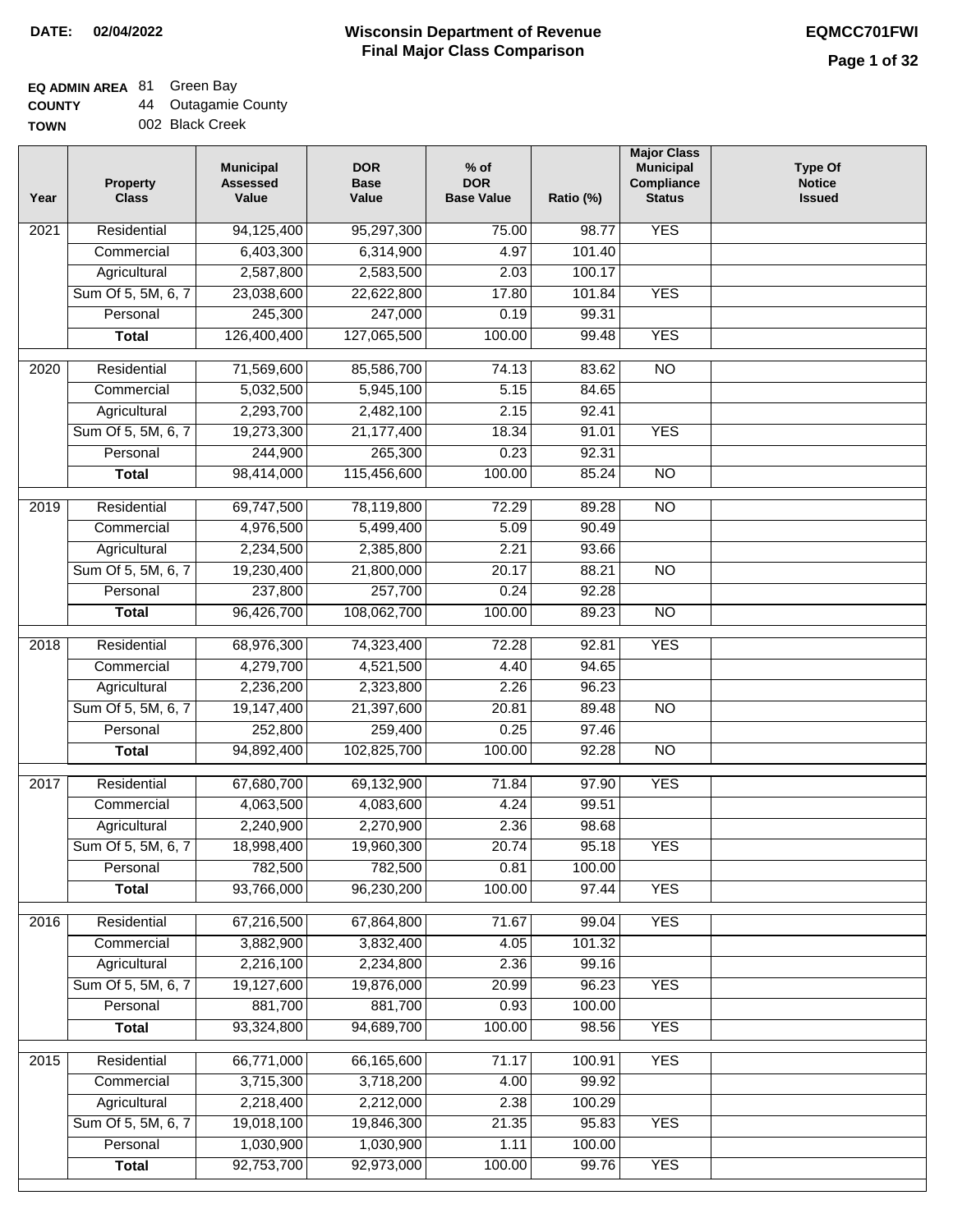## **EQ ADMIN AREA** 81 Green Bay

| <b>COUNTY</b> |  | <b>Outagamie County</b> |  |
|---------------|--|-------------------------|--|
|---------------|--|-------------------------|--|

**TOWN** 004 Bovina

| Year | <b>Property</b><br><b>Class</b> | <b>Municipal</b><br><b>Assessed</b><br>Value | <b>DOR</b><br><b>Base</b><br>Value | $%$ of<br><b>DOR</b><br><b>Base Value</b> | Ratio (%) | <b>Major Class</b><br><b>Municipal</b><br>Compliance<br><b>Status</b> | <b>Type Of</b><br><b>Notice</b><br><b>Issued</b> |
|------|---------------------------------|----------------------------------------------|------------------------------------|-------------------------------------------|-----------|-----------------------------------------------------------------------|--------------------------------------------------|
| 2021 | Residential                     | 80,346,200                                   | 99,990,300                         | 84.91                                     | 80.35     | N <sub>O</sub>                                                        |                                                  |
|      | Commercial                      | 246,400                                      | 147,600                            | 0.13                                      | 166.94    |                                                                       |                                                  |
|      | Agricultural                    | 1,776,000                                    | 1,888,900                          | 1.60                                      | 94.02     |                                                                       |                                                  |
|      | Sum Of 5, 5M, 6, 7              | 13,816,400                                   | 15,446,100                         | 13.12                                     | 89.45     | $\overline{NO}$                                                       |                                                  |
|      | Personal                        | 272,900                                      | 290,300                            | 0.25                                      | 94.01     |                                                                       |                                                  |
|      | <b>Total</b>                    | 96,457,900                                   | 117,763,200                        | 100.00                                    | 81.91     | $\overline{NO}$                                                       | 1st Notice of Non-Compliance                     |
| 2020 | Residential                     | 78,199,200                                   | 88,799,600                         | 83.85                                     | 88.06     | $\overline{10}$                                                       |                                                  |
|      | Commercial                      | 246,400                                      | 141,900                            | 0.13                                      | 173.64    |                                                                       |                                                  |
|      | Agricultural                    | 1,596,500                                    | 1,818,800                          | 1.72                                      | 87.78     |                                                                       |                                                  |
|      | Sum Of 5, 5M, 6, 7              | 13,888,700                                   | 14,823,800                         | 14.00                                     | 93.69     | <b>YES</b>                                                            |                                                  |
|      | Personal                        | 276,400                                      | 314,100                            | 0.30                                      | 88.00     |                                                                       |                                                  |
|      | <b>Total</b>                    | 94,207,200                                   | 105,898,200                        | 100.00                                    | 88.96     | $\overline{NO}$                                                       |                                                  |
| 2019 | Residential                     | 77,279,300                                   | 85,983,100                         | 84.70                                     | 89.88     | <b>NO</b>                                                             |                                                  |
|      | Commercial                      | 246,400                                      | 139,200                            | 0.14                                      | 177.01    |                                                                       |                                                  |
|      | Agricultural                    | 1,536,800                                    | 1,748,000                          | 1.72                                      | 87.92     |                                                                       |                                                  |
|      | Sum Of 5, 5M, 6, 7              | 12,368,000                                   | 13,335,500                         | 13.14                                     | 92.74     | <b>YES</b>                                                            |                                                  |
|      | Personal                        | 276,300                                      | 303,600                            | 0.30                                      | 91.01     |                                                                       |                                                  |
|      | <b>Total</b>                    | 91,706,800                                   | 101,509,400                        | 100.00                                    | 90.34     | $\overline{NO}$                                                       |                                                  |
| 2018 | Residential                     | 75,929,300                                   | 87,223,000                         | 84.72                                     | 87.05     | $\overline{10}$                                                       |                                                  |
|      | Commercial                      | 261,700                                      | 143,500                            | 0.14                                      | 182.37    |                                                                       |                                                  |
|      | Agricultural                    | 1,604,700                                    | 1,703,800                          | 1.65                                      | 94.18     |                                                                       |                                                  |
|      | Sum Of 5, 5M, 6, 7              | 12,548,600                                   | 13,597,900                         | 13.21                                     | 92.28     | <b>YES</b>                                                            |                                                  |
|      | Personal                        | 269,100                                      | 286,200                            | 0.28                                      | 94.03     |                                                                       |                                                  |
|      | <b>Total</b>                    | 90,613,400                                   | 102,954,400                        | 100.00                                    | 88.01     | $\overline{10}$                                                       |                                                  |
| 2017 | Residential                     | 74,434,300                                   | 76,190,800                         | 82.88                                     | 97.69     | <b>YES</b>                                                            |                                                  |
|      | Commercial                      | 266,700                                      | 149,200                            | 0.16                                      | 178.75    |                                                                       |                                                  |
|      | Agricultural                    | 1,613,300                                    | 1,663,300                          | 1.81                                      | 96.99     |                                                                       |                                                  |
|      | Sum Of 5, 5M, 6, 7              | 12,556,900                                   | 13,631,500                         | 14.83                                     | 92.12     | <b>YES</b>                                                            |                                                  |
|      | Personal                        | 288,600                                      | 297,500                            | 0.32                                      | 97.01     |                                                                       |                                                  |
|      | <b>Total</b>                    | 89,159,800                                   | 91,932,300                         | 100.00                                    | 96.98     | <b>YES</b>                                                            |                                                  |
| 2016 | Residential                     | 74,043,900                                   | 76,501,200                         | 83.18                                     | 96.79     | <b>YES</b>                                                            |                                                  |
|      | Commercial                      | 266,700                                      | 146,200                            | 0.16                                      | 182.42    |                                                                       |                                                  |
|      | Agricultural                    | 1,615,200                                    | 1,635,300                          | 1.78                                      | 98.77     |                                                                       |                                                  |
|      | Sum Of 5, 5M, 6, 7              | 12,788,800                                   | 13,383,100                         | 14.55                                     | 95.56     | <b>YES</b>                                                            |                                                  |
|      | Personal                        | 294,100                                      | 303,200                            | 0.33                                      | 97.00     |                                                                       |                                                  |
|      | <b>Total</b>                    | 89,008,700                                   | 91,969,000                         | 100.00                                    | 96.78     | <b>YES</b>                                                            |                                                  |
| 2015 | Residential                     | 72,723,000                                   | 72,144,500                         | 81.99                                     | 100.80    | <b>YES</b>                                                            |                                                  |
|      | Commercial                      | 266,700                                      | 147,600                            | 0.17                                      | 180.69    |                                                                       |                                                  |
|      | Agricultural                    | 1,587,100                                    | 1,585,300                          | 1.80                                      | 100.11    |                                                                       |                                                  |
|      | Sum Of 5, 5M, 6, 7              | 13,170,500                                   | 13,810,800                         | 15.70                                     | 95.36     | <b>YES</b>                                                            |                                                  |
|      | Personal                        | 311,100                                      | 302,900                            | 0.34                                      | 102.71    |                                                                       |                                                  |
|      | <b>Total</b>                    | 88,058,400                                   | 87,991,100                         | 100.00                                    | 100.08    | <b>YES</b>                                                            |                                                  |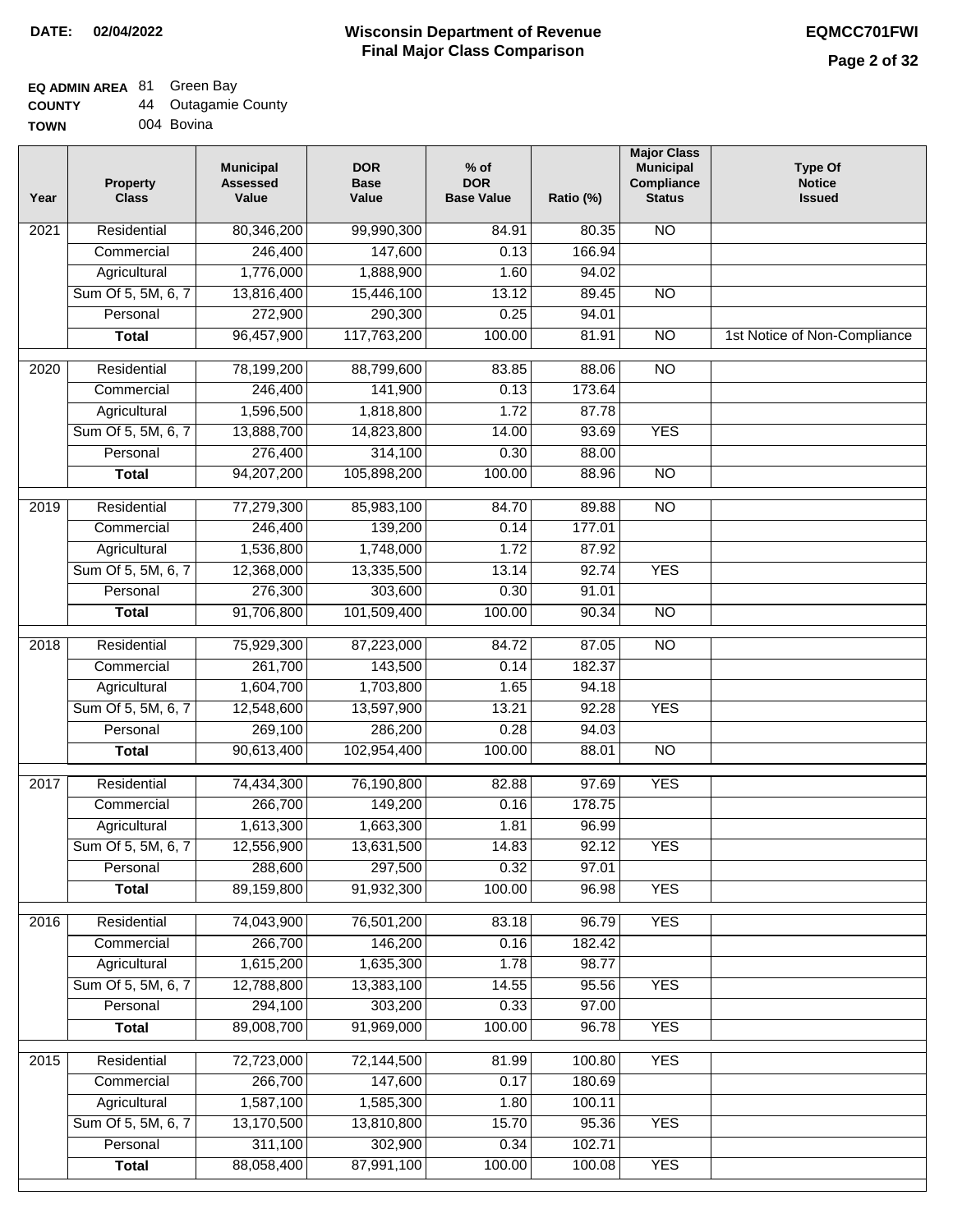### **Wisconsin Department of Revenue Final Major Class Comparison DATE: 02/04/2022 EQMCC701FWI**

٦

# **EQ ADMIN AREA** 81 Green Bay

| <b>COUNTY</b> | 44 | <b>Outagamie County</b> |
|---------------|----|-------------------------|
| <b>TOWN</b>   |    | 006 Buchanan            |

| N | 006 Buchana |
|---|-------------|
|   |             |

| Year | <b>Property</b><br><b>Class</b> | <b>Municipal</b><br><b>Assessed</b><br>Value | <b>DOR</b><br><b>Base</b><br>Value | $%$ of<br><b>DOR</b><br><b>Base Value</b> | Ratio (%) | <b>Major Class</b><br><b>Municipal</b><br>Compliance<br><b>Status</b> | <b>Type Of</b><br><b>Notice</b><br><b>Issued</b> |
|------|---------------------------------|----------------------------------------------|------------------------------------|-------------------------------------------|-----------|-----------------------------------------------------------------------|--------------------------------------------------|
| 2021 | Residential                     | 627,824,250                                  | 641,417,600                        | 78.36                                     | 97.88     | <b>YES</b>                                                            |                                                  |
|      | Commercial                      | 146,729,900                                  | 155,937,700                        | 19.05                                     | 94.10     | <b>YES</b>                                                            |                                                  |
|      | Agricultural                    | 1,076,200                                    | 1,076,900                          | 0.13                                      | 99.93     |                                                                       |                                                  |
|      | Sum Of 5, 5M, 6, 7              | 15,128,400                                   | 12,897,000                         | 1.58                                      | 117.30    |                                                                       |                                                  |
|      | Personal                        | 7,238,300                                    | 7,238,300                          | 0.88                                      | 100.00    |                                                                       |                                                  |
|      | <b>Total</b>                    | 797,997,050                                  | 818,567,500                        | 100.00                                    | 97.49     | <b>YES</b>                                                            |                                                  |
| 2020 | Residential                     | 583,454,950                                  | 584,171,400                        | 77.18                                     | 99.88     | <b>YES</b>                                                            |                                                  |
|      | Commercial                      | 141,189,500                                  | 152,968,000                        | 20.21                                     | 92.30     | <b>YES</b>                                                            |                                                  |
|      | Agricultural                    | 995,800                                      | 1,034,600                          | 0.14                                      | 96.25     |                                                                       |                                                  |
|      | Sum Of 5, 5M, 6, 7              | 14,688,700                                   | 12,062,300                         | 1.59                                      | 121.77    |                                                                       |                                                  |
|      | Personal                        | 6,634,700                                    | 6,634,700                          | 0.88                                      | 100.00    |                                                                       |                                                  |
|      | <b>Total</b>                    | 746,963,650                                  | 756,871,000                        | 100.00                                    | 98.69     | <b>YES</b>                                                            |                                                  |
|      |                                 |                                              |                                    |                                           |           |                                                                       |                                                  |
| 2019 | Residential                     | 536,636,508                                  | 538,550,300                        | 75.49                                     | 99.64     | <b>YES</b>                                                            |                                                  |
|      | Commercial                      | 142,838,900                                  | 154,314,500                        | 21.63                                     | 92.56     | <b>YES</b>                                                            |                                                  |
|      | Agricultural                    | 1,024,900                                    | 1,024,400                          | 0.14                                      | 100.05    |                                                                       |                                                  |
|      | Sum Of 5, 5M, 6, 7              | 14,066,100                                   | 12,295,900                         | 1.72                                      | 114.40    |                                                                       |                                                  |
|      | Personal                        | 7,229,200                                    | 7,229,200                          | 1.01                                      | 100.00    |                                                                       |                                                  |
|      | <b>Total</b>                    | 701,795,608                                  | 713,414,300                        | 100.00                                    | 98.37     | <b>YES</b>                                                            |                                                  |
| 2018 | Residential                     | 493,409,200                                  | 506,585,400                        | 74.82                                     | 97.40     | <b>YES</b>                                                            |                                                  |
|      | Commercial                      | 142,791,400                                  | 147,677,300                        | 21.81                                     | 96.69     | <b>YES</b>                                                            |                                                  |
|      | Agricultural                    | 999,500                                      | 1,000,600                          | 0.15                                      | 99.89     |                                                                       |                                                  |
|      | Sum Of 5, 5M, 6, 7              | 13,386,900                                   | 12,281,700                         | 1.81                                      | 109.00    |                                                                       |                                                  |
|      | Personal                        | 9,496,600                                    | 9,496,600                          | 1.40                                      | 100.00    |                                                                       |                                                  |
|      | <b>Total</b>                    | 660,083,600                                  | 677,041,600                        | 100.00                                    | 97.50     | <b>YES</b>                                                            |                                                  |
| 2017 | Residential                     | 434,399,300                                  | 469,617,800                        | 73.68                                     | 92.50     | <b>YES</b>                                                            |                                                  |
|      | Commercial                      | 136, 189, 300                                | 139,840,800                        | 21.94                                     | 97.39     | <b>YES</b>                                                            |                                                  |
|      | Agricultural                    | 907,100                                      | 977,600                            | 0.15                                      | 92.79     |                                                                       |                                                  |
|      | Sum Of 5, 5M, 6, 7              | 12,278,000                                   | 11,592,000                         | 1.82                                      | 105.92    |                                                                       |                                                  |
|      | Personal                        | 14,581,700                                   | 15,349,100                         | 2.41                                      | 95.00     |                                                                       |                                                  |
|      | <b>Total</b>                    | 598,355,400                                  | 637, 377, 300                      | 100.00                                    | 93.88     | <b>YES</b>                                                            |                                                  |
| 2016 | Residential                     | 427,131,000                                  | 440,033,200                        | 73.26                                     | 97.07     | <b>YES</b>                                                            |                                                  |
|      | Commercial                      | 134,630,800                                  | 134,931,200                        | 22.46                                     | 99.78     | <b>YES</b>                                                            |                                                  |
|      | Agricultural                    | 968,000                                      | 968,400                            | 0.16                                      | 99.96     |                                                                       |                                                  |
|      | Sum Of 5, 5M, 6, 7              | 12,115,400                                   | 11,590,500                         | 1.93                                      | 104.53    |                                                                       |                                                  |
|      | Personal                        | 13,110,000                                   | 13,110,000                         | 2.18                                      | 100.00    |                                                                       |                                                  |
|      | <b>Total</b>                    | 587,955,200                                  | 600,633,300                        | 100.00                                    | 97.89     | <b>YES</b>                                                            |                                                  |
| 2015 | Residential                     | 425,184,820                                  | 421,633,200                        | 72.79                                     | 100.84    | <b>YES</b>                                                            |                                                  |
|      | Commercial                      | 131,748,800                                  | 133,758,000                        | 23.09                                     | 98.50     | <b>YES</b>                                                            |                                                  |
|      | Agricultural                    | 975,900                                      | 975,100                            | 0.17                                      | 100.08    |                                                                       |                                                  |
|      | Sum Of 5, 5M, 6, 7              | 11,325,500                                   | 10,505,200                         | 1.81                                      | 107.81    |                                                                       |                                                  |
|      | Personal                        | 12,667,800                                   | 12,370,900                         | 2.14                                      | 102.40    |                                                                       |                                                  |
|      | <b>Total</b>                    | 581,902,820                                  | 579,242,400                        | 100.00                                    | 100.46    | <b>YES</b>                                                            |                                                  |
|      |                                 |                                              |                                    |                                           |           |                                                                       |                                                  |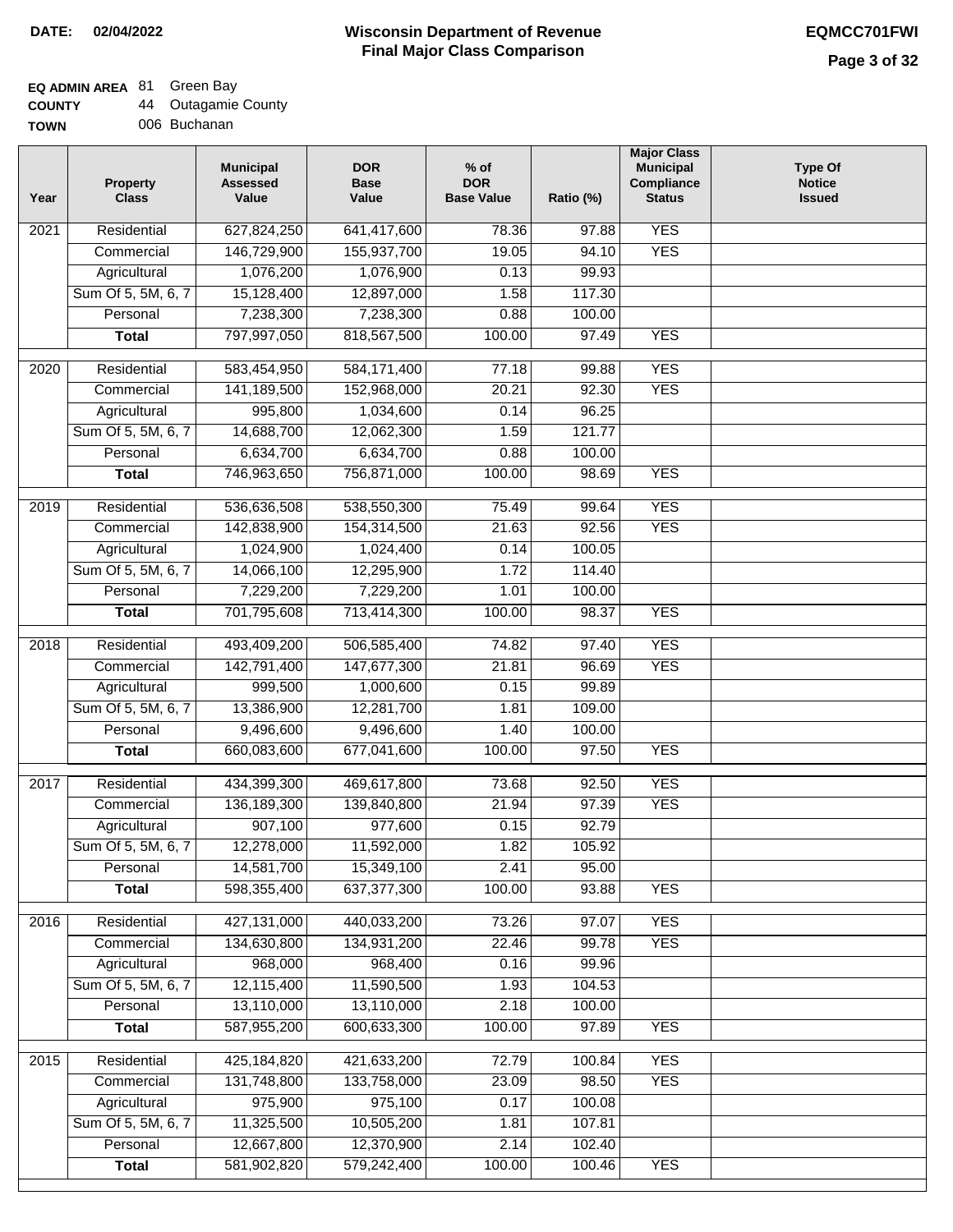### **EQ ADMIN AREA** 81 Green Bay

| <b>COUNTY</b> | <b>Outagamie County</b> |
|---------------|-------------------------|
|---------------|-------------------------|

**TOWN** 008 Center

| Year              | <b>Property</b><br><b>Class</b> | <b>Municipal</b><br><b>Assessed</b><br>Value | <b>DOR</b><br><b>Base</b><br>Value | $%$ of<br><b>DOR</b><br><b>Base Value</b> | Ratio (%) | <b>Major Class</b><br><b>Municipal</b><br>Compliance<br><b>Status</b> | <b>Type Of</b><br><b>Notice</b><br><b>Issued</b> |
|-------------------|---------------------------------|----------------------------------------------|------------------------------------|-------------------------------------------|-----------|-----------------------------------------------------------------------|--------------------------------------------------|
| $\overline{202}1$ | Residential                     | 414,803,600                                  | 424,865,900                        | 90.83                                     | 97.63     | <b>YES</b>                                                            |                                                  |
|                   | Commercial                      | 17,771,300                                   | 17,863,500                         | 3.82                                      | 99.48     |                                                                       |                                                  |
|                   | Agricultural                    | 3,055,200                                    | 3,048,300                          | 0.65                                      | 100.23    |                                                                       |                                                  |
|                   | Sum Of 5, 5M, 6, 7              | 22,719,400                                   | 21,731,700                         | 4.65                                      | 104.54    |                                                                       |                                                  |
|                   | Personal                        | 222,800                                      | 227,400                            | 0.05                                      | 97.98     |                                                                       |                                                  |
|                   | <b>Total</b>                    | 458,572,300                                  | 467,736,800                        | 100.00                                    | 98.04     | <b>YES</b>                                                            |                                                  |
| $\overline{2020}$ | Residential                     | 303,809,900                                  | 375,641,100                        | 90.33                                     | 80.88     | $\overline{10}$                                                       |                                                  |
|                   | Commercial                      | 13,535,200                                   | 17,378,100                         | 4.18                                      | 77.89     |                                                                       |                                                  |
|                   | Agricultural                    | 2,589,100                                    | 2,933,800                          | 0.71                                      | 88.25     |                                                                       |                                                  |
|                   | Sum Of 5, 5M, 6, 7              | 19,704,800                                   | 19,670,700                         | 4.73                                      | 100.17    |                                                                       |                                                  |
|                   | Personal                        | 205,900                                      | 234,000                            | 0.06                                      | 87.99     |                                                                       |                                                  |
|                   | <b>Total</b>                    | 339,844,900                                  | 415,857,700                        | 100.00                                    | 81.72     | $\overline{NO}$                                                       |                                                  |
| 2019              | Residential                     | 299,072,700                                  | 352,639,000                        | 89.97                                     | 84.81     | $\overline{NO}$                                                       |                                                  |
|                   | Commercial                      | 13,413,300                                   | 16,576,700                         | 4.23                                      | 80.92     |                                                                       |                                                  |
|                   | Agricultural                    | 2,638,000                                    | 2,816,700                          | 0.72                                      | 93.66     |                                                                       |                                                  |
|                   | Sum Of 5, 5M, 6, 7              | 19,332,900                                   | 19,564,700                         | 4.99                                      | 98.82     |                                                                       |                                                  |
|                   | Personal                        | 315,000                                      | 358,000                            | 0.09                                      | 87.99     |                                                                       |                                                  |
|                   | <b>Total</b>                    | 334,771,900                                  | 391,955,100                        | 100.00                                    | 85.41     | $\overline{NO}$                                                       |                                                  |
| 2018              | Residential                     | 291,661,100                                  | 334,276,800                        | 89.93                                     | 87.25     | $\overline{10}$                                                       |                                                  |
|                   | Commercial                      | 13,184,700                                   | 14,935,300                         | 4.02                                      | 88.28     |                                                                       |                                                  |
|                   | Agricultural                    | 2,636,300                                    | 2,735,500                          | 0.74                                      | 96.37     |                                                                       |                                                  |
|                   | Sum Of 5, 5M, 6, 7              | 19,134,900                                   | 19,332,400                         | 5.20                                      | 98.98     |                                                                       |                                                  |
|                   | Personal                        | 399,500                                      | 419,300                            | 0.11                                      | 95.28     |                                                                       |                                                  |
|                   | <b>Total</b>                    | 327,016,500                                  | 371,699,300                        | 100.00                                    | 87.98     | $\overline{10}$                                                       |                                                  |
| 2017              | Residential                     | 286,635,300                                  | 301,873,500                        | 89.20                                     | 94.95     | <b>YES</b>                                                            |                                                  |
|                   | Commercial                      | 12,032,200                                   | 12,931,500                         | 3.82                                      | 93.05     |                                                                       |                                                  |
|                   | Agricultural                    | 2,649,500                                    | 2,682,600                          | 0.79                                      | 98.77     |                                                                       |                                                  |
|                   | Sum Of 5, 5M, 6, 7              | 19,318,500                                   | 19,070,600                         | 5.64                                      | 101.30    |                                                                       |                                                  |
|                   | Personal                        | 1,792,500                                    | 1,846,600                          | 0.55                                      | 97.07     |                                                                       |                                                  |
|                   | <b>Total</b>                    | 322,428,000                                  | 338,404,800                        | 100.00                                    | 95.28     | <b>YES</b>                                                            |                                                  |
| 2016              | Residential                     | 277,954,400                                  | 284,293,300                        | 88.93                                     | 97.77     | <b>YES</b>                                                            |                                                  |
|                   | Commercial                      | 11,750,900                                   | 12,394,400                         | 3.88                                      | 94.81     |                                                                       |                                                  |
|                   | Agricultural                    | 2,625,500                                    | 2,648,500                          | 0.83                                      | 99.13     |                                                                       |                                                  |
|                   | Sum Of 5, 5M, 6, 7              | 19,128,000                                   | 19,006,900                         | 5.95                                      | 100.64    |                                                                       |                                                  |
|                   | Personal                        | 1,346,800                                    | 1,346,800                          | 0.42                                      | 100.00    |                                                                       |                                                  |
|                   | <b>Total</b>                    | 312,805,600                                  | 319,689,900                        | 100.00                                    | 97.85     | <b>YES</b>                                                            |                                                  |
| 2015              | Residential                     | 271,530,400                                  | 269,797,900                        | 89.24                                     | 100.64    | <b>YES</b>                                                            |                                                  |
|                   | Commercial                      | 8,964,500                                    | 9,608,000                          | 3.18                                      | 93.30     |                                                                       |                                                  |
|                   | Agricultural                    | 2,629,600                                    | 2,623,900                          | 0.87                                      | 100.22    |                                                                       |                                                  |
|                   | Sum Of 5, 5M, 6, 7              | 18,983,500                                   | 18,935,900                         | 6.26                                      | 100.25    | <b>YES</b>                                                            |                                                  |
|                   |                                 |                                              |                                    |                                           |           |                                                                       |                                                  |
|                   | Personal                        | 1,374,000                                    | 1,374,000                          | 0.45                                      | 100.00    |                                                                       |                                                  |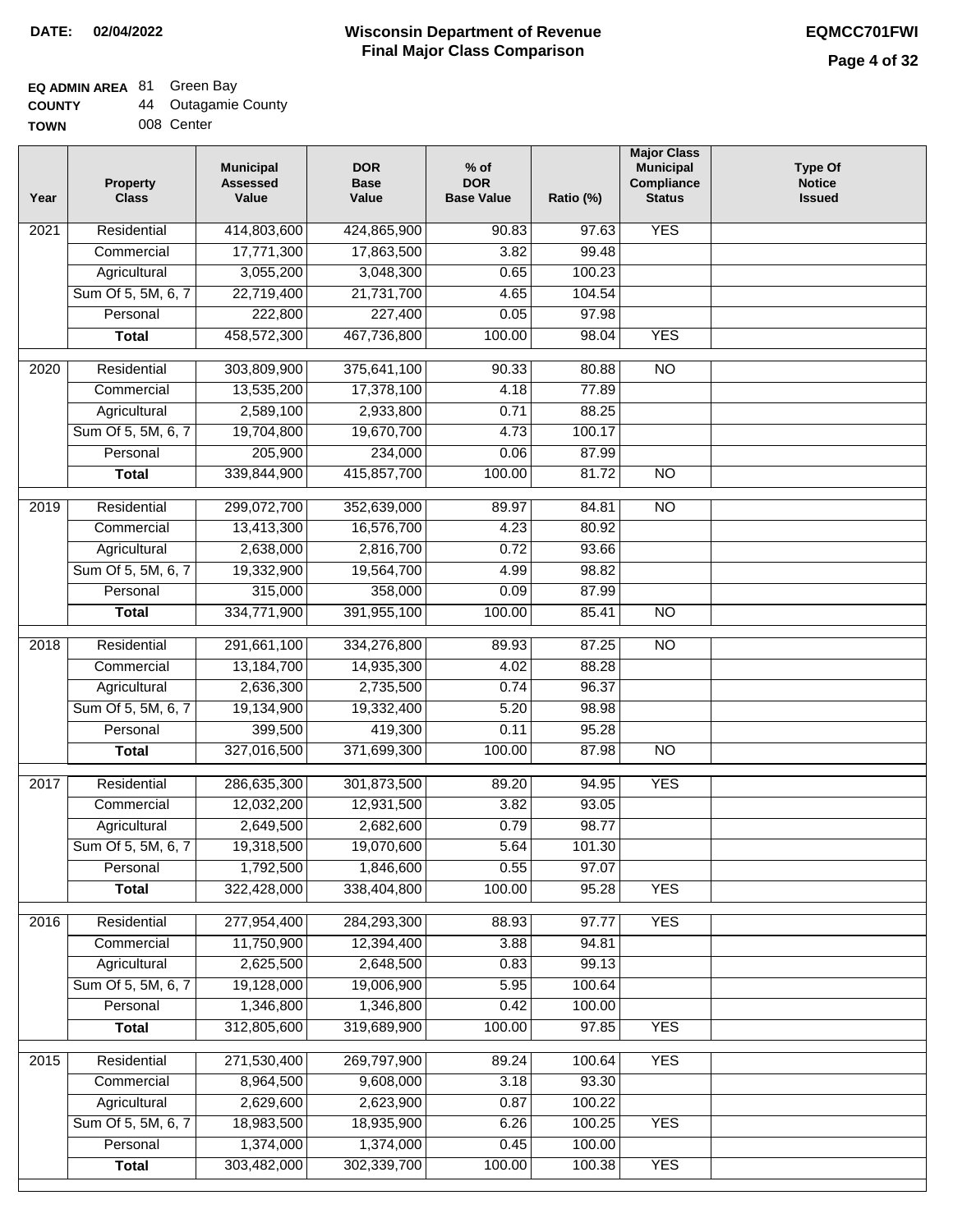### **EQ ADMIN AREA** 81 Green Bay

**TOWN** 010 Cicero

| Year              | <b>Property</b><br><b>Class</b> | <b>Municipal</b><br><b>Assessed</b><br>Value | <b>DOR</b><br><b>Base</b><br>Value | $%$ of<br><b>DOR</b><br><b>Base Value</b> | Ratio (%) | <b>Major Class</b><br><b>Municipal</b><br>Compliance<br><b>Status</b> | <b>Type Of</b><br><b>Notice</b><br><b>Issued</b> |
|-------------------|---------------------------------|----------------------------------------------|------------------------------------|-------------------------------------------|-----------|-----------------------------------------------------------------------|--------------------------------------------------|
| $\overline{202}1$ | Residential                     | 52,385,600                                   | 74,698,400                         | 68.57                                     | 70.13     | <b>NO</b>                                                             |                                                  |
|                   | Commercial                      | 1,181,900                                    | 1,269,300                          | 1.17                                      | 93.11     |                                                                       |                                                  |
|                   | Agricultural                    | 3,124,000                                    | 3,123,800                          | 2.87                                      | 100.01    |                                                                       |                                                  |
|                   | Sum Of 5, 5M, 6, 7              | 28,001,300                                   | 29,757,600                         | 27.31                                     | 94.10     | <b>YES</b>                                                            |                                                  |
|                   | Personal                        | 94,823                                       | 94,800                             | 0.09                                      | 100.02    |                                                                       |                                                  |
|                   | <b>Total</b>                    | 84,787,623                                   | 108,943,900                        | 100.00                                    | 77.83     | $\overline{NO}$                                                       | 1st Notice of Non-Compliance                     |
| $\overline{2020}$ | Residential                     | 51,537,800                                   | 67,168,300                         | 66.48                                     | 76.73     | $\overline{10}$                                                       |                                                  |
|                   | Commercial                      | 1,181,900                                    | 1,220,500                          | 1.21                                      | 96.84     |                                                                       |                                                  |
|                   | Agricultural                    | 2,998,500                                    | 2,998,100                          | 2.97                                      | 100.01    |                                                                       |                                                  |
|                   | Sum Of 5, 5M, 6, 7              | 27,937,200                                   | 29,512,700                         | 29.21                                     | 94.66     | <b>YES</b>                                                            |                                                  |
|                   | Personal                        | 132,362                                      | 132,300                            | 0.13                                      | 100.05    |                                                                       |                                                  |
|                   | <b>Total</b>                    | 83,787,762                                   | 101,031,900                        | 100.00                                    | 82.93     | $\overline{NO}$                                                       |                                                  |
| 2019              | Residential                     | 50,699,800                                   | 60,340,800                         | 63.95                                     | 84.02     | $\overline{10}$                                                       |                                                  |
|                   | Commercial                      | 1,171,900                                    | 1,163,900                          | 1.23                                      | 100.69    |                                                                       |                                                  |
|                   | Agricultural                    | 2,793,000                                    | 2,875,100                          | 3.05                                      | 97.14     |                                                                       |                                                  |
|                   | Sum Of 5, 5M, 6, 7              | 27,735,600                                   | 29,827,900                         | 31.61                                     | 92.99     | <b>YES</b>                                                            |                                                  |
|                   | Personal                        | 142,036                                      | 142,000                            | 0.15                                      | 100.03    |                                                                       |                                                  |
|                   | <b>Total</b>                    | 82,542,336                                   | 94,349,700                         | 100.00                                    | 87.49     | $\overline{NO}$                                                       |                                                  |
| 2018              | Residential                     | 50,170,900                                   | 57,522,900                         | 63.72                                     | 87.22     | $\overline{10}$                                                       |                                                  |
|                   | Commercial                      | 1,171,900                                    | 1,119,200                          | 1.24                                      | 104.71    |                                                                       |                                                  |
|                   | Agricultural                    | 2,795,500                                    | 2,794,900                          | 3.10                                      | 100.02    |                                                                       |                                                  |
|                   | Sum Of 5, 5M, 6, 7              | 26,413,500                                   | 28,694,300                         | 31.78                                     | 92.05     | <b>YES</b>                                                            |                                                  |
|                   | Personal                        | 148,906                                      | 148,900                            | 0.16                                      | 100.00    |                                                                       |                                                  |
|                   | <b>Total</b>                    | 80,700,706                                   | 90,280,200                         | 100.00                                    | 89.39     | <b>NO</b>                                                             |                                                  |
| 2017              | Residential                     | 49,250,400                                   | 53,276,700                         | 62.95                                     | 92.44     | <b>YES</b>                                                            |                                                  |
|                   | Commercial                      | 1,171,900                                    | 1,097,300                          | 1.30                                      | 106.80    |                                                                       |                                                  |
|                   | Agricultural                    | 2,736,100                                    | 2,732,900                          | 3.23                                      | 100.12    |                                                                       |                                                  |
|                   | Sum Of 5, 5M, 6, 7              | 25,805,900                                   | 27,178,900                         | 32.11                                     | 94.95     | <b>YES</b>                                                            |                                                  |
|                   | Personal                        | 332,317                                      | 346,100                            | 0.41                                      | 96.02     |                                                                       |                                                  |
|                   | <b>Total</b>                    | 79,296,617                                   | 84,631,900                         | 100.00                                    | 93.70     | <b>YES</b>                                                            |                                                  |
| 2016              | Residential                     | 49,327,200                                   | 51,332,400                         | 62.17                                     | 96.09     | <b>YES</b>                                                            |                                                  |
|                   | Commercial                      | 1,124,400                                    | 1,027,300                          | 1.24                                      | 109.45    |                                                                       |                                                  |
|                   | Agricultural                    | 2,693,400                                    | 2,690,000                          | 3.26                                      | 100.13    |                                                                       |                                                  |
|                   | Sum Of 5, 5M, 6, 7              | 25,829,100                                   | 27,194,200                         | 32.94                                     | 94.98     | <b>YES</b>                                                            |                                                  |
|                   | Personal                        | 307,574                                      | 320,400                            | 0.39                                      | 96.00     |                                                                       |                                                  |
|                   | <b>Total</b>                    | 79,281,674                                   | 82,564,300                         | 100.00                                    | 96.02     | <b>YES</b>                                                            |                                                  |
| 2015              | Residential                     | 48,889,000                                   | 50,330,800                         | 61.91                                     | 97.14     | <b>YES</b>                                                            |                                                  |
|                   | Commercial                      | 1,124,400                                    | 1,037,600                          | 1.28                                      | 108.37    |                                                                       |                                                  |
|                   | Agricultural                    | 2,662,500                                    | 2,659,000                          | 3.27                                      | 100.13    |                                                                       |                                                  |
|                   | Sum Of 5, 5M, 6, 7              | 25,495,200                                   | 27,029,100                         | 33.25                                     | 94.33     | <b>YES</b>                                                            |                                                  |
|                   | Personal                        | 233,972                                      | 233,900                            | 0.29                                      | 100.03    |                                                                       |                                                  |
|                   | <b>Total</b>                    | 78,405,072                                   | 81,290,400                         | 100.00                                    | 96.45     | <b>YES</b>                                                            |                                                  |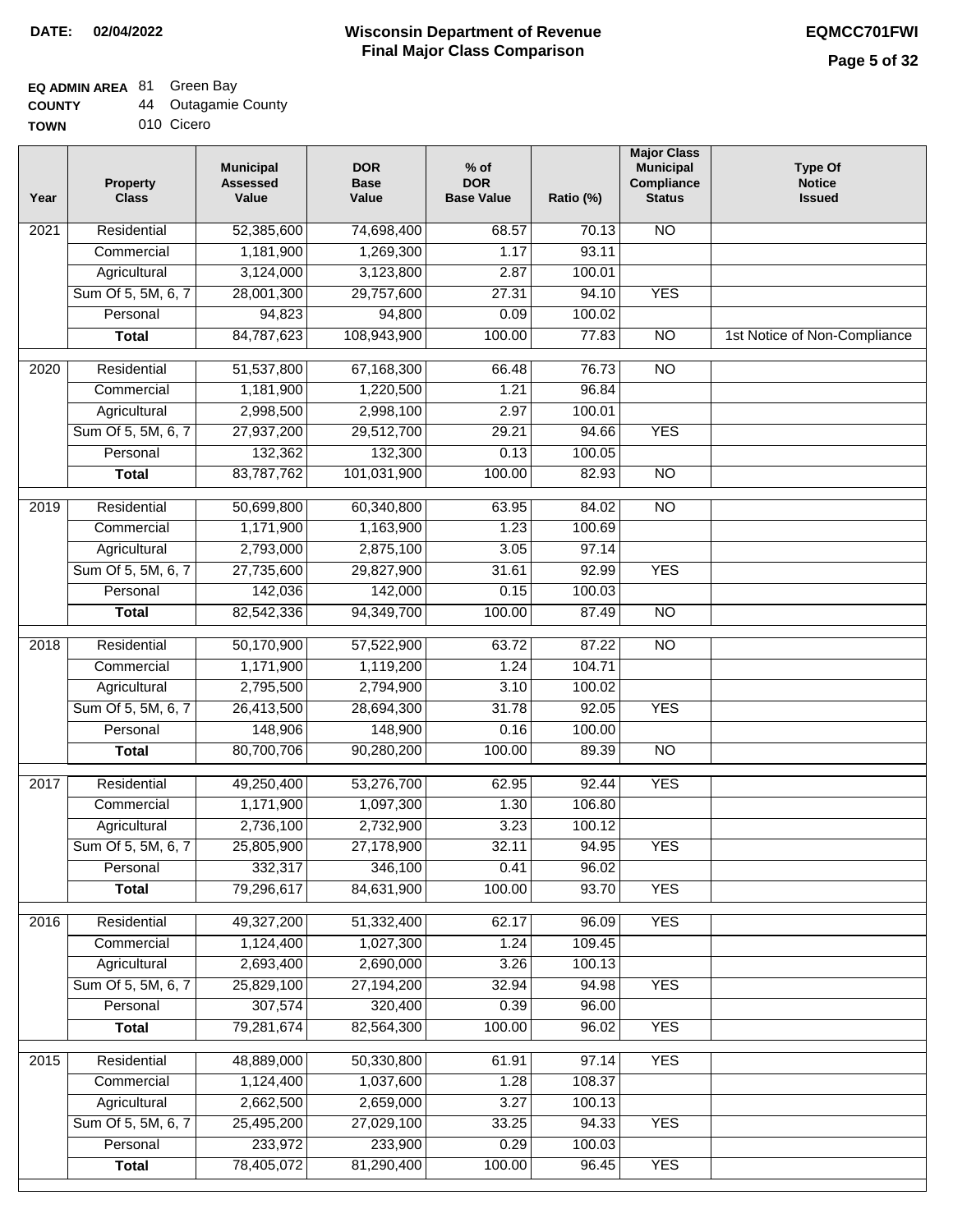### **EQ ADMIN AREA** 81 Green Bay

| <b>COUNTY</b> |  | Outagamie County |  |
|---------------|--|------------------|--|
|---------------|--|------------------|--|

**TOWN** 012 Dale

| Year              | <b>Property</b><br><b>Class</b> | <b>Municipal</b><br><b>Assessed</b><br>Value | <b>DOR</b><br><b>Base</b><br>Value | $%$ of<br><b>DOR</b><br><b>Base Value</b> | Ratio (%) | <b>Major Class</b><br><b>Municipal</b><br>Compliance<br><b>Status</b> | <b>Type Of</b><br><b>Notice</b><br><b>Issued</b> |
|-------------------|---------------------------------|----------------------------------------------|------------------------------------|-------------------------------------------|-----------|-----------------------------------------------------------------------|--------------------------------------------------|
| $\overline{202}1$ | Residential                     | 246,057,830                                  | 286,553,500                        | 89.54                                     | 85.87     | N <sub>O</sub>                                                        |                                                  |
|                   | Commercial                      | 7,606,800                                    | 8,010,000                          | 2.50                                      | 94.97     |                                                                       |                                                  |
|                   | Agricultural                    | 1,670,300                                    | 1,815,500                          | 0.57                                      | 92.00     |                                                                       |                                                  |
|                   | Sum Of 5, 5M, 6, 7              | 23,506,650                                   | 23,347,500                         | 7.30                                      | 100.68    |                                                                       |                                                  |
|                   | Personal                        | 272,600                                      | 296,300                            | 0.09                                      | 92.00     |                                                                       |                                                  |
|                   | <b>Total</b>                    | 279,114,180                                  | 320,022,800                        | 100.00                                    | 87.22     | <b>NO</b>                                                             |                                                  |
| 2020              | Residential                     | 242,357,930                                  | 252,326,200                        | 88.71                                     | 96.05     | <b>YES</b>                                                            |                                                  |
|                   | Commercial                      | 7,684,500                                    | 7,779,600                          | 2.73                                      | 98.78     |                                                                       |                                                  |
|                   | Agricultural                    | 1,659,300                                    | 1,748,200                          | 0.61                                      | 94.91     |                                                                       |                                                  |
|                   | Sum Of 5, 5M, 6, 7              | 23,230,150                                   | 22,304,200                         | 7.84                                      | 104.15    |                                                                       |                                                  |
|                   | Personal                        | 279,700                                      | 294,400                            | 0.10                                      | 95.01     |                                                                       |                                                  |
|                   | <b>Total</b>                    | 275,211,580                                  | 284,452,600                        | 100.00                                    | 96.75     | <b>YES</b>                                                            |                                                  |
|                   |                                 |                                              |                                    |                                           |           |                                                                       |                                                  |
| 2019              | Residential                     | 239,650,030                                  | 239,904,300                        | 88.42                                     | 99.89     | <b>YES</b>                                                            |                                                  |
|                   | Commercial                      | 7,684,500                                    | 7,627,000                          | 2.81                                      | 100.75    |                                                                       |                                                  |
|                   | Agricultural                    | 1,682,700                                    | 1,683,300                          | 0.62                                      | 99.96     |                                                                       |                                                  |
|                   | Sum Of 5, 5M, 6, 7              | 22,637,600                                   | 21,821,400                         | 8.04                                      | 103.74    |                                                                       |                                                  |
|                   | Personal                        | 297,600                                      | 297,600                            | 0.11                                      | 100.00    |                                                                       |                                                  |
|                   | <b>Total</b>                    | 271,952,430                                  | 271,333,600                        | 100.00                                    | 100.23    | <b>YES</b>                                                            |                                                  |
| 2018              | Residential                     | 201,471,500                                  | 236,547,000                        | 88.46                                     | 85.17     | $\overline{10}$                                                       |                                                  |
|                   | Commercial                      | 7,768,800                                    | 7,782,700                          | 2.91                                      | 99.82     |                                                                       |                                                  |
|                   | Agricultural                    | 1,407,000                                    | 1,654,100                          | 0.62                                      | 85.06     |                                                                       |                                                  |
|                   | Sum Of 5, 5M, 6, 7              | 19,914,700                                   | 21,075,500                         | 7.88                                      | 94.49     |                                                                       |                                                  |
|                   | Personal                        | 294,100                                      | 346,000                            | 0.13                                      | 85.00     |                                                                       |                                                  |
|                   | <b>Total</b>                    | 230,856,100                                  | 267,405,300                        | 100.00                                    | 86.33     | <b>NO</b>                                                             |                                                  |
| $\overline{20}17$ | Residential                     | 197,410,700                                  | 225,601,500                        | 87.67                                     | 87.50     | $\overline{NO}$                                                       |                                                  |
|                   | Commercial                      | 7,738,200                                    | 7,356,200                          | 2.86                                      | 105.19    |                                                                       |                                                  |
|                   | Agricultural                    | 1,508,500                                    | 1,605,700                          | 0.62                                      | 93.95     |                                                                       |                                                  |
|                   | Sum Of 5, 5M, 6, 7              | 19,875,200                                   | 21,907,700                         | 8.51                                      | 90.72     |                                                                       |                                                  |
|                   | Personal                        | 763,700                                      | 848,500                            | 0.33                                      | 90.01     |                                                                       |                                                  |
|                   | <b>Total</b>                    | 227,296,300                                  | 257,319,600                        | 100.00                                    | 88.33     | <b>NO</b>                                                             |                                                  |
| 2016              | Residential                     | 193,772,400                                  | 208,042,700                        | 87.19                                     | 93.14     | <b>YES</b>                                                            |                                                  |
|                   | Commercial                      | 7,738,700                                    | 7,283,400                          | 3.05                                      | 106.25    |                                                                       |                                                  |
|                   | Agricultural                    | 1,551,300                                    | 1,590,900                          | 0.67                                      | 97.51     |                                                                       |                                                  |
|                   | Sum Of 5, 5M, 6, 7              | 19,806,400                                   | 20,825,400                         | 8.73                                      | 95.11     |                                                                       |                                                  |
|                   | Personal                        | 814,900                                      | 866,900                            | 0.36                                      | 94.00     |                                                                       |                                                  |
|                   | <b>Total</b>                    | 223,683,700                                  | 238,609,300                        | 100.00                                    | 93.74     | <b>YES</b>                                                            |                                                  |
|                   |                                 |                                              |                                    |                                           |           |                                                                       |                                                  |
| 2015              | Residential                     | 189,011,400                                  | 197,060,400                        | 86.39                                     | 95.92     | <b>YES</b>                                                            |                                                  |
|                   | Commercial                      | 6,932,300                                    | 6,485,700                          | 2.84                                      | 106.89    |                                                                       |                                                  |
|                   | Agricultural                    | 1,579,000                                    | 1,602,400                          | 0.70                                      | 98.54     |                                                                       |                                                  |
|                   | Sum Of 5, 5M, 6, 7              | 21,091,300                                   | 22,066,400                         | 9.67                                      | 95.58     | <b>YES</b>                                                            |                                                  |
|                   | Personal                        | 878,500                                      | 891,800                            | 0.39                                      | 98.51     |                                                                       |                                                  |
|                   | <b>Total</b>                    | 219,492,500                                  | 228,106,700                        | 100.00                                    | 96.22     | <b>YES</b>                                                            |                                                  |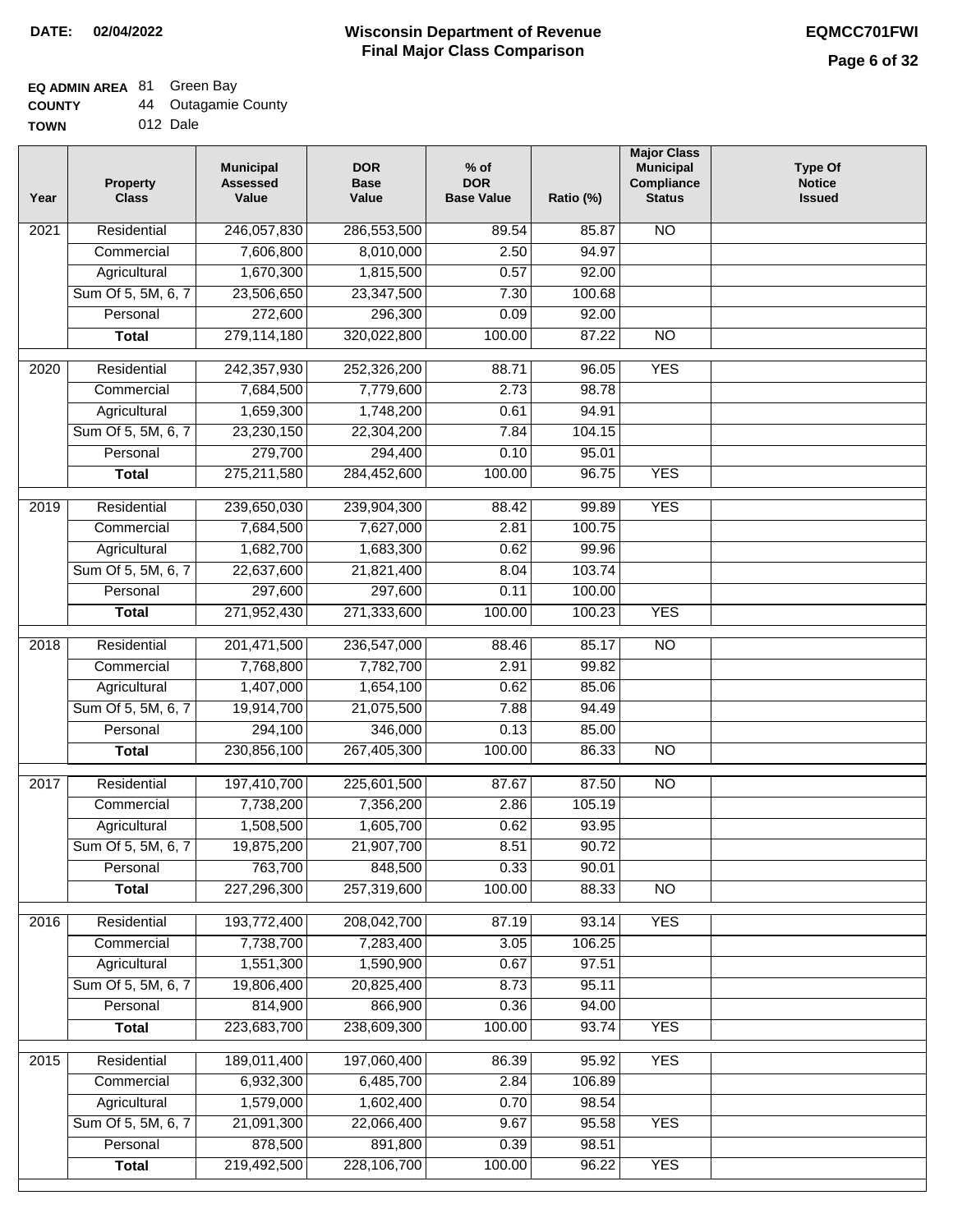### **Wisconsin Department of Revenue Final Major Class Comparison DATE: 02/04/2022 EQMCC701FWI**

٦

### **EQ ADMIN AREA** 81 Green Bay

**COUNTY** 44 Outagamie County

| Year | <b>Property</b><br><b>Class</b> | <b>Municipal</b><br><b>Assessed</b><br>Value | <b>DOR</b><br><b>Base</b><br>Value | $%$ of<br><b>DOR</b><br><b>Base Value</b> | Ratio (%) | <b>Major Class</b><br><b>Municipal</b><br>Compliance<br><b>Status</b> | <b>Type Of</b><br><b>Notice</b><br><b>Issued</b> |
|------|---------------------------------|----------------------------------------------|------------------------------------|-------------------------------------------|-----------|-----------------------------------------------------------------------|--------------------------------------------------|
| 2021 | Residential                     | 24,066,300                                   | 28,979,100                         | 58.33                                     | 83.05     | <b>NO</b>                                                             |                                                  |
|      | Commercial                      | $\Omega$                                     | $\Omega$                           | 0.00                                      | 0.00      |                                                                       |                                                  |
|      | Agricultural                    | 2,480,400                                    | 2,725,600                          | 5.49                                      | 91.00     |                                                                       |                                                  |
|      | Sum Of 5, 5M, 6, 7              | 16,749,400                                   | 17,930,400                         | 36.09                                     | 93.41     | <b>YES</b>                                                            |                                                  |
|      | Personal                        | 46,320                                       | 50,300                             | 0.10                                      | 92.09     |                                                                       |                                                  |
|      | <b>Total</b>                    | 43,342,420                                   | 49,685,400                         | 100.00                                    | 87.23     | $\overline{NO}$                                                       |                                                  |
| 2020 | Residential                     | 23,901,600                                   | 27,164,200                         | 57.41                                     | 87.99     | $\overline{NO}$                                                       |                                                  |
|      | Commercial                      | $\Omega$                                     | $\Omega$                           | 0.00                                      | 0.00      |                                                                       |                                                  |
|      | Agricultural                    | 2,520,700                                    | 2,626,300                          | 5.55                                      | 95.98     |                                                                       |                                                  |
|      | Sum Of 5, 5M, 6, 7              | 16,723,400                                   | 17,473,900                         | 36.93                                     | 95.71     | <b>YES</b>                                                            |                                                  |
|      | Personal                        | 46,550                                       | 48,500                             | 0.10                                      | 95.98     |                                                                       |                                                  |
|      | <b>Total</b>                    | 43,192,250                                   | 47,312,900                         | 100.00                                    | 91.29     | <b>NO</b>                                                             |                                                  |
|      |                                 |                                              |                                    |                                           |           |                                                                       |                                                  |
| 2019 | Residential                     | 23,754,200                                   | 24,555,200                         | 54.70                                     | 96.74     | <b>YES</b>                                                            |                                                  |
|      | Commercial                      | 0                                            | $\Omega$                           | 0.00                                      | 0.00      |                                                                       |                                                  |
|      | Agricultural                    | 2,346,200                                    | 2,515,400                          | 5.60                                      | 93.27     |                                                                       |                                                  |
|      | Sum Of 5, 5M, 6, 7              | 16,718,100                                   | 17,757,600                         | 39.56                                     | 94.15     | <b>YES</b>                                                            |                                                  |
|      | Personal                        | 56,250                                       | 59,200                             | 0.13                                      | 95.02     |                                                                       |                                                  |
|      | <b>Total</b>                    | 42,874,750                                   | 44,887,400                         | 100.00                                    | 95.52     | <b>YES</b>                                                            |                                                  |
| 2018 | Residential                     | 23,422,100                                   | 24,690,400                         | 55.58                                     | 94.86     | <b>YES</b>                                                            |                                                  |
|      | Commercial                      | 0                                            | $\Omega$                           | 0.00                                      | 0.00      |                                                                       |                                                  |
|      | Agricultural                    | 2,346,500                                    | 2,454,900                          | 5.53                                      | 95.58     |                                                                       |                                                  |
|      | Sum Of 5, 5M, 6, 7              | 16,131,500                                   | 17,225,000                         | 38.77                                     | 93.65     | <b>YES</b>                                                            |                                                  |
|      | Personal                        | 54,590                                       | 56,800                             | 0.13                                      | 96.11     |                                                                       |                                                  |
|      | <b>Total</b>                    | 41,954,690                                   | 44,427,100                         | 100.00                                    | 94.43     | <b>YES</b>                                                            |                                                  |
| 2017 | Residential                     | 23,169,000                                   | 23,616,000                         | 54.58                                     | 98.11     | <b>YES</b>                                                            |                                                  |
|      | Commercial                      | 88,400                                       | 90,100                             | 0.21                                      | 98.11     |                                                                       |                                                  |
|      | Agricultural                    | 2,349,600                                    | 2,394,800                          | 5.53                                      | 98.11     |                                                                       |                                                  |
|      | Sum Of 5, 5M, 6, 7              | 15,713,200                                   | 17,117,700                         | 39.56                                     | 91.80     | <b>YES</b>                                                            |                                                  |
|      | Personal                        | 51,500                                       | 52,500                             | 0.12                                      | 98.10     |                                                                       |                                                  |
|      | <b>Total</b>                    | 41,371,700                                   | 43,271,100                         | 100.00                                    | 95.61     | <b>YES</b>                                                            |                                                  |
|      |                                 |                                              |                                    |                                           |           |                                                                       |                                                  |
| 2016 | Residential                     | 22,967,600                                   | 22,510,100                         | 53.64                                     | 102.03    | <b>YES</b>                                                            |                                                  |
|      | Commercial                      | 88,400                                       | 88,400                             | 0.21                                      | 100.00    |                                                                       |                                                  |
|      | Agricultural                    | 2,359,100                                    | 2,356,600                          | 5.62                                      | 100.11    |                                                                       |                                                  |
|      | Sum Of 5, 5M, 6, 7              | 15,704,500                                   | 16,959,200                         | 40.41                                     | 92.60     | <b>YES</b>                                                            |                                                  |
|      | Personal                        | 52,870                                       | 52,900                             | 0.13                                      | 99.94     |                                                                       |                                                  |
|      | <b>Total</b>                    | 41,172,470                                   | 41,967,200                         | 100.00                                    | 98.11     | <b>YES</b>                                                            |                                                  |
| 2015 | Residential                     | 22,944,400                                   | 21,622,000                         | 53.08                                     | 106.12    | <b>YES</b>                                                            |                                                  |
|      | Commercial                      | 88,400                                       | 90,200                             | 0.22                                      | 98.00     |                                                                       |                                                  |
|      | Agricultural                    | 2,312,100                                    | 2,323,100                          | 5.70                                      | 99.53     |                                                                       |                                                  |
|      | Sum Of 5, 5M, 6, 7              | 15,466,400                                   | 16,657,600                         | 40.89                                     | 92.85     | <b>YES</b>                                                            |                                                  |
|      | Personal                        | 40,740                                       | 40,700                             | 0.10                                      | 100.10    |                                                                       |                                                  |
|      | <b>Total</b>                    | 40,852,040                                   | 40,733,600                         | 100.00                                    | 100.29    | <b>YES</b>                                                            |                                                  |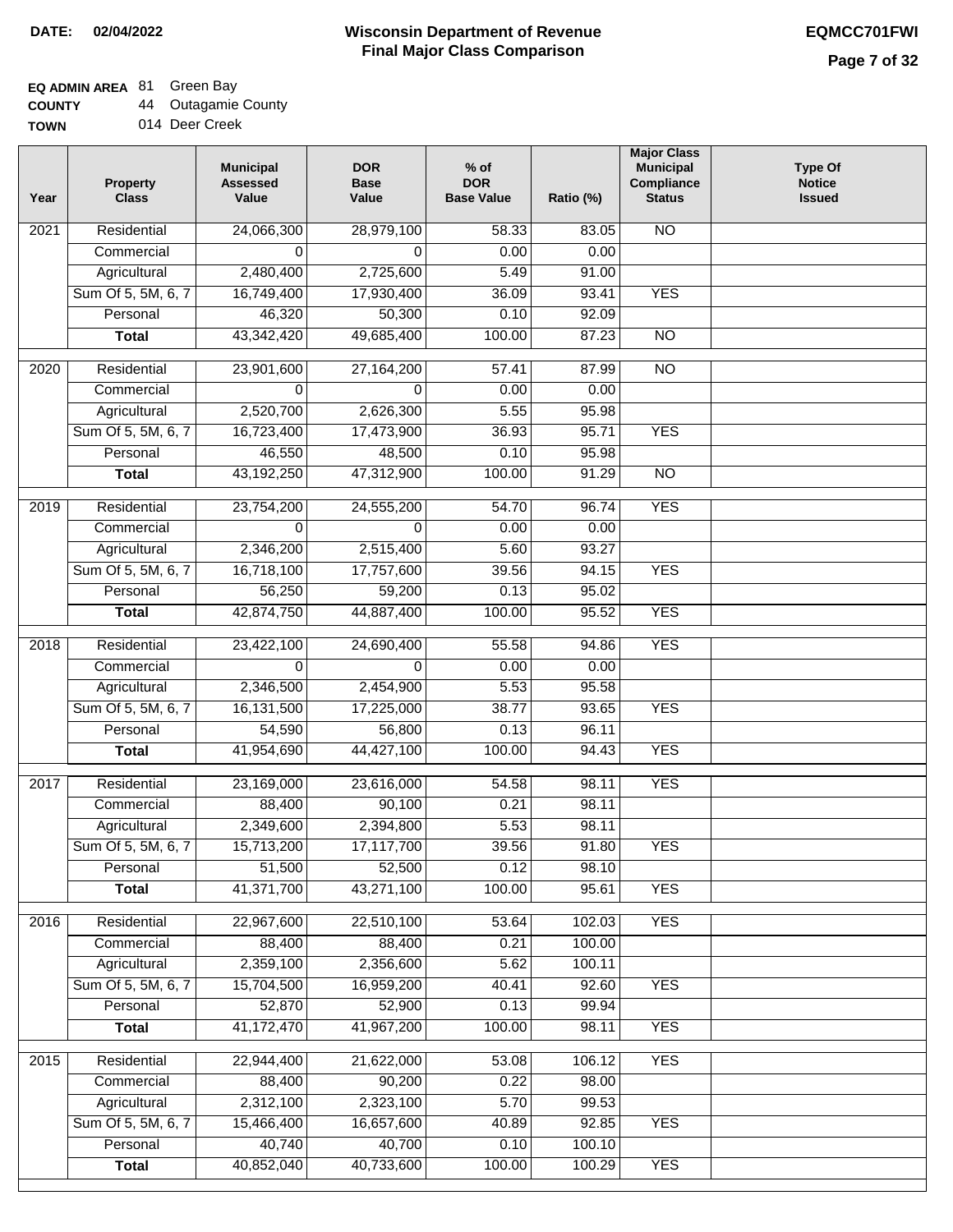### **EQ ADMIN AREA** 81 Green Bay

| <b>COUNTY</b> |  | <b>Outagamie County</b> |  |
|---------------|--|-------------------------|--|
|---------------|--|-------------------------|--|

**TOWN** 016 Ellington

| Year              | <b>Property</b><br><b>Class</b> | <b>Municipal</b><br><b>Assessed</b><br>Value | <b>DOR</b><br><b>Base</b><br>Value | $%$ of<br><b>DOR</b><br><b>Base Value</b> | Ratio (%) | <b>Major Class</b><br><b>Municipal</b><br>Compliance<br><b>Status</b> | <b>Type Of</b><br><b>Notice</b><br><b>Issued</b> |
|-------------------|---------------------------------|----------------------------------------------|------------------------------------|-------------------------------------------|-----------|-----------------------------------------------------------------------|--------------------------------------------------|
| $\overline{202}1$ | Residential                     | 245,615,900                                  | 322,995,200                        | 92.41                                     | 76.04     | <b>NO</b>                                                             |                                                  |
|                   | Commercial                      | 3,780,300                                    | 4,480,500                          | 1.28                                      | 84.37     |                                                                       |                                                  |
|                   | Agricultural                    | 2,024,300                                    | 2,527,400                          | 0.72                                      | 80.09     |                                                                       |                                                  |
|                   | Sum Of 5, 5M, 6, 7              | 19,213,800                                   | 19,285,100                         | 5.52                                      | 99.63     |                                                                       |                                                  |
|                   | Personal                        | 189,700                                      | 237,200                            | 0.07                                      | 79.97     |                                                                       |                                                  |
|                   | <b>Total</b>                    | 270,824,000                                  | 349,525,400                        | 100.00                                    | 77.48     | $\overline{NO}$                                                       | 1st Notice of Non-Compliance                     |
| $\overline{2020}$ | Residential                     | 238,326,800                                  | 286,125,000                        | 91.89                                     | 83.29     | $\overline{10}$                                                       |                                                  |
|                   | Commercial                      | 4,051,400                                    | 4,407,700                          | 1.42                                      | 91.92     |                                                                       |                                                  |
|                   | Agricultural                    | 1,999,300                                    | 2,435,900                          | 0.78                                      | 82.08     |                                                                       |                                                  |
|                   | Sum Of 5, 5M, 6, 7              | 18,779,800                                   | 18,155,900                         | 5.83                                      | 103.44    |                                                                       |                                                  |
|                   | Personal                        | 201,800                                      | 246,100                            | 0.08                                      | 82.00     |                                                                       |                                                  |
|                   | <b>Total</b>                    | 263,359,100                                  | 311,370,600                        | 100.00                                    | 84.58     | $\overline{NO}$                                                       |                                                  |
| 2019              | Residential                     | 231,626,100                                  | 260,477,700                        | 91.35                                     | 88.92     | $\overline{10}$                                                       |                                                  |
|                   | Commercial                      | 4,000,600                                    | 4,177,300                          | 1.46                                      | 95.77     |                                                                       |                                                  |
|                   | Agricultural                    | 2,066,300                                    | 2,346,400                          | 0.82                                      | 88.06     |                                                                       |                                                  |
|                   | Sum Of 5, 5M, 6, 7              | 18,385,600                                   | 17,902,900                         | 6.28                                      | 102.70    |                                                                       |                                                  |
|                   | Personal                        | 213,000                                      | 242,000                            | 0.08                                      | 88.02     |                                                                       |                                                  |
|                   | <b>Total</b>                    | 256,291,600                                  | 285,146,300                        | 100.00                                    | 89.88     | $\overline{NO}$                                                       |                                                  |
| 2018              | Residential                     | 224,682,400                                  | 252,958,300                        | 91.61                                     | 88.82     | $\overline{10}$                                                       |                                                  |
|                   | Commercial                      | 2,904,900                                    | 2,937,900                          | 1.06                                      | 98.88     |                                                                       |                                                  |
|                   | Agricultural                    | 2,113,600                                    | 2,295,900                          | 0.83                                      | 92.06     |                                                                       |                                                  |
|                   | Sum Of 5, 5M, 6, 7              | 18,522,200                                   | 17,676,700                         | 6.40                                      | 104.78    |                                                                       |                                                  |
|                   | Personal                        | 237,800                                      | 258,500                            | 0.09                                      | 91.99     |                                                                       |                                                  |
|                   | <b>Total</b>                    | 248,460,900                                  | 276, 127, 300                      | 100.00                                    | 89.98     | <b>NO</b>                                                             |                                                  |
| 2017              | Residential                     | 214,665,400                                  | 226,995,400                        | 90.06                                     | 94.57     | <b>YES</b>                                                            |                                                  |
|                   | Commercial                      | 2,830,900                                    | 3,747,700                          | 1.49                                      | 75.54     |                                                                       |                                                  |
|                   | Agricultural                    | 2,138,600                                    | 2,248,400                          | 0.89                                      | 95.12     |                                                                       |                                                  |
|                   | Sum Of 5, 5M, 6, 7              | 18,236,600                                   | 18,200,700                         | 7.22                                      | 100.20    |                                                                       |                                                  |
|                   | Personal                        | 822,300                                      | 865,600                            | 0.34                                      | 95.00     |                                                                       |                                                  |
|                   | <b>Total</b>                    | 238,693,800                                  | 252,057,800                        | 100.00                                    | 94.70     | <b>YES</b>                                                            |                                                  |
| 2016              | Residential                     | 209,270,200                                  | 217,322,600                        | 89.74                                     | 96.29     | <b>YES</b>                                                            |                                                  |
|                   | Commercial                      | 2,895,200                                    | 3,757,300                          | 1.55                                      | 77.06     |                                                                       |                                                  |
|                   | Agricultural                    | 2,215,800                                    | 2,211,700                          | 0.91                                      | 100.19    |                                                                       |                                                  |
|                   | Sum Of 5, 5M, 6, 7              | 18,301,400                                   | 18,184,800                         | 7.51                                      | 100.64    |                                                                       |                                                  |
|                   | Personal                        | 685,500                                      | 685,500                            | 0.28                                      | 100.00    |                                                                       |                                                  |
|                   | <b>Total</b>                    | 233,368,100                                  | 242, 161, 900                      | 100.00                                    | 96.37     | <b>YES</b>                                                            |                                                  |
| 2015              | Residential                     | 205,314,100                                  | 207,292,900                        | 89.39                                     | 99.05     | <b>YES</b>                                                            |                                                  |
|                   | Commercial                      | 3,670,300                                    | 3,795,300                          | 1.64                                      | 96.71     |                                                                       |                                                  |
|                   | Agricultural                    | 2,198,800                                    | 2,197,800                          | 0.95                                      | 100.05    |                                                                       |                                                  |
|                   | Sum Of 5, 5M, 6, 7              | 18,293,400                                   | 17,877,700                         | 7.71                                      | 102.33    | <b>YES</b>                                                            |                                                  |
|                   | Personal                        | 724,700                                      | 724,700                            | 0.31                                      | 100.00    |                                                                       |                                                  |
|                   | <b>Total</b>                    | 230, 201, 300                                | 231,888,400                        | 100.00                                    | 99.27     | <b>YES</b>                                                            |                                                  |
|                   |                                 |                                              |                                    |                                           |           |                                                                       |                                                  |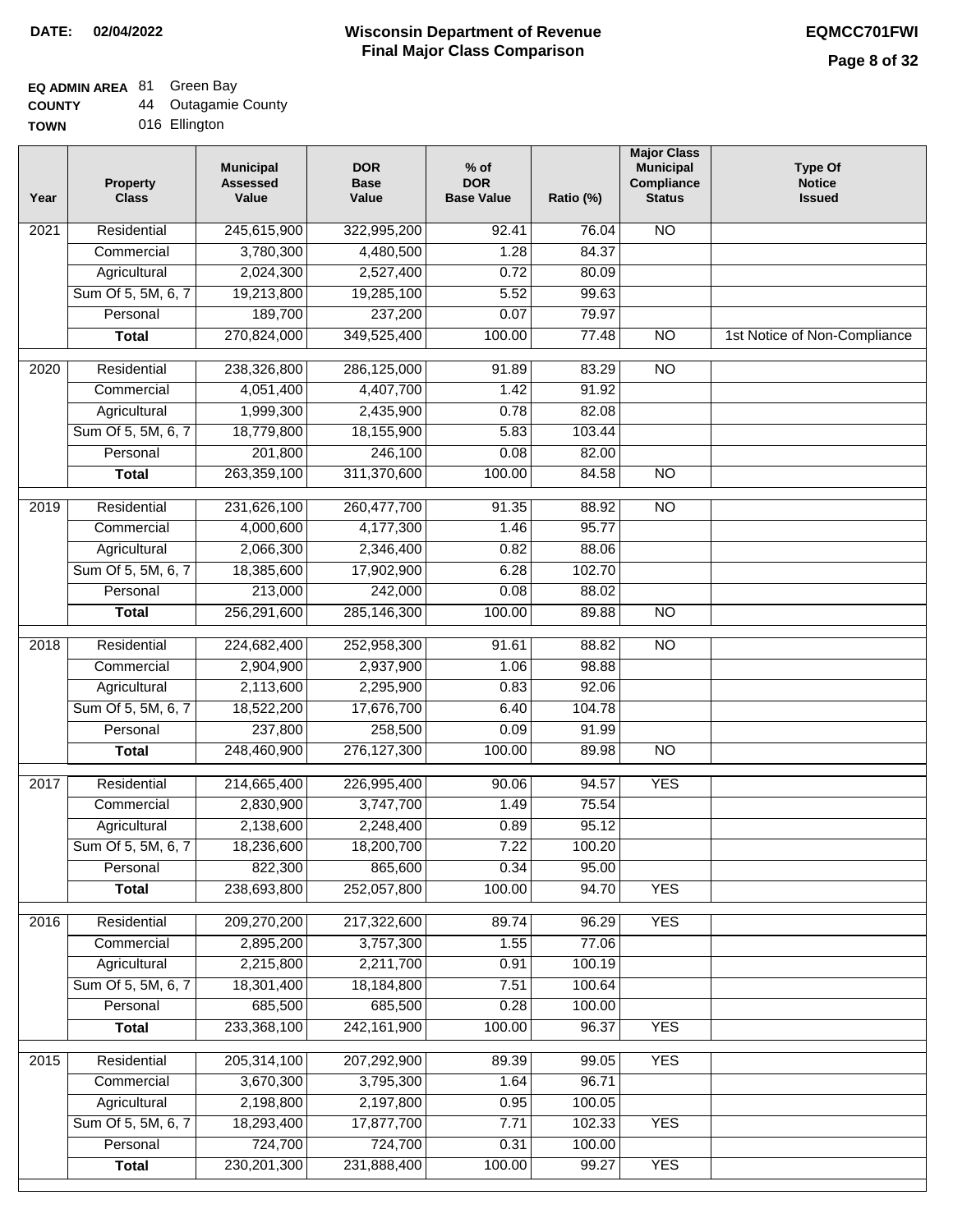## **EQ ADMIN AREA** 81 Green Bay

| <b>COUNTY</b> | Outagamie County |
|---------------|------------------|
|---------------|------------------|

**TOWN** 018 Freedom

| Year              | <b>Property</b><br><b>Class</b> | <b>Municipal</b><br><b>Assessed</b><br>Value | <b>DOR</b><br><b>Base</b><br>Value | $%$ of<br><b>DOR</b><br><b>Base Value</b> | Ratio (%) | <b>Major Class</b><br><b>Municipal</b><br>Compliance<br><b>Status</b> | <b>Type Of</b><br><b>Notice</b><br><b>Issued</b> |
|-------------------|---------------------------------|----------------------------------------------|------------------------------------|-------------------------------------------|-----------|-----------------------------------------------------------------------|--------------------------------------------------|
| $\overline{202}1$ | Residential                     | 470,709,800                                  | 550,081,200                        | 88.54                                     | 85.57     | $\overline{NO}$                                                       |                                                  |
|                   | Commercial                      | 43,877,000                                   | 45,873,000                         | 7.38                                      | 95.65     |                                                                       |                                                  |
|                   | Agricultural                    | 2,847,800                                    | 3,163,500                          | 0.51                                      | 90.02     |                                                                       |                                                  |
|                   | Sum Of 5, 5M, 6, 7              | 16,485,000                                   | 17,304,100                         | 2.79                                      | 95.27     |                                                                       |                                                  |
|                   | Personal                        | 4,360,400                                    | 4,844,900                          | 0.78                                      | 90.00     |                                                                       |                                                  |
|                   | <b>Total</b>                    | 538,280,000                                  | 621,266,700                        | 100.00                                    | 86.64     | <b>NO</b>                                                             |                                                  |
| 2020              | Residential                     | 464,668,200                                  | 494,131,800                        | 87.74                                     | 94.04     | <b>YES</b>                                                            |                                                  |
|                   | Commercial                      | 42,856,700                                   | 43,817,600                         | 7.78                                      | 97.81     |                                                                       |                                                  |
|                   | Agricultural                    | 2,748,500                                    | 3,051,400                          | 0.54                                      | 90.07     |                                                                       |                                                  |
|                   | Sum Of 5, 5M, 6, 7              | 16,667,600                                   | 17,027,700                         | 3.02                                      | 97.89     |                                                                       |                                                  |
|                   | Personal                        | 4,652,400                                    | 5,169,300                          | 0.92                                      | 90.00     |                                                                       |                                                  |
|                   | <b>Total</b>                    | 531,593,400                                  | 563,197,800                        | 100.00                                    | 94.39     | <b>YES</b>                                                            |                                                  |
| 2019              | Residential                     | 459,240,700                                  | 464,990,700                        | 88.01                                     | 98.76     | <b>YES</b>                                                            |                                                  |
|                   | Commercial                      | 40,992,300                                   | 40,848,500                         | 7.73                                      | 100.35    |                                                                       |                                                  |
|                   | Agricultural                    | 2,855,600                                    | 2,940,100                          | 0.56                                      | 97.13     |                                                                       |                                                  |
|                   | Sum Of 5, 5M, 6, 7              | 16,574,000                                   | 17,187,700                         | 3.25                                      | 96.43     |                                                                       |                                                  |
|                   | Personal                        | 2,369,800                                    | 2,393,700                          | 0.45                                      | 99.00     |                                                                       |                                                  |
|                   | <b>Total</b>                    | 522,032,400                                  | 528,360,700                        | 100.00                                    | 98.80     | <b>YES</b>                                                            |                                                  |
| 2018              | Residential                     | 453,728,200                                  | 459,421,700                        | 88.25                                     | 98.76     | <b>YES</b>                                                            |                                                  |
|                   | Commercial                      | 39,828,200                                   | 39,672,000                         | 7.62                                      | 100.39    |                                                                       |                                                  |
|                   | Agricultural                    | 2,858,400                                    | 2,859,000                          | 0.55                                      | 99.98     |                                                                       |                                                  |
|                   | Sum Of 5, 5M, 6, 7              | 16,590,400                                   | 17,218,500                         | 3.31                                      | 96.35     |                                                                       |                                                  |
|                   | Personal                        | 1,404,800                                    | 1,404,800                          | 0.27                                      | 100.00    |                                                                       |                                                  |
|                   | <b>Total</b>                    | 514,410,000                                  | 520,576,000                        | 100.00                                    | 98.82     | <b>YES</b>                                                            |                                                  |
| $\overline{2017}$ | Residential                     | 402,316,700                                  | 428,094,200                        | 86.35                                     | 93.98     | <b>YES</b>                                                            |                                                  |
|                   | Commercial                      | 37,711,800                                   | 39,110,300                         | 7.89                                      | 96.42     |                                                                       |                                                  |
|                   | Agricultural                    | 2,939,300                                    | 2,810,300                          | 0.57                                      | 104.59    |                                                                       |                                                  |
|                   | Sum Of 5, 5M, 6, 7              | 16,738,100                                   | 17,058,800                         | 3.44                                      | 98.12     |                                                                       |                                                  |
|                   | Personal                        | 8,692,700                                    | 8,692,700                          | 1.75                                      | 100.00    |                                                                       |                                                  |
|                   | <b>Total</b>                    | 468,398,600                                  | 495,766,300                        | 100.00                                    | 94.48     | <b>YES</b>                                                            |                                                  |
| 2016              | Residential                     | 396,628,600                                  | 398,471,800                        | 85.95                                     | 99.54     | <b>YES</b>                                                            |                                                  |
|                   | Commercial                      | 36,958,400                                   | 37,275,500                         | 8.04                                      | 99.15     |                                                                       |                                                  |
|                   | Agricultural                    | 2,937,300                                    | 2,766,800                          | 0.60                                      | 106.16    |                                                                       |                                                  |
|                   | Sum Of 5, 5M, 6, 7              | 16,741,500                                   | 17,242,200                         | 3.72                                      | 97.10     |                                                                       |                                                  |
|                   | Personal                        | 8,060,900                                    | 7,826,100                          | 1.69                                      | 103.00    |                                                                       |                                                  |
|                   | <b>Total</b>                    | 461,326,700                                  | 463,582,400                        | 100.00                                    | 99.51     | <b>YES</b>                                                            |                                                  |
| 2015              | Residential                     | 392,990,500                                  | 402,980,700                        | 86.56                                     | 97.52     | <b>YES</b>                                                            |                                                  |
|                   | Commercial                      | 35,653,100                                   | 36, 181, 600                       | 7.77                                      | 98.54     | <b>YES</b>                                                            |                                                  |
|                   | Agricultural                    | 2,939,900                                    | 2,727,400                          | 0.59                                      | 107.79    |                                                                       |                                                  |
|                   | Sum Of 5, 5M, 6, 7              | 16,677,200                                   | 17,305,200                         | 3.72                                      | 96.37     |                                                                       |                                                  |
|                   | Personal                        | 6,116,000                                    | 6,370,900                          | 1.37                                      | 96.00     |                                                                       |                                                  |
|                   | <b>Total</b>                    | 454,376,700                                  | 465,565,800                        | 100.00                                    | 97.60     | <b>YES</b>                                                            |                                                  |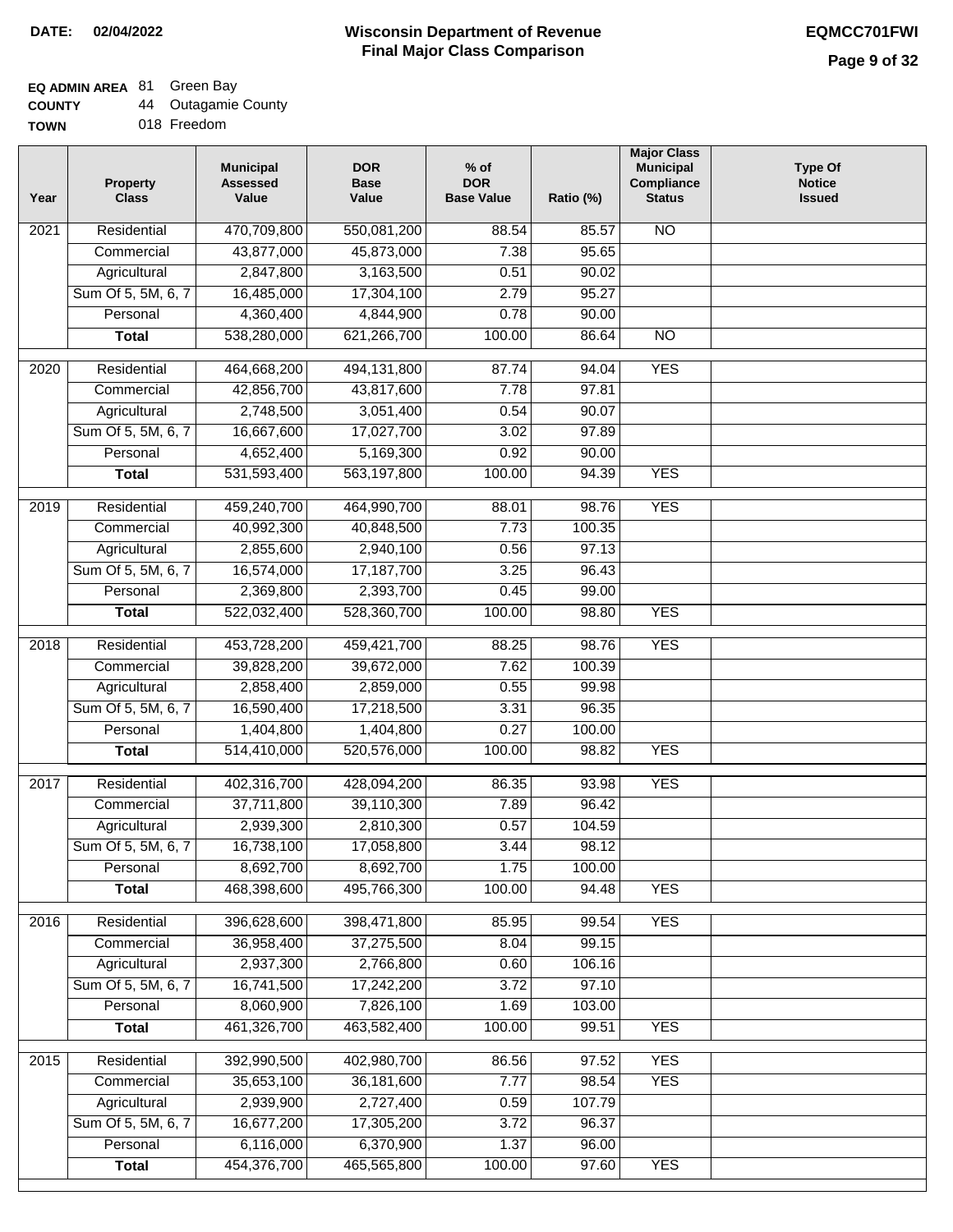٦

## **EQ ADMIN AREA** 81 Green Bay

| <b>COUNTY</b> | <b>Outagamie County</b> |
|---------------|-------------------------|
| <b>TOWN</b>   | 020 Grand Chute         |

|  | 020 Grand Chute |  |
|--|-----------------|--|
|  |                 |  |

| Year             | <b>Property</b><br><b>Class</b> | <b>Municipal</b><br><b>Assessed</b><br>Value | <b>DOR</b><br><b>Base</b><br>Value | $%$ of<br><b>DOR</b><br><b>Base Value</b> | Ratio (%) | <b>Major Class</b><br><b>Municipal</b><br>Compliance<br><b>Status</b> | <b>Type Of</b><br><b>Notice</b><br><b>Issued</b> |
|------------------|---------------------------------|----------------------------------------------|------------------------------------|-------------------------------------------|-----------|-----------------------------------------------------------------------|--------------------------------------------------|
| 2021             | Residential                     | 1,516,408,800                                | 1,616,463,800                      | 52.15                                     | 93.81     | <b>YES</b>                                                            |                                                  |
|                  | Commercial                      | 1,329,297,200                                | 1,389,843,600                      | 44.84                                     | 95.64     | <b>YES</b>                                                            |                                                  |
|                  | Agricultural                    | 531,500                                      | 555,500                            | 0.02                                      | 95.68     |                                                                       |                                                  |
|                  | Sum Of 5, 5M, 6, 7              | 5,264,600                                    | 7,048,600                          | 0.23                                      | 74.69     |                                                                       |                                                  |
|                  | Personal                        | 81,510,500                                   | 85,800,500                         | 2.77                                      | 95.00     |                                                                       |                                                  |
|                  | <b>Total</b>                    | 2,933,012,600                                | 3,099,712,000                      | 100.00                                    | 94.62     | <b>YES</b>                                                            |                                                  |
| $\frac{1}{2020}$ | Residential                     | 1,495,190,600                                | 1,500,559,100                      | 48.99                                     | 99.64     | <b>YES</b>                                                            |                                                  |
|                  | Commercial                      | 1,328,889,000                                | 1,469,745,900                      | 47.98                                     | 90.42     | <b>YES</b>                                                            |                                                  |
|                  | Agricultural                    | 539,600                                      | 541,800                            | 0.02                                      | 99.59     |                                                                       |                                                  |
|                  | Sum Of 5, 5M, 6, 7              | 5,391,100                                    | 6,483,200                          | 0.21                                      | 83.15     |                                                                       |                                                  |
|                  | Personal                        | 85,924,300                                   | 85,924,300                         | 2.81                                      | 100.00    |                                                                       |                                                  |
|                  | <b>Total</b>                    | 2,915,934,600                                | 3,063,254,300                      | 100.00                                    | 95.19     | <b>YES</b>                                                            |                                                  |
|                  |                                 |                                              |                                    |                                           |           |                                                                       |                                                  |
| $\frac{1}{2019}$ | Residential                     | 1,168,722,300                                | 1,360,032,700                      | 50.02                                     | 85.93     | $\overline{NO}$                                                       |                                                  |
|                  | Commercial                      | 1,204,548,900                                | 1,280,296,700                      | 47.09                                     | 94.08     | <b>YES</b>                                                            |                                                  |
|                  | Agricultural                    | 483,400                                      | 522,900                            | 0.02                                      | 92.45     |                                                                       |                                                  |
|                  | Sum Of 5, 5M, 6, 7              | 4,430,500                                    | 5,537,200                          | 0.20                                      | 80.01     |                                                                       |                                                  |
|                  | Personal                        | 63,986,400                                   | 72,711,800                         | 2.67                                      | 88.00     |                                                                       |                                                  |
|                  | <b>Total</b>                    | 2,442,171,500                                | 2,719,101,300                      | 100.00                                    | 89.82     | $\overline{NO}$                                                       |                                                  |
| 2018             | Residential                     | 1,139,995,700                                | 1,266,662,400                      | 49.30                                     | 90.00     | <b>YES</b>                                                            |                                                  |
|                  | Commercial                      | 1,172,489,300                                | 1,228,280,600                      | 47.80                                     | 95.46     | <b>YES</b>                                                            |                                                  |
|                  | Agricultural                    | 512,200                                      | 537,500                            | 0.02                                      | 95.29     |                                                                       |                                                  |
|                  | Sum Of 5, 5M, 6, 7              | 4,557,400                                    | 5,521,800                          | 0.21                                      | 82.53     |                                                                       |                                                  |
|                  | Personal                        | 61,697,000                                   | 68,552,200                         | 2.67                                      | 90.00     |                                                                       |                                                  |
|                  | <b>Total</b>                    | 2,379,251,600                                | 2,569,554,500                      | 100.00                                    | 92.59     | <b>YES</b>                                                            |                                                  |
| 2017             | Residential                     | 1,114,261,100                                | 1,197,449,300                      | 47.66                                     | 93.05     | <b>YES</b>                                                            |                                                  |
|                  | Commercial                      | 1,154,111,600                                | 1,199,763,000                      | 47.76                                     | 96.19     | <b>YES</b>                                                            |                                                  |
|                  | Agricultural                    | 524,100                                      | 536,400                            | 0.02                                      | 97.71     |                                                                       |                                                  |
|                  | Sum Of 5, 5M, 6, 7              | 4,552,000                                    | 6,122,900                          | 0.24                                      | 74.34     |                                                                       |                                                  |
|                  | Personal                        | 102,942,400                                  | 108,360,400                        | 4.31                                      | 95.00     |                                                                       |                                                  |
|                  | <b>Total</b>                    | 2,376,391,200                                | 2,512,232,000                      | 100.00                                    | 94.59     | <b>YES</b>                                                            |                                                  |
|                  |                                 |                                              |                                    |                                           |           |                                                                       |                                                  |
| 2016             | Residential                     | 1,094,537,200                                | 1,131,094,600                      | 48.30                                     | 96.77     | <b>YES</b>                                                            |                                                  |
|                  | Commercial                      | 1,124,909,400                                | 1,110,695,000                      | 47.43                                     | 101.28    | <b>YES</b>                                                            |                                                  |
|                  | Agricultural                    | 523,200                                      | 526,900                            | 0.02                                      | 99.30     |                                                                       |                                                  |
|                  | Sum Of 5, 5M, 6, 7              | 4,654,100                                    | 5,475,700                          | 0.23                                      | 85.00     |                                                                       |                                                  |
|                  | Personal                        | 93,930,600                                   | 93,930,600                         | 4.01                                      | 100.00    |                                                                       |                                                  |
|                  | <b>Total</b>                    | 2,318,554,500                                | 2,341,722,800                      | 100.00                                    | 99.01     | <b>YES</b>                                                            |                                                  |
| 2015             | Residential                     | 1,069,819,600                                | 1,078,002,600                      | 47.43                                     | 99.24     | <b>YES</b>                                                            |                                                  |
|                  | Commercial                      | 1,097,102,900                                | 1,097,133,300                      | 48.27                                     | 100.00    | <b>YES</b>                                                            |                                                  |
|                  | Agricultural                    | 553,400                                      | 552,400                            | 0.02                                      | 100.18    |                                                                       |                                                  |
|                  | Sum Of 5, 5M, 6, 7              | 4,536,500                                    | 5,196,000                          | 0.23                                      | 87.31     |                                                                       |                                                  |
|                  | Personal                        | 92,049,528                                   | 92,049,500                         | 4.05                                      | 100.00    |                                                                       |                                                  |
|                  | <b>Total</b>                    | 2,264,061,928                                | 2,272,933,800                      | 100.00                                    | 99.61     | <b>YES</b>                                                            |                                                  |
|                  |                                 |                                              |                                    |                                           |           |                                                                       |                                                  |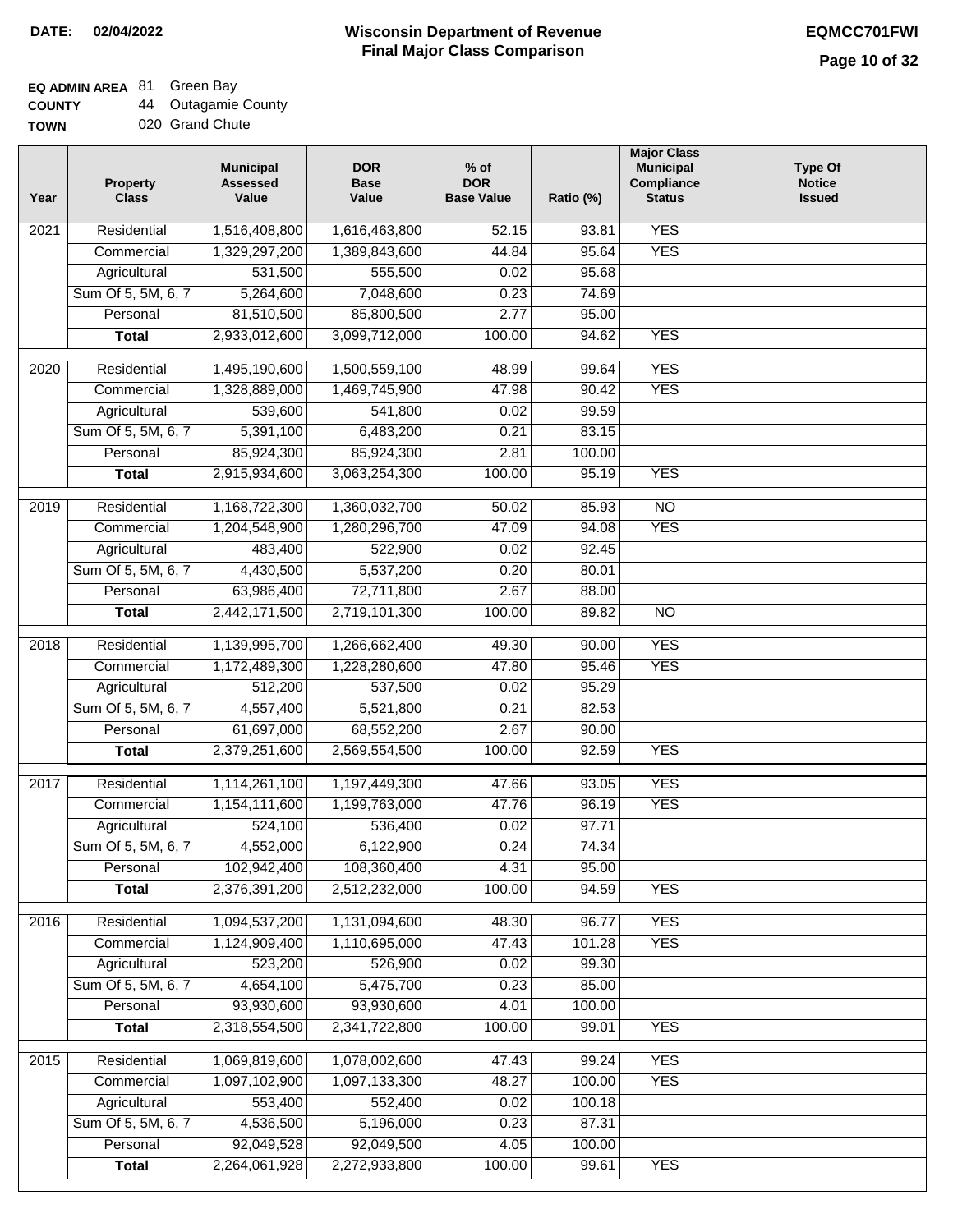## **EQ ADMIN AREA** 81 Green Bay

| <b>COUNTY</b> | 44 Outagamie County |
|---------------|---------------------|
|---------------|---------------------|

| <b>TOWN</b> | 022 Greenville |
|-------------|----------------|
|             |                |

| Year | <b>Property</b><br><b>Class</b> | <b>Municipal</b><br><b>Assessed</b><br>Value | <b>DOR</b><br><b>Base</b><br>Value | $%$ of<br><b>DOR</b><br><b>Base Value</b> | Ratio (%) | <b>Major Class</b><br><b>Municipal</b><br>Compliance<br><b>Status</b> | <b>Type Of</b><br><b>Notice</b><br><b>Issued</b> |
|------|---------------------------------|----------------------------------------------|------------------------------------|-------------------------------------------|-----------|-----------------------------------------------------------------------|--------------------------------------------------|
| 2021 | Residential                     | 334,257,700                                  | 320,861,300                        | 92.69                                     | 104.18    | <b>YES</b>                                                            |                                                  |
|      | Commercial                      | 11,040,900                                   | 11,814,700                         | 3.41                                      | 93.45     |                                                                       |                                                  |
|      | Agricultural                    | 1,236,700                                    | 1,237,000                          | 0.36                                      | 99.98     |                                                                       |                                                  |
|      | Sum Of 5, 5M, 6, 7              | 13,280,900                                   | 12,058,600                         | 3.48                                      | 110.14    |                                                                       |                                                  |
|      | Personal                        | 181,100                                      | 181,100                            | 0.05                                      | 100.00    |                                                                       |                                                  |
|      | <b>Total</b>                    | 359,997,300                                  | 346, 152, 700                      | 100.00                                    | 104.00    | <b>YES</b>                                                            |                                                  |
| 2020 | Residential                     | 1,199,828,400                                | 1,218,445,000                      | 83.71                                     | 98.47     | <b>YES</b>                                                            |                                                  |
|      | Commercial                      | 182,619,000                                  | 202,893,100                        | 13.94                                     | 90.01     | <b>YES</b>                                                            |                                                  |
|      | Agricultural                    | 1,750,300                                    | 1,716,300                          | 0.12                                      | 101.98    |                                                                       |                                                  |
|      | Sum Of 5, 5M, 6, 7              | 16,665,000                                   | 16,085,000                         | 1.11                                      | 103.61    |                                                                       |                                                  |
|      | Personal                        | 16,356,700                                   | 16,356,700                         | 1.12                                      | 100.00    |                                                                       |                                                  |
|      | <b>Total</b>                    | 1,417,219,400                                | 1,455,496,100                      | 100.00                                    | 97.37     | <b>YES</b>                                                            |                                                  |
| 2019 | Residential                     | 1,100,876,194                                | 1,106,968,700                      | 84.14                                     | 99.45     | <b>YES</b>                                                            |                                                  |
|      | Commercial                      | 166,659,250                                  | 175,420,100                        | 13.33                                     | 95.01     | <b>YES</b>                                                            |                                                  |
|      | Agricultural                    | 1,715,000                                    | 1,716,800                          | 0.13                                      | 99.90     |                                                                       |                                                  |
|      | Sum Of 5, 5M, 6, 7              | 15,867,550                                   | 15,886,600                         | 1.21                                      | 99.88     |                                                                       |                                                  |
|      | Personal                        | 15,681,700                                   | 15,681,700                         | 1.19                                      | 100.00    |                                                                       |                                                  |
|      | <b>Total</b>                    | 1,300,799,694                                | 1,315,673,900                      | 100.00                                    | 98.87     | <b>YES</b>                                                            |                                                  |
|      |                                 |                                              |                                    |                                           |           |                                                                       |                                                  |
| 2018 | Residential                     | 1,024,007,500                                | 1,042,331,600                      | 83.35                                     | 98.24     | <b>YES</b>                                                            |                                                  |
|      | Commercial                      | 164,372,450                                  | 175,685,900                        | 14.05                                     | 93.56     | <b>YES</b>                                                            |                                                  |
|      | Agricultural                    | 1,672,100                                    | 1,674,200                          | 0.13                                      | 99.87     |                                                                       |                                                  |
|      | Sum Of 5, 5M, 6, 7              | 15,830,450                                   | 15,373,900                         | 1.23                                      | 102.97    |                                                                       |                                                  |
|      | Personal                        | 15,510,500                                   | 15,510,500                         | 1.24                                      | 100.00    |                                                                       |                                                  |
|      | <b>Total</b>                    | 1,221,393,000                                | 1,250,576,100                      | 100.00                                    | 97.67     | <b>YES</b>                                                            |                                                  |
| 2017 | Residential                     | 849,452,200                                  | 992,938,400                        | 81.96                                     | 85.55     | $\overline{NO}$                                                       |                                                  |
|      | Commercial                      | 147,897,000                                  | 168,406,100                        | 13.90                                     | 87.82     | $\overline{NO}$                                                       |                                                  |
|      | Agricultural                    | 1,500,500                                    | 1,630,200                          | 0.13                                      | 92.04     |                                                                       |                                                  |
|      | Sum Of 5, 5M, 6, 7              | 11,808,700                                   | 14,853,400                         | 1.23                                      | 79.50     |                                                                       |                                                  |
|      | Personal                        | 31,009,200                                   | 33,705,600                         | 2.78                                      | 92.00     |                                                                       |                                                  |
|      | <b>Total</b>                    | 1,041,667,600                                | 1,211,533,700                      | 100.00                                    | 85.98     | <b>NO</b>                                                             |                                                  |
| 2016 | Residential                     | 831,504,800                                  | 909,457,400                        | 81.51                                     | 91.43     | <b>YES</b>                                                            |                                                  |
|      | Commercial                      | 148,940,700                                  | 159,368,700                        | 14.28                                     | 93.46     | <b>YES</b>                                                            |                                                  |
|      | Agricultural                    | 1,483,700                                    | 1,611,400                          | 0.14                                      | 92.08     |                                                                       |                                                  |
|      | Sum Of 5, 5M, 6, 7              | 11,870,200                                   | 14,768,300                         | 1.32                                      | 80.38     |                                                                       |                                                  |
|      | Personal                        | 28,090,900                                   | 30,533,600                         | 2.74                                      | 92.00     |                                                                       |                                                  |
|      | <b>Total</b>                    | 1,021,890,300                                | 1,115,739,400                      | 100.00                                    | 91.59     | <b>YES</b>                                                            |                                                  |
| 2015 | Residential                     | 809,382,400                                  | 851,251,800                        | 81.38                                     | 95.08     | <b>YES</b>                                                            |                                                  |
|      | Commercial                      | 140,676,100                                  | 148,889,600                        | 14.23                                     | 94.48     | <b>YES</b>                                                            |                                                  |
|      | Agricultural                    | 1,519,700                                    | 1,599,300                          | 0.15                                      | 95.02     |                                                                       |                                                  |
|      | Sum Of 5, 5M, 6, 7              | 11,845,400                                   | 14,881,300                         | 1.42                                      | 79.60     |                                                                       |                                                  |
|      | Personal                        | 27,946,100                                   | 29,417,000                         | 2.81                                      | 95.00     |                                                                       |                                                  |
|      | <b>Total</b>                    | 991,369,700                                  | 1,046,039,000                      | 100.00                                    | 94.77     | <b>YES</b>                                                            |                                                  |
|      |                                 |                                              |                                    |                                           |           |                                                                       |                                                  |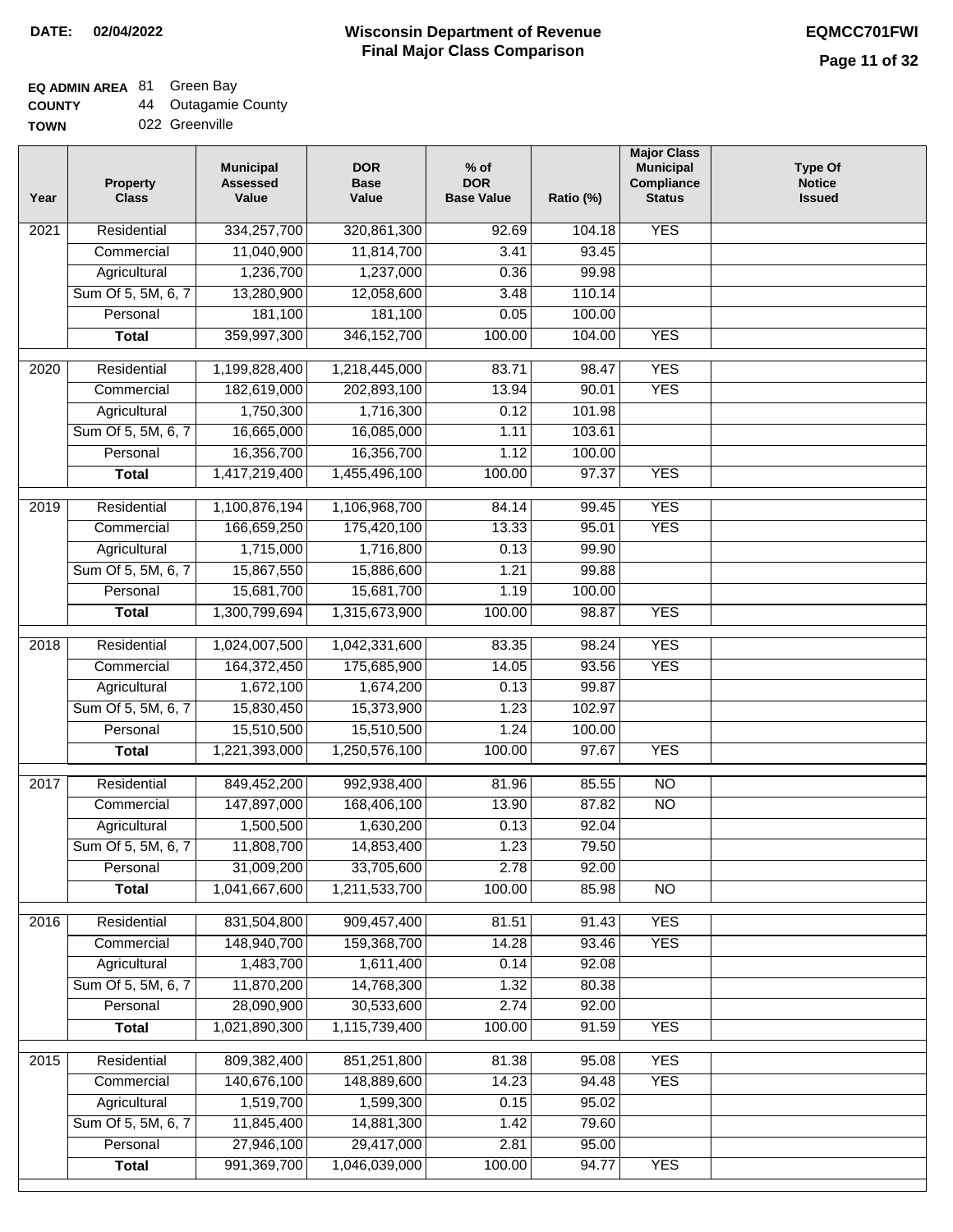## **EQ ADMIN AREA** 81 Green Bay

| <b>COUNTY</b> | Outagamie County |
|---------------|------------------|
|---------------|------------------|

**TOWN** 024 Hortonia

| Year | <b>Property</b><br><b>Class</b> | <b>Municipal</b><br><b>Assessed</b><br>Value | <b>DOR</b><br><b>Base</b><br>Value | $%$ of<br><b>DOR</b><br><b>Base Value</b> | Ratio (%) | <b>Major Class</b><br><b>Municipal</b><br>Compliance<br><b>Status</b> | <b>Type Of</b><br><b>Notice</b><br><b>Issued</b> |
|------|---------------------------------|----------------------------------------------|------------------------------------|-------------------------------------------|-----------|-----------------------------------------------------------------------|--------------------------------------------------|
| 2021 | Residential                     | 109,689,100                                  | 111,047,200                        | 85.81                                     | 98.78     | <b>YES</b>                                                            |                                                  |
|      | Commercial                      | 4,334,700                                    | 4,685,100                          | 3.62                                      | 92.52     |                                                                       |                                                  |
|      | Agricultural                    | 1,011,000                                    | 1,007,500                          | 0.78                                      | 100.35    |                                                                       |                                                  |
|      | Sum Of 5, 5M, 6, 7              | 12,966,700                                   | 12,336,800                         | 9.53                                      | 105.11    |                                                                       |                                                  |
|      | Personal                        | 323,300                                      | 326,600                            | 0.25                                      | 98.99     |                                                                       |                                                  |
|      | <b>Total</b>                    | 128,324,800                                  | 129,403,200                        | 100.00                                    | 99.17     | <b>YES</b>                                                            |                                                  |
| 2020 | Residential                     | 79,489,000                                   | 100,027,100                        | 84.47                                     | 79.47     | $\overline{NO}$                                                       |                                                  |
|      | Commercial                      | 3,613,000                                    | 4,574,700                          | 3.86                                      | 78.98     |                                                                       |                                                  |
|      | Agricultural                    | 867,400                                      | 968,700                            | 0.82                                      | 89.54     |                                                                       |                                                  |
|      | Sum Of 5, 5M, 6, 7              | 11,388,200                                   | 12,131,800                         | 10.24                                     | 93.87     | <b>YES</b>                                                            |                                                  |
|      | Personal                        | 642,800                                      | 721,100                            | 0.61                                      | 89.14     |                                                                       |                                                  |
|      | <b>Total</b>                    | 96,000,400                                   | 118,423,400                        | 100.00                                    | 81.07     | $\overline{NO}$                                                       |                                                  |
| 2019 | Residential                     | 78,891,000                                   | 92,904,000                         | 84.17                                     | 84.92     | $\overline{NO}$                                                       |                                                  |
|      | Commercial                      | 3,608,000                                    | 4,479,500                          | 4.06                                      | 80.54     |                                                                       |                                                  |
|      | Agricultural                    | 873,400                                      | 930,000                            | 0.84                                      | 93.91     |                                                                       |                                                  |
|      | Sum Of 5, 5M, 6, 7              | 11,337,200                                   | 11,850,300                         | 10.74                                     | 95.67     | <b>YES</b>                                                            |                                                  |
|      | Personal                        | 194,600                                      | 218,300                            | 0.20                                      | 89.14     |                                                                       |                                                  |
|      | <b>Total</b>                    | 94,904,200                                   | 110,382,100                        | 100.00                                    | 85.98     | $\overline{NO}$                                                       |                                                  |
| 2018 | Residential                     | 78,912,600                                   | 89,228,100                         | 83.93                                     | 88.44     | $\overline{NO}$                                                       |                                                  |
|      | Commercial                      | 3,525,200                                    | 4,218,000                          | 3.97                                      | 83.58     |                                                                       |                                                  |
|      | Agricultural                    | 873,400                                      | 906,100                            | 0.85                                      | 96.39     |                                                                       |                                                  |
|      | Sum Of 5, 5M, 6, 7              | 11,209,100                                   | 11,698,800                         | 11.00                                     | 95.81     | <b>YES</b>                                                            |                                                  |
|      | Personal                        | 236,500                                      | 256,500                            | 0.24                                      | 92.20     |                                                                       |                                                  |
|      | <b>Total</b>                    | 94,756,800                                   | 106,307,500                        | 100.00                                    | 89.13     | $\overline{NO}$                                                       |                                                  |
| 2017 | Residential                     | 77,755,200                                   | 85,410,000                         | 83.68                                     | 91.04     | <b>YES</b>                                                            |                                                  |
|      | Commercial                      | 3,470,900                                    | 3,652,000                          | 3.58                                      | 95.04     |                                                                       |                                                  |
|      | Agricultural                    | 889,300                                      | 900,200                            | 0.88                                      | 98.79     |                                                                       |                                                  |
|      | Sum Of 5, 5M, 6, 7              | 11,005,700                                   | 11,271,500                         | 11.04                                     | 97.64     | <b>YES</b>                                                            |                                                  |
|      | Personal                        | 820,500                                      | 835,400                            | 0.82                                      | 98.22     |                                                                       |                                                  |
|      | <b>Total</b>                    | 93,941,600                                   | 102,069,100                        | 100.00                                    | 92.04     | <b>YES</b>                                                            |                                                  |
|      |                                 |                                              |                                    |                                           |           |                                                                       |                                                  |
| 2016 | Residential                     | 77,707,300                                   | 82,877,000                         | 83.62                                     | 93.76     | <b>YES</b>                                                            |                                                  |
|      | Commercial                      | 3,471,200                                    | 3,580,700                          | 3.61                                      | 96.94     |                                                                       |                                                  |
|      | Agricultural                    | 893,700                                      | 890,300                            | 0.90                                      | 100.38    |                                                                       |                                                  |
|      | Sum Of 5, 5M, 6, 7              | 10,976,700                                   | 11,217,900                         | 11.32                                     | 97.85     | <b>YES</b>                                                            |                                                  |
|      | Personal                        | 539,500                                      | 549,300                            | 0.55                                      | 98.22     |                                                                       |                                                  |
|      | <b>Total</b>                    | 93,588,400                                   | 99,115,200                         | 100.00                                    | 94.42     | <b>YES</b>                                                            |                                                  |
| 2015 | Residential                     | 77,063,700                                   | 78,306,700                         | 83.34                                     | 98.41     | <b>YES</b>                                                            |                                                  |
|      | Commercial                      | 3,304,300                                    | 3,445,300                          | 3.67                                      | 95.91     |                                                                       |                                                  |
|      | Agricultural                    | 883,300                                      | 879,400                            | 0.94                                      | 100.44    |                                                                       |                                                  |
|      | Sum Of 5, 5M, 6, 7              | 10,895,300                                   | 11,003,500                         | 11.71                                     | 99.02     | <b>YES</b>                                                            |                                                  |
|      | Personal                        | 322,300                                      | 328,200                            | 0.35                                      | 98.20     |                                                                       |                                                  |
|      | <b>Total</b>                    | 92,468,900                                   | 93,963,100                         | 100.00                                    | 98.41     | <b>YES</b>                                                            |                                                  |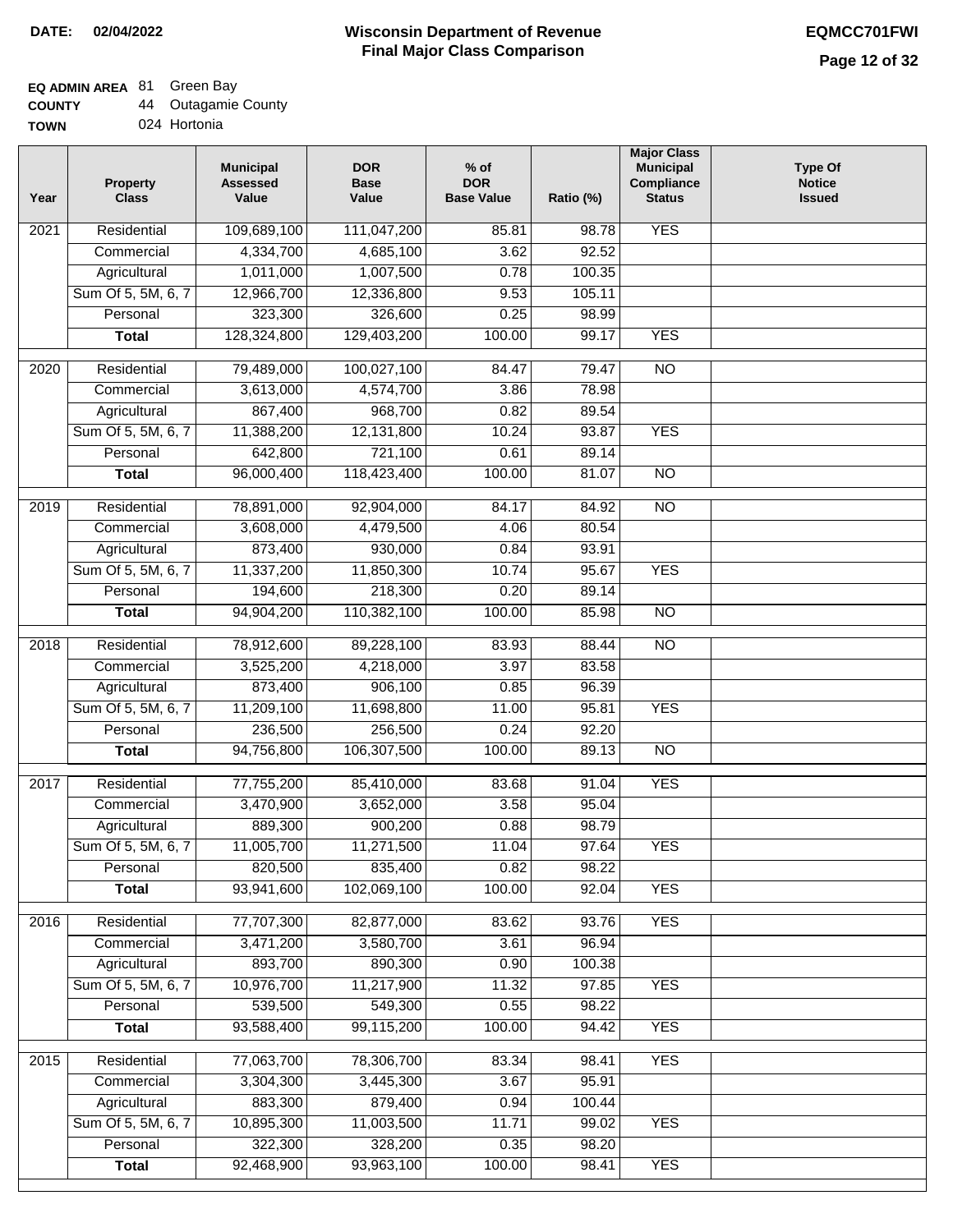# **EQ ADMIN AREA** 81 Green Bay

| <b>COUNTY</b> | Outagamie County |  |
|---------------|------------------|--|
|---------------|------------------|--|

**TOWN** 026 Kaukauna

| Year | <b>Property</b><br><b>Class</b> | <b>Municipal</b><br><b>Assessed</b><br>Value | <b>DOR</b><br><b>Base</b><br>Value | $%$ of<br><b>DOR</b><br><b>Base Value</b> | Ratio (%)      | <b>Major Class</b><br><b>Municipal</b><br>Compliance<br><b>Status</b> | <b>Type Of</b><br><b>Notice</b><br><b>Issued</b> |
|------|---------------------------------|----------------------------------------------|------------------------------------|-------------------------------------------|----------------|-----------------------------------------------------------------------|--------------------------------------------------|
| 2021 | Residential                     | 132,424,200                                  | 137,980,900                        | 82.04                                     | 95.97          | <b>YES</b>                                                            |                                                  |
|      | Commercial                      | 9,898,200                                    | 9,835,100                          | 5.85                                      | 100.64         |                                                                       |                                                  |
|      | Agricultural                    | 1,688,600                                    | 1,687,500                          | 1.00                                      | 100.07         |                                                                       |                                                  |
|      | Sum Of 5, 5M, 6, 7              | 18,256,500                                   | 17,835,000                         | 10.60                                     | 102.36         | <b>YES</b>                                                            |                                                  |
|      | Personal                        | 819,400                                      | 844,700                            | 0.50                                      | 97.00          |                                                                       |                                                  |
|      | <b>Total</b>                    | 163,086,900                                  | 168, 183, 200                      | 100.00                                    | 96.97          | <b>YES</b>                                                            |                                                  |
| 2020 | Residential                     | 128,577,600                                  | 128,845,800                        | 81.58                                     | 99.79          | <b>YES</b>                                                            |                                                  |
|      | Commercial                      | 9,795,100                                    | 9,608,100                          | 6.08                                      | 101.95         |                                                                       |                                                  |
|      | Agricultural                    | 1,627,200                                    | 1,624,300                          | 1.03                                      | 100.18         |                                                                       |                                                  |
|      | Sum Of 5, 5M, 6, 7              | 17,706,700                                   | 17,033,100                         | 10.78                                     | 103.95         | <b>YES</b>                                                            |                                                  |
|      | Personal                        | 830,400                                      | 830,400                            | 0.53                                      | 100.00         |                                                                       |                                                  |
|      | <b>Total</b>                    | 158,537,000                                  | 157,941,700                        | 100.00                                    | 100.38         | <b>YES</b>                                                            |                                                  |
|      |                                 |                                              |                                    |                                           |                |                                                                       |                                                  |
| 2019 | Residential                     | 98,750,600                                   | 119,081,900                        | 80.69<br>6.11                             | 82.93<br>84.10 | $\overline{10}$                                                       |                                                  |
|      | Commercial                      | 7,588,500                                    | 9,023,700                          |                                           |                |                                                                       |                                                  |
|      | Agricultural                    | 1,453,500                                    | 1,556,100                          | 1.05                                      | 93.41          |                                                                       |                                                  |
|      | Sum Of 5, 5M, 6, 7              | 15,013,100                                   | 17,133,100                         | 11.61                                     | 87.63          | $\overline{NO}$                                                       |                                                  |
|      | Personal                        | 679,200                                      | 779,600                            | 0.53                                      | 87.12          |                                                                       |                                                  |
|      | <b>Total</b>                    | 123,484,900                                  | 147,574,400                        | 100.00                                    | 83.68          | $\overline{NO}$                                                       |                                                  |
| 2018 | Residential                     | 95,891,500                                   | 110,285,900                        | 79.90                                     | 86.95          | $\overline{NO}$                                                       |                                                  |
|      | Commercial                      | 7,179,300                                    | 8,225,000                          | 5.96                                      | 87.29          |                                                                       |                                                  |
|      | Agricultural                    | 1,456,200                                    | 1,514,700                          | 1.10                                      | 96.14          |                                                                       |                                                  |
|      | Sum Of 5, 5M, 6, 7              | 15,021,200                                   | 17,251,400                         | 12.50                                     | 87.07          | $\overline{10}$                                                       |                                                  |
|      | Personal                        | 708,400                                      | 757,400                            | 0.55                                      | 93.53          |                                                                       |                                                  |
|      | <b>Total</b>                    | 120,256,600                                  | 138,034,400                        | 100.00                                    | 87.12          | <b>NO</b>                                                             |                                                  |
| 2017 | Residential                     | 94,140,700                                   | 102,300,200                        | 79.33                                     | 92.02          | <b>YES</b>                                                            |                                                  |
|      | Commercial                      | 6,769,300                                    | 7,452,500                          | 5.78                                      | 90.83          |                                                                       |                                                  |
|      | Agricultural                    | 1,459,100                                    | 1,480,200                          | 1.15                                      | 98.57          |                                                                       |                                                  |
|      | Sum Of 5, 5M, 6, 7              | 15,011,300                                   | 15,663,400                         | 12.15                                     | 95.84          | <b>YES</b>                                                            |                                                  |
|      | Personal                        | 1,923,400                                    | 2,056,500                          | 1.59                                      | 93.53          |                                                                       |                                                  |
|      | <b>Total</b>                    | 119,303,800                                  | 128,952,800                        | 100.00                                    | 92.52          | <b>YES</b>                                                            |                                                  |
| 2016 | Residential                     | 92,696,600                                   | 100,754,000                        | 79.39                                     | 92.00          | <b>YES</b>                                                            |                                                  |
|      | Commercial                      | 6,493,600                                    | 7,033,400                          | 5.54                                      | 92.33          |                                                                       |                                                  |
|      | Agricultural                    | 1,465,600                                    | 1,463,900                          | 1.15                                      | 100.12         |                                                                       |                                                  |
|      | Sum Of 5, 5M, 6, 7              | 14,886,100                                   | 15,611,800                         | 12.30                                     | 95.35          | <b>YES</b>                                                            |                                                  |
|      | Personal                        | 1,921,300                                    | 2,054,200                          | 1.62                                      | 93.53          |                                                                       |                                                  |
|      | <b>Total</b>                    | 117,463,200                                  | 126,917,300                        | 100.00                                    | 92.55          | <b>YES</b>                                                            |                                                  |
| 2015 | Residential                     | 89,509,000                                   | 96,316,100                         | 78.73                                     | 92.93          | <b>YES</b>                                                            |                                                  |
|      |                                 | 6,493,600                                    | 7,104,400                          | 5.81                                      | 91.40          | <b>YES</b>                                                            |                                                  |
|      | Commercial<br>Agricultural      | 1,429,600                                    | 1,451,100                          | 1.19                                      | 98.52          |                                                                       |                                                  |
|      | Sum Of 5, 5M, 6, 7              | 14,616,800                                   | 15,330,200                         | 12.53                                     | 95.35          | <b>YES</b>                                                            |                                                  |
|      | Personal                        | 2,001,600                                    | 2,140,100                          | 1.75                                      | 93.53          |                                                                       |                                                  |
|      | <b>Total</b>                    | 114,050,600                                  | 122,341,900                        | 100.00                                    | 93.22          | <b>YES</b>                                                            |                                                  |
|      |                                 |                                              |                                    |                                           |                |                                                                       |                                                  |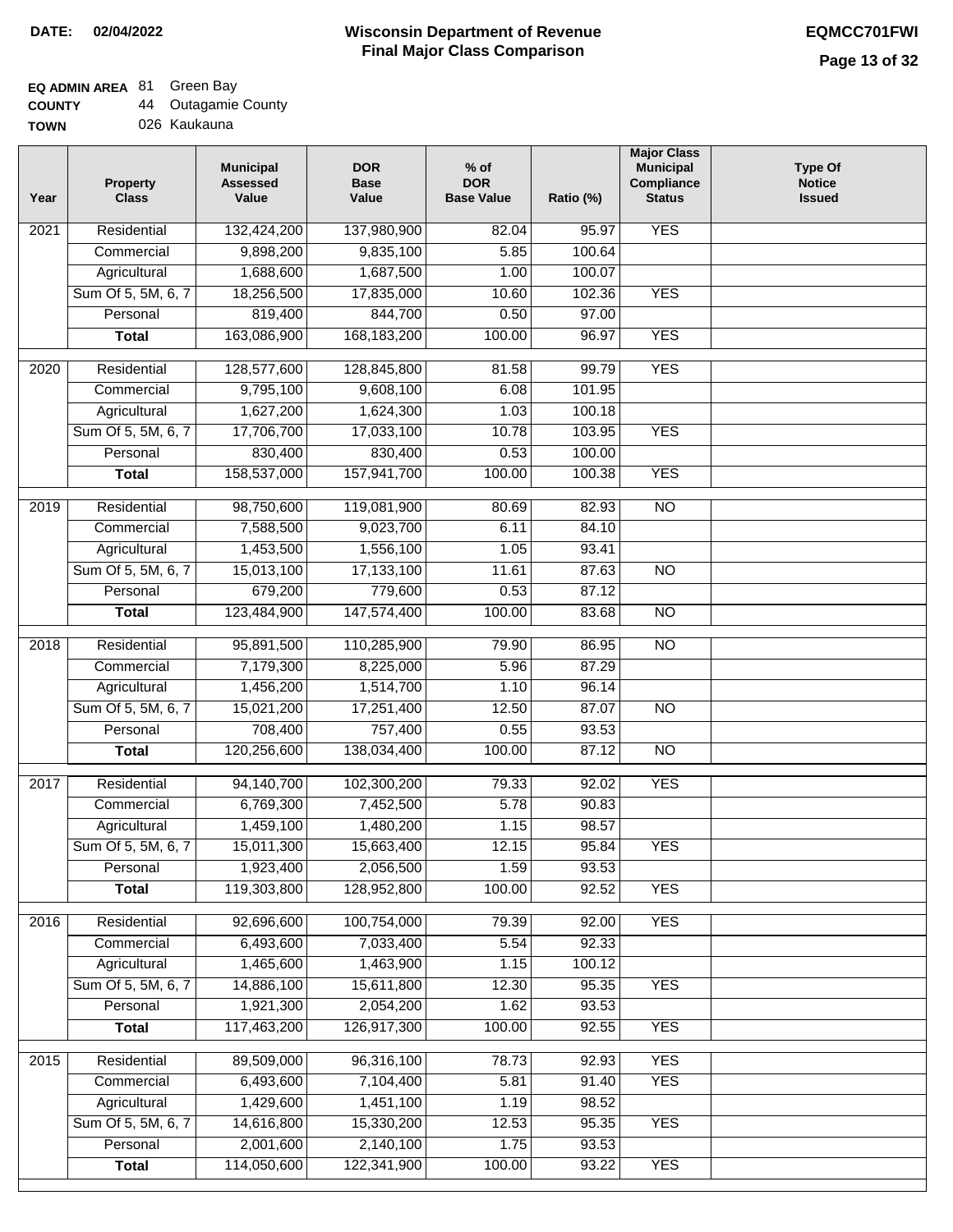# **EQ ADMIN AREA** 81 Green Bay

| <b>COUNTY</b> | 44 | <b>Outagamie County</b> |
|---------------|----|-------------------------|
| <b>TOWN</b>   |    | 028 Liberty             |

028 Liberty

| Year              | <b>Property</b><br><b>Class</b> | <b>Municipal</b><br><b>Assessed</b><br>Value | <b>DOR</b><br><b>Base</b><br>Value | $%$ of<br><b>DOR</b><br><b>Base Value</b> | Ratio (%)        | <b>Major Class</b><br><b>Municipal</b><br>Compliance<br><b>Status</b> | <b>Type Of</b><br><b>Notice</b><br><b>Issued</b> |
|-------------------|---------------------------------|----------------------------------------------|------------------------------------|-------------------------------------------|------------------|-----------------------------------------------------------------------|--------------------------------------------------|
| 2021              | Residential                     | 50,659,100                                   | 58,379,700                         | 72.35                                     | 86.78            | $\overline{NO}$                                                       |                                                  |
|                   | Commercial                      | 2,164,600                                    | 3,241,100                          | 4.02                                      | 66.79            |                                                                       |                                                  |
|                   | Agricultural                    | 1,233,100                                    | 1,354,100                          | 1.68                                      | 91.06            |                                                                       |                                                  |
|                   | Sum Of 5, 5M, 6, 7              | 16,398,900                                   | 17,608,400                         | 21.82                                     | 93.13            | <b>YES</b>                                                            |                                                  |
|                   | Personal                        | 95,505                                       | 104,900                            | 0.13                                      | 91.04            |                                                                       |                                                  |
|                   | <b>Total</b>                    | 70,551,205                                   | 80,688,200                         | 100.00                                    | 87.44            | $\overline{NO}$                                                       |                                                  |
| $\overline{2020}$ | Residential                     | 50,365,100                                   | 55,823,700                         | 72.29                                     | 90.22            | <b>YES</b>                                                            |                                                  |
|                   | Commercial                      | 2,164,600                                    | 3,116,500                          | 4.04                                      | 69.46            |                                                                       |                                                  |
|                   | Agricultural                    | 1,250,500                                    | 1,301,300                          | 1.69                                      | 96.10            |                                                                       |                                                  |
|                   | Sum Of 5, 5M, 6, 7              | 16,388,300                                   | 16,845,300                         | 21.81                                     | 97.29            | <b>YES</b>                                                            |                                                  |
|                   | Personal                        | 133,670                                      | 139,200                            | 0.18                                      | 96.03            |                                                                       |                                                  |
|                   | <b>Total</b>                    | 70,302,170                                   | 77,226,000                         | 100.00                                    | 91.03            | <b>YES</b>                                                            |                                                  |
|                   |                                 |                                              |                                    |                                           |                  |                                                                       |                                                  |
| $\frac{1}{2019}$  | Residential                     | 49,851,100                                   | 51,671,300                         | 71.06                                     | 96.48            | <b>YES</b>                                                            |                                                  |
|                   | Commercial                      | 2,164,600                                    | 2,996,600                          | 4.12                                      | 72.24            |                                                                       |                                                  |
|                   | Agricultural                    | 1,186,300                                    | 1,250,100                          | 1.72                                      | 94.90            |                                                                       |                                                  |
|                   | Sum Of 5, 5M, 6, 7              | 16,122,800                                   | 16,628,300                         | 22.87                                     | 96.96            | <b>YES</b>                                                            |                                                  |
|                   | Personal                        | 159,170                                      | 167,500                            | 0.23                                      | 95.03            |                                                                       |                                                  |
|                   | <b>Total</b>                    | 69,483,970                                   | 72,713,800                         | 100.00                                    | 95.56            | <b>YES</b>                                                            |                                                  |
| 2018              | Residential                     | 49,718,300                                   | 51,527,300                         | 70.81                                     | 96.49            | <b>YES</b>                                                            |                                                  |
|                   | Commercial                      | 2,164,600                                    | 2,996,600                          | 4.12                                      | 72.24            |                                                                       |                                                  |
|                   | Agricultural                    | 1,184,200                                    | 1,216,600                          | 1.67                                      | 97.34            |                                                                       |                                                  |
|                   | Sum Of 5, 5M, 6, 7              | 16,145,300                                   | 16,863,500                         | 23.17                                     | 95.74            | <b>YES</b>                                                            |                                                  |
|                   | Personal                        | 163,930                                      | 167,200                            | 0.23                                      | 98.04            |                                                                       |                                                  |
|                   | <b>Total</b>                    | 69,376,330                                   | 72,771,200                         | 100.00                                    | 95.33            | <b>YES</b>                                                            |                                                  |
| 2017              | Residential                     | 49,131,300                                   | 51,438,700                         | 70.86                                     | 95.51            | <b>YES</b>                                                            |                                                  |
|                   | Commercial                      | 2,164,600                                    | 2,338,500                          | 3.22                                      | 92.56            |                                                                       |                                                  |
|                   | Agricultural                    | 1,185,400                                    | 1,186,000                          | 1.63                                      | 99.95            |                                                                       |                                                  |
|                   | Sum Of 5, 5M, 6, 7              | 16,448,700                                   | 17,320,700                         | 23.86                                     | 94.97            | <b>YES</b>                                                            |                                                  |
|                   | Personal                        | 304,000                                      | 304,100                            | 0.42                                      | 99.97            |                                                                       |                                                  |
|                   | <b>Total</b>                    | 69,234,000                                   | 72,588,000                         | 100.00                                    | 95.38            | <b>YES</b>                                                            |                                                  |
| 2016              | Residential                     | 48,859,900                                   | 48,730,800                         | 70.42                                     | 100.26           | <b>YES</b>                                                            |                                                  |
|                   | Commercial                      | 2,164,600                                    | 2,292,600                          | 3.31                                      | 94.42            |                                                                       |                                                  |
|                   | Agricultural                    | 1,192,000                                    | 1,169,900                          | 1.69                                      | 101.89           |                                                                       |                                                  |
|                   | Sum Of 5, 5M, 6, 7              | 16,440,400                                   | 16,684,600                         | 24.11                                     | 98.54            | <b>YES</b>                                                            |                                                  |
|                   | Personal                        | 328,030                                      | 321,600                            | 0.46                                      | 102.00           |                                                                       |                                                  |
|                   | <b>Total</b>                    | 68,984,930                                   | 69,199,500                         | 100.00                                    | 99.69            | <b>YES</b>                                                            |                                                  |
|                   |                                 |                                              |                                    |                                           |                  |                                                                       |                                                  |
| 2015              | Residential                     | 47,997,300                                   | 46,490,400                         | 69.84                                     | 103.24           | <b>YES</b>                                                            |                                                  |
|                   | Commercial                      | 2,164,600                                    | 2,315,800                          | 3.48                                      | 93.47            |                                                                       |                                                  |
|                   | Agricultural                    | 1,159,100                                    | 1,149,700                          | 1.73                                      | 100.82           |                                                                       |                                                  |
|                   | Sum Of 5, 5M, 6, 7<br>Personal  | 16,275,700<br>445,150                        | 16, 167, 500<br>445,100            | 24.29<br>0.67                             | 100.67<br>100.01 | <b>YES</b>                                                            |                                                  |
|                   | <b>Total</b>                    | 68,041,850                                   | 66,568,500                         | 100.00                                    | 102.21           | <b>YES</b>                                                            |                                                  |
|                   |                                 |                                              |                                    |                                           |                  |                                                                       |                                                  |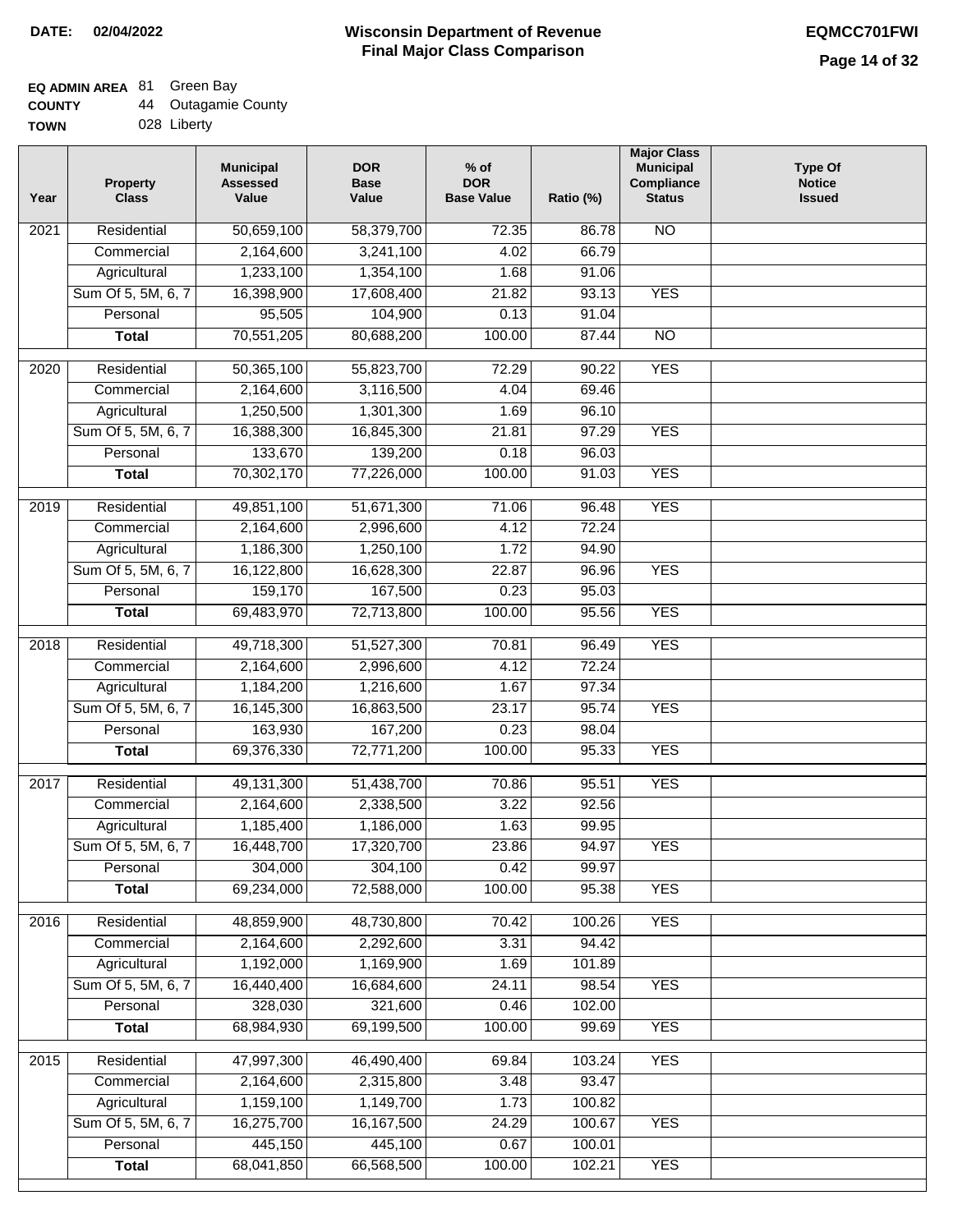## **EQ ADMIN AREA** 81 Green Bay

| <b>COUNTY</b> |  | Outagamie County |  |
|---------------|--|------------------|--|
|---------------|--|------------------|--|

**TOWN** 030 Maine

| Year              | <b>Property</b><br><b>Class</b> | <b>Municipal</b><br><b>Assessed</b><br>Value | <b>DOR</b><br><b>Base</b><br>Value | $%$ of<br><b>DOR</b><br><b>Base Value</b> | Ratio (%) | <b>Major Class</b><br><b>Municipal</b><br>Compliance<br><b>Status</b> | <b>Type Of</b><br><b>Notice</b><br><b>Issued</b> |
|-------------------|---------------------------------|----------------------------------------------|------------------------------------|-------------------------------------------|-----------|-----------------------------------------------------------------------|--------------------------------------------------|
| $\overline{202}1$ | Residential                     | 49,843,900                                   | 59,113,300                         | 71.83                                     | 84.32     | <b>NO</b>                                                             |                                                  |
|                   | Commercial                      | 1,455,700                                    | 1,975,600                          | 2.40                                      | 73.68     |                                                                       |                                                  |
|                   | Agricultural                    | 1,386,900                                    | 1,575,900                          | 1.91                                      | 88.01     |                                                                       |                                                  |
|                   | Sum Of 5, 5M, 6, 7              | 17,785,600                                   | 19,575,200                         | 23.79                                     | 90.86     | <b>YES</b>                                                            |                                                  |
|                   | Personal                        | 47,100                                       | 53,500                             | 0.07                                      | 88.04     |                                                                       |                                                  |
|                   | <b>Total</b>                    | 70,519,200                                   | 82,293,500                         | 100.00                                    | 85.69     | $\overline{NO}$                                                       |                                                  |
| $\overline{2020}$ | Residential                     | 49,350,000                                   | 55,255,400                         | 71.45                                     | 89.31     | $\overline{10}$                                                       |                                                  |
|                   | Commercial                      | 1,429,500                                    | 1,871,000                          | 2.42                                      | 76.40     |                                                                       |                                                  |
|                   | Agricultural                    | 1,393,700                                    | 1,516,300                          | 1.96                                      | 91.91     |                                                                       |                                                  |
|                   | Sum Of 5, 5M, 6, 7              | 17,708,800                                   | 18,647,000                         | 24.11                                     | 94.97     | <b>YES</b>                                                            |                                                  |
|                   | Personal                        | 46,000                                       | 50,000                             | 0.06                                      | 92.00     |                                                                       |                                                  |
|                   | <b>Total</b>                    | 69,928,000                                   | 77,339,700                         | 100.00                                    | 90.42     | $\overline{NO}$                                                       |                                                  |
| 2019              | Residential                     | 49,051,100                                   | 52,243,800                         | 70.71                                     | 93.89     | <b>YES</b>                                                            |                                                  |
|                   | Commercial                      | 1,429,500                                    | 1,799,000                          | 2.43                                      | 79.46     |                                                                       |                                                  |
|                   | Agricultural                    | 1,313,200                                    | 1,460,400                          | 1.98                                      | 89.92     |                                                                       |                                                  |
|                   | Sum Of 5, 5M, 6, 7              | 17,549,200                                   | 18,304,900                         | 24.78                                     | 95.87     | <b>YES</b>                                                            |                                                  |
|                   | Personal                        | 68,300                                       | 75,800                             | 0.10                                      | 90.11     |                                                                       |                                                  |
|                   | <b>Total</b>                    | 69,411,300                                   | 73,883,900                         | 100.00                                    | 93.95     | <b>YES</b>                                                            |                                                  |
| 2018              | Residential                     | 48,683,300                                   | 53,438,100                         | 70.59                                     | 91.10     | <b>YES</b>                                                            |                                                  |
|                   | Commercial                      | 1,429,500                                    | 1,799,000                          | 2.38                                      | 79.46     |                                                                       |                                                  |
|                   | Agricultural                    | 1,349,800                                    | 1,419,300                          | 1.87                                      | 95.10     |                                                                       |                                                  |
|                   | Sum Of 5, 5M, 6, 7              | 17,707,100                                   | 18,881,900                         | 24.94                                     | 93.78     | <b>YES</b>                                                            |                                                  |
|                   | Personal                        | 150,800                                      | 158,700                            | 0.21                                      | 95.02     |                                                                       |                                                  |
|                   | <b>Total</b>                    | 69,320,500                                   | 75,697,000                         | 100.00                                    | 91.58     | <b>YES</b>                                                            |                                                  |
| 2017              | Residential                     | 48,633,400                                   | 49,537,300                         | 68.82                                     | 98.18     | <b>YES</b>                                                            |                                                  |
|                   | Commercial                      | 1,429,500                                    | 1,569,700                          | 2.18                                      | 91.07     |                                                                       |                                                  |
|                   | Agricultural                    | 1,314,400                                    | 1,384,800                          | 1.92                                      | 94.92     |                                                                       |                                                  |
|                   | Sum Of 5, 5M, 6, 7              | 17,756,800                                   | 19,188,400                         | 26.66                                     | 92.54     | <b>YES</b>                                                            |                                                  |
|                   | Personal                        | 282,000                                      | 296,800                            | 0.41                                      | 95.01     |                                                                       |                                                  |
|                   | <b>Total</b>                    | 69,416,100                                   | 71,977,000                         | 100.00                                    | 96.44     | <b>YES</b>                                                            |                                                  |
| 2016              | Residential                     | 47,933,300                                   | 47,383,100                         | 67.96                                     | 101.16    | <b>YES</b>                                                            |                                                  |
|                   | Commercial                      | 1,429,500                                    | 1,539,000                          | 2.21                                      | 92.88     |                                                                       |                                                  |
|                   | Agricultural                    | 1,363,100                                    | 1,363,300                          | 1.96                                      | 99.99     |                                                                       |                                                  |
|                   | Sum Of 5, 5M, 6, 7              | 18,018,000                                   | 19,171,200                         | 27.50                                     | 93.98     | <b>YES</b>                                                            |                                                  |
|                   | Personal                        | 268,200                                      | 268,200                            | 0.38                                      | 100.00    |                                                                       |                                                  |
|                   | <b>Total</b>                    | 69,012,100                                   | 69,724,800                         | 100.00                                    | 98.98     | <b>YES</b>                                                            |                                                  |
| 2015              | Residential                     | 47,463,300                                   | 45,705,800                         | 67.70                                     | 103.85    | <b>YES</b>                                                            |                                                  |
|                   | Commercial                      | 1,429,500                                    | 1,554,600                          | 2.30                                      | 91.95     |                                                                       |                                                  |
|                   | Agricultural                    | 1,347,000                                    | 1,346,500                          | 1.99                                      | 100.04    |                                                                       |                                                  |
|                   | Sum Of 5, 5M, 6, 7              | 17,561,400                                   | 18,659,400                         | 27.64                                     | 94.12     | <b>YES</b>                                                            |                                                  |
|                   | Personal                        | 241,400                                      | 241,400                            | 0.36                                      | 100.00    |                                                                       |                                                  |
|                   | <b>Total</b>                    | 68,042,600                                   | 67,507,700                         | 100.00                                    | 100.79    | <b>YES</b>                                                            |                                                  |
|                   |                                 |                                              |                                    |                                           |           |                                                                       |                                                  |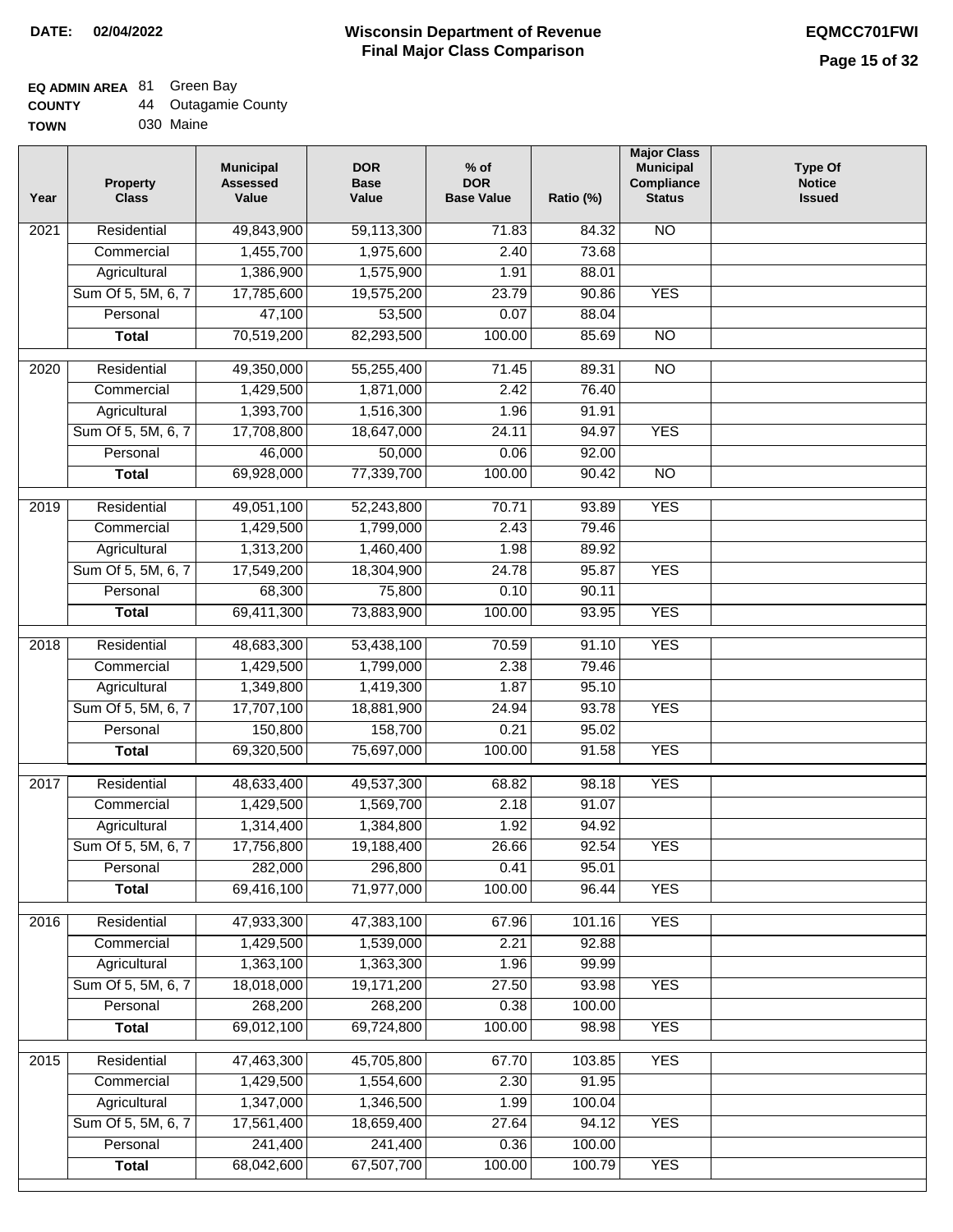٦

## **EQ ADMIN AREA** 81 Green Bay

| <b>COUNTY</b> |  | <b>Outagamie County</b> |  |
|---------------|--|-------------------------|--|
|---------------|--|-------------------------|--|

| <b>TOWN</b> | 032 Maple Creek |
|-------------|-----------------|

| Year             | <b>Property</b><br><b>Class</b> | <b>Municipal</b><br><b>Assessed</b><br>Value | <b>DOR</b><br><b>Base</b><br>Value | $%$ of<br><b>DOR</b><br><b>Base Value</b> | Ratio (%) | <b>Major Class</b><br><b>Municipal</b><br>Compliance<br><b>Status</b> | <b>Type Of</b><br><b>Notice</b><br><b>Issued</b> |
|------------------|---------------------------------|----------------------------------------------|------------------------------------|-------------------------------------------|-----------|-----------------------------------------------------------------------|--------------------------------------------------|
| 2021             | Residential                     | 27,949,700                                   | 37,049,600                         | 70.27                                     | 75.44     | <b>NO</b>                                                             |                                                  |
|                  | Commercial                      | 400,000                                      | 474,500                            | 0.90                                      | 84.30     |                                                                       |                                                  |
|                  | Agricultural                    | 1,585,300                                    | 1,886,800                          | 3.58                                      | 84.02     |                                                                       |                                                  |
|                  | Sum Of 5, 5M, 6, 7              | 13,462,100                                   | 13,302,200                         | 25.23                                     | 101.20    | <b>YES</b>                                                            |                                                  |
|                  | Personal                        | 8,600                                        | 10,200                             | 0.02                                      | 84.31     |                                                                       |                                                  |
|                  | <b>Total</b>                    | 43,405,700                                   | 52,723,300                         | 100.00                                    | 82.33     | $\overline{NO}$                                                       | 1st Notice of Non-Compliance                     |
| 2020             | Residential                     | 27,895,500                                   | 34, 156, 300                       | 68.97                                     | 81.67     | $\overline{10}$                                                       |                                                  |
|                  | Commercial                      | 398,600                                      | 454,700                            | 0.92                                      | 87.66     |                                                                       |                                                  |
|                  | Agricultural                    | 1,586,800                                    | 1,822,400                          | 3.68                                      | 87.07     |                                                                       |                                                  |
|                  | Sum Of 5, 5M, 6, 7              | 13,474,200                                   | 13,080,500                         | 26.41                                     | 103.01    | <b>YES</b>                                                            |                                                  |
|                  | Personal                        | 6,400                                        | 7,400                              | 0.01                                      | 86.49     |                                                                       |                                                  |
|                  | <b>Total</b>                    | 43,361,500                                   | 49,521,300                         | 100.00                                    | 87.56     | <b>NO</b>                                                             |                                                  |
|                  |                                 |                                              |                                    |                                           |           |                                                                       |                                                  |
| $\frac{1}{2019}$ | Residential                     | 27,853,900                                   | 32,855,600                         | 67.97                                     | 84.78     | $\overline{NO}$                                                       |                                                  |
|                  | Commercial                      | 398,600                                      | 445,800                            | 0.92                                      | 89.41     |                                                                       |                                                  |
|                  | Agricultural                    | 1,543,200                                    | 1,749,000                          | 3.62                                      | 88.23     |                                                                       |                                                  |
|                  | Sum Of 5, 5M, 6, 7              | 13,520,900                                   | 13,280,200                         | 27.47                                     | 101.81    | <b>YES</b>                                                            |                                                  |
|                  | Personal                        | 5,400                                        | 6,100                              | 0.01                                      | 88.52     |                                                                       |                                                  |
|                  | <b>Total</b>                    | 43,322,000                                   | 48,336,700                         | 100.00                                    | 89.63     | $\overline{NO}$                                                       |                                                  |
| 2018             | Residential                     | 27,400,000                                   | 31,091,200                         | 66.52                                     | 88.13     | $\overline{10}$                                                       |                                                  |
|                  | Commercial                      | 657,600                                      | 734,300                            | 1.57                                      | 89.55     |                                                                       |                                                  |
|                  | Agricultural                    | 1,497,450                                    | 1,699,000                          | 3.64                                      | 88.14     |                                                                       |                                                  |
|                  | Sum Of 5, 5M, 6, 7              | 13,450,900                                   | 13,206,000                         | 28.26                                     | 101.85    | <b>YES</b>                                                            |                                                  |
|                  | Personal                        | 5,700                                        | 6,500                              | 0.01                                      | 87.69     |                                                                       |                                                  |
|                  | <b>Total</b>                    | 43,011,650                                   | 46,737,000                         | 100.00                                    | 92.03     | $\overline{10}$                                                       |                                                  |
| 2017             | Residential                     | 26,878,200                                   | 28,780,400                         | 63.34                                     | 93.39     | <b>YES</b>                                                            |                                                  |
|                  | Commercial                      | 654,900                                      | 716,800                            | 1.58                                      | 91.36     |                                                                       |                                                  |
|                  | Agricultural                    | 1,496,000                                    | 1,660,000                          | 3.65                                      | 90.12     |                                                                       |                                                  |
|                  | Sum Of 5, 5M, 6, 7              | 13,510,700                                   | 14,153,400                         | 31.15                                     | 95.46     | <b>YES</b>                                                            |                                                  |
|                  | Personal                        | 115,300                                      | 128,100                            | 0.28                                      | 90.01     |                                                                       |                                                  |
|                  | <b>Total</b>                    | 42,655,100                                   | 45,438,700                         | 100.00                                    | 93.87     | <b>YES</b>                                                            |                                                  |
| 2016             | Residential                     | 26,559,800                                   | 27,459,200                         | 62.49                                     | 96.72     | <b>YES</b>                                                            |                                                  |
|                  | Commercial                      | 654,900                                      | 702,800                            | 1.60                                      | 93.18     |                                                                       |                                                  |
|                  | Agricultural                    | 1,635,350                                    | 1,634,300                          | 3.72                                      | 100.06    |                                                                       |                                                  |
|                  | Sum Of 5, 5M, 6, 7              | 13,684,800                                   | 14,020,100                         | 31.91                                     | 97.61     | <b>YES</b>                                                            |                                                  |
|                  | Personal                        | 123,900                                      | 123,900                            | 0.28                                      | 100.00    |                                                                       |                                                  |
|                  | <b>Total</b>                    | 42,658,750                                   | 43,940,300                         | 100.00                                    | 97.08     | <b>YES</b>                                                            |                                                  |
| 2015             | Residential                     | 26,430,600                                   | 26,490,100                         | 61.61                                     | 99.78     | <b>YES</b>                                                            |                                                  |
|                  | Commercial                      | 654,900                                      | 709,900                            | 1.65                                      | 92.25     |                                                                       |                                                  |
|                  | Agricultural                    | 1,610,350                                    | 1,609,200                          | 3.74                                      | 100.07    |                                                                       |                                                  |
|                  | Sum Of 5, 5M, 6, 7              | 13,793,000                                   | 14,037,800                         | 32.65                                     | 98.26     | <b>YES</b>                                                            |                                                  |
|                  | Personal                        | 150,700                                      | 150,700                            | 0.35                                      | 100.00    |                                                                       |                                                  |
|                  | <b>Total</b>                    | 42,639,550                                   | 42,997,700                         | 100.00                                    | 99.17     | <b>YES</b>                                                            |                                                  |
|                  |                                 |                                              |                                    |                                           |           |                                                                       |                                                  |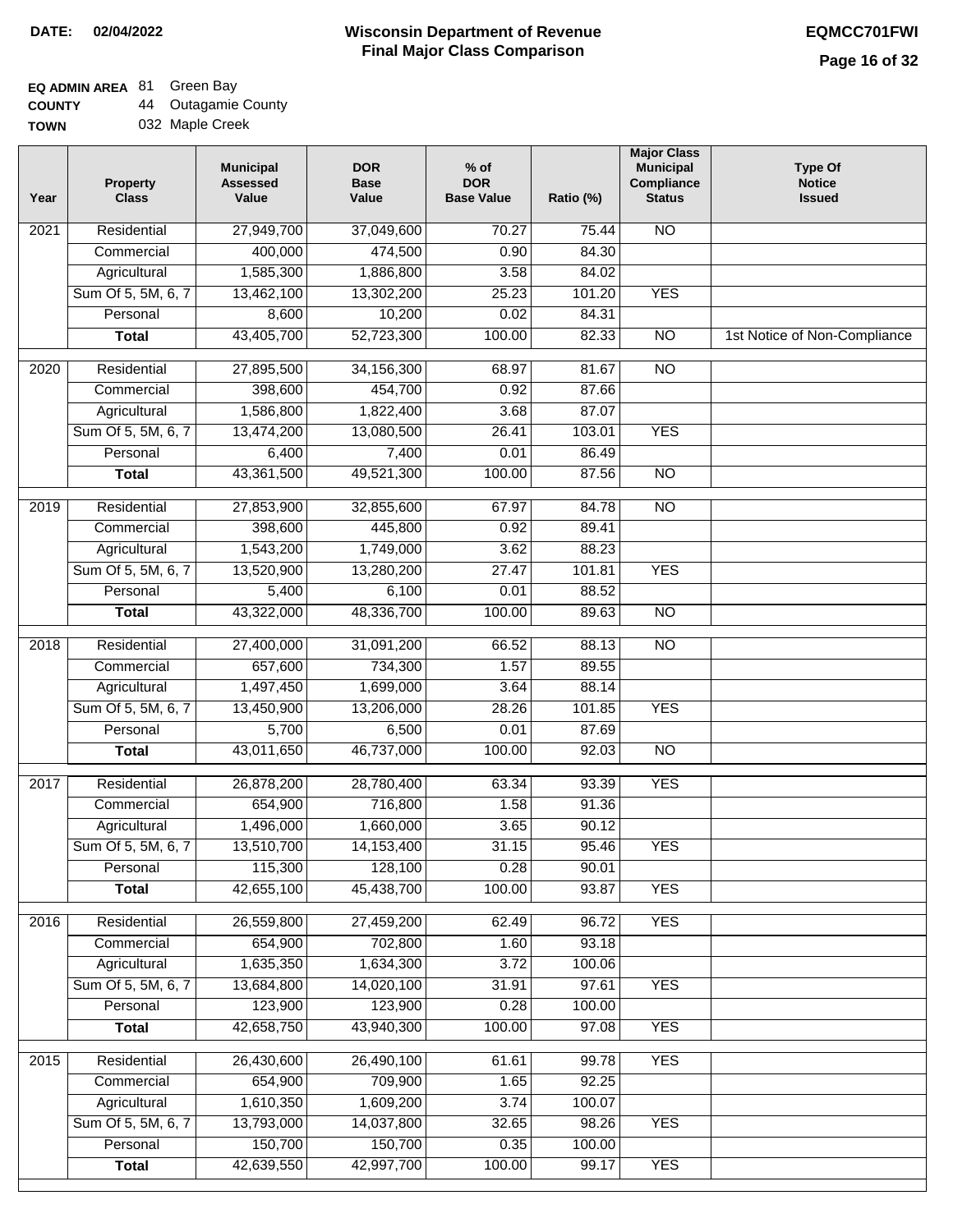### **EQ ADMIN AREA** 81 Green Bay

| <b>COUNTY</b> |  | 44 Outagamie County |  |
|---------------|--|---------------------|--|
|---------------|--|---------------------|--|

**TOWN** 034 Oneida

| Year | <b>Property</b><br><b>Class</b> | <b>Municipal</b><br><b>Assessed</b><br>Value | <b>DOR</b><br><b>Base</b><br>Value | $%$ of<br><b>DOR</b><br><b>Base Value</b> | Ratio (%) | <b>Major Class</b><br><b>Municipal</b><br>Compliance<br><b>Status</b> | <b>Type Of</b><br><b>Notice</b><br><b>Issued</b> |
|------|---------------------------------|----------------------------------------------|------------------------------------|-------------------------------------------|-----------|-----------------------------------------------------------------------|--------------------------------------------------|
| 2021 | Residential                     | 230, 147, 400                                | 232,934,700                        | 85.65                                     | 98.80     | <b>YES</b>                                                            |                                                  |
|      | Commercial                      | 8,397,700                                    | 8,653,000                          | 3.18                                      | 97.05     |                                                                       |                                                  |
|      | Agricultural                    | 3,703,600                                    | 3,696,500                          | 1.36                                      | 100.19    |                                                                       |                                                  |
|      | Sum Of 5, 5M, 6, 7              | 27,568,400                                   | 26,353,000                         | 9.69                                      | 104.61    |                                                                       |                                                  |
|      | Personal                        | 307,900                                      | 308,500                            | 0.11                                      | 99.81     |                                                                       |                                                  |
|      | <b>Total</b>                    | 270,125,000                                  | 271,945,700                        | 100.00                                    | 99.33     | <b>YES</b>                                                            |                                                  |
| 2020 | Residential                     | 168,432,600                                  | 211,760,000                        | 84.94                                     | 79.54     | $\overline{NO}$                                                       |                                                  |
|      | Commercial                      | 6,117,200                                    | 7,753,400                          | 3.11                                      | 78.90     |                                                                       |                                                  |
|      | Agricultural                    | 3,185,800                                    | 3,535,700                          | 1.42                                      | 90.10     |                                                                       |                                                  |
|      | Sum Of 5, 5M, 6, 7              | 23,584,500                                   | 25,990,100                         | 10.43                                     | 90.74     | <b>YES</b>                                                            |                                                  |
|      | Personal                        | 236,600                                      | 262,900                            | 0.11                                      | 90.00     |                                                                       |                                                  |
|      | <b>Total</b>                    | 201,556,700                                  | 249,302,100                        | 100.00                                    | 80.85     | $\overline{NO}$                                                       |                                                  |
|      |                                 |                                              |                                    |                                           |           |                                                                       |                                                  |
| 2019 | Residential                     | 165,873,800                                  | 189,952,500                        | 83.78                                     | 87.32     | $\overline{NO}$                                                       |                                                  |
|      | Commercial                      | 5,730,100                                    | 7,056,300                          | 3.11                                      | 81.21     |                                                                       |                                                  |
|      | Agricultural                    | 3,174,900                                    | 3,393,300                          | 1.50                                      | 93.56     |                                                                       |                                                  |
|      | Sum Of 5, 5M, 6, 7              | 23,542,600                                   | 26,051,200                         | 11.49                                     | 90.37     | <b>YES</b>                                                            |                                                  |
|      | Personal                        | 237,400                                      | 270,900                            | 0.12                                      | 87.63     |                                                                       |                                                  |
|      | <b>Total</b>                    | 198,558,800                                  | 226,724,200                        | 100.00                                    | 87.58     | <b>NO</b>                                                             |                                                  |
| 2018 | Residential                     | 163,592,700                                  | 180, 177, 700                      | 83.71                                     | 90.80     | <b>YES</b>                                                            |                                                  |
|      | Commercial                      | 4,151,500                                    | 5,471,700                          | 2.54                                      | 75.87     |                                                                       |                                                  |
|      | Agricultural                    | 3,175,500                                    | 3,298,300                          | 1.53                                      | 96.28     |                                                                       |                                                  |
|      | Sum Of 5, 5M, 6, 7              | 23,131,600                                   | 25,878,300                         | 12.02                                     | 89.39     | <b>NO</b>                                                             |                                                  |
|      | Personal                        | 348,500                                      | 402,500                            | 0.19                                      | 86.58     |                                                                       |                                                  |
|      | <b>Total</b>                    | 194,399,800                                  | 215,228,500                        | 100.00                                    | 90.32     | $\overline{10}$                                                       |                                                  |
| 2017 | Residential                     | 161,600,800                                  | 172,778,700                        | 84.18                                     | 93.53     | <b>YES</b>                                                            |                                                  |
|      | Commercial                      | 4,212,300                                    | 4,448,400                          | 2.17                                      | 94.69     |                                                                       |                                                  |
|      | Agricultural                    | 3,181,700                                    | 3,225,400                          | 1.57                                      | 98.65     |                                                                       |                                                  |
|      | Sum Of 5, 5M, 6, 7              | 23,339,700                                   | 23,861,800                         | 11.63                                     | 97.81     | <b>YES</b>                                                            |                                                  |
|      | Personal                        | 909,400                                      | 932,600                            | 0.45                                      | 97.51     |                                                                       |                                                  |
|      | <b>Total</b>                    | 193,243,900                                  | 205,246,900                        | 100.00                                    | 94.15     | <b>YES</b>                                                            |                                                  |
| 2016 | Residential                     | 159,771,700                                  | 165,867,000                        | 83.90                                     | 96.33     | <b>YES</b>                                                            |                                                  |
|      | Commercial                      | 3,940,700                                    | 4,098,500                          | 2.07                                      | 96.15     |                                                                       |                                                  |
|      | Agricultural                    | 3,136,000                                    | 3,175,000                          | 1.61                                      | 98.77     |                                                                       |                                                  |
|      | Sum Of 5, 5M, 6, 7              | 23,200,600                                   | 23,599,000                         | 11.94                                     | 98.31     | <b>YES</b>                                                            |                                                  |
|      | Personal                        | 957,700                                      | 957,700                            | 0.48                                      | 100.00    |                                                                       |                                                  |
|      | <b>Total</b>                    | 191,006,700                                  | 197,697,200                        | 100.00                                    | 96.62     | <b>YES</b>                                                            |                                                  |
|      |                                 |                                              |                                    |                                           |           |                                                                       |                                                  |
| 2015 | Residential                     | 158,912,500                                  | 160,240,100                        | 83.57                                     | 99.17     | <b>YES</b>                                                            |                                                  |
|      | Commercial                      | 4,056,700                                    | 4,298,500                          | 2.24                                      | 94.37     |                                                                       |                                                  |
|      | Agricultural                    | 3,138,800                                    | 3,131,800                          | 1.63                                      | 100.22    |                                                                       |                                                  |
|      | Sum Of 5, 5M, 6, 7              | 22,947,700                                   | 23,439,000                         | 12.22                                     | 97.90     | <b>YES</b>                                                            |                                                  |
|      | Personal                        | 633,700                                      | 633,700                            | 0.33                                      | 100.00    |                                                                       |                                                  |
|      | <b>Total</b>                    | 189,689,400                                  | 191,743,100                        | 100.00                                    | 98.93     | <b>YES</b>                                                            |                                                  |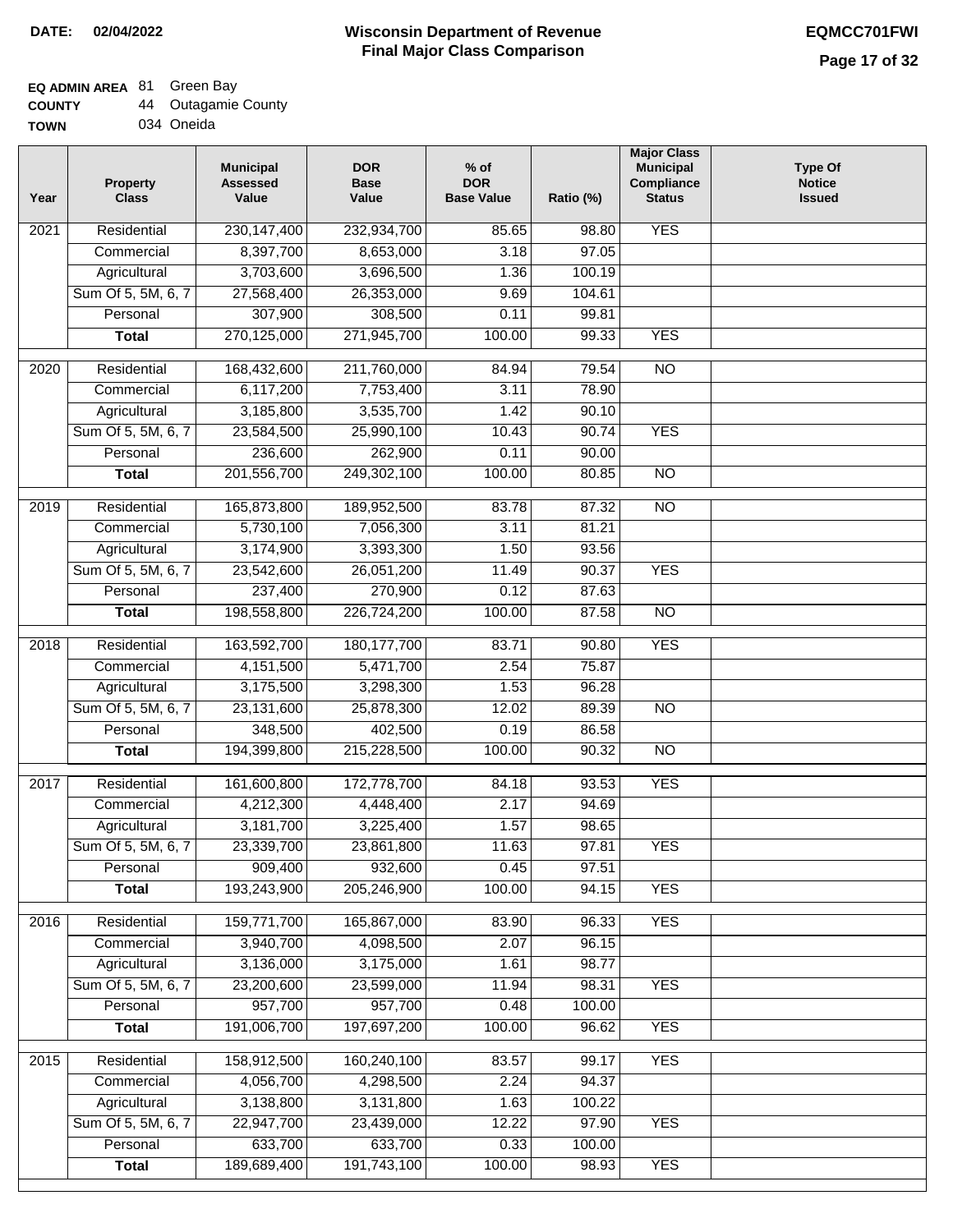## **EQ ADMIN AREA** 81 Green Bay

| <b>COUNTY</b> |  | <b>Outagamie County</b> |  |
|---------------|--|-------------------------|--|
|---------------|--|-------------------------|--|

**TOWN** 036 Osborn

| Residential<br><b>NO</b><br>$\overline{202}1$<br>84,596,800<br>110,418,000<br>89.73<br>76.62<br>1,224,200<br>1,851,400<br>1.50<br>66.12<br>Commercial<br>Agricultural<br>1,474,800<br>1,637,600<br>90.06<br>1.33<br>Sum Of 5, 5M, 6, 7<br>9,879,500<br>9,128,000<br>7.42<br>108.23<br>15,400<br>17,100<br>Personal<br>0.01<br>90.06<br>97,190,700<br>123,052,100<br>100.00<br>78.98<br>$\overline{NO}$<br><b>Total</b><br>$\overline{2020}$<br>Residential<br>82,041,100<br>97,798,400<br>88.68<br>83.89<br>N <sub>O</sub><br>1,780,200<br>1,224,200<br>1.61<br>68.77<br>Commercial<br>1,452,600<br>1,579,100<br>1.43<br>91.99<br>Agricultural<br>Sum Of 5, 5M, 6, 7<br>10,006,600<br>9,096,800<br>8.25<br>110.00<br>23,100<br>Personal<br>21,300<br>0.02<br>92.21 |  |
|--------------------------------------------------------------------------------------------------------------------------------------------------------------------------------------------------------------------------------------------------------------------------------------------------------------------------------------------------------------------------------------------------------------------------------------------------------------------------------------------------------------------------------------------------------------------------------------------------------------------------------------------------------------------------------------------------------------------------------------------------------------------|--|
|                                                                                                                                                                                                                                                                                                                                                                                                                                                                                                                                                                                                                                                                                                                                                                    |  |
|                                                                                                                                                                                                                                                                                                                                                                                                                                                                                                                                                                                                                                                                                                                                                                    |  |
|                                                                                                                                                                                                                                                                                                                                                                                                                                                                                                                                                                                                                                                                                                                                                                    |  |
|                                                                                                                                                                                                                                                                                                                                                                                                                                                                                                                                                                                                                                                                                                                                                                    |  |
|                                                                                                                                                                                                                                                                                                                                                                                                                                                                                                                                                                                                                                                                                                                                                                    |  |
|                                                                                                                                                                                                                                                                                                                                                                                                                                                                                                                                                                                                                                                                                                                                                                    |  |
|                                                                                                                                                                                                                                                                                                                                                                                                                                                                                                                                                                                                                                                                                                                                                                    |  |
|                                                                                                                                                                                                                                                                                                                                                                                                                                                                                                                                                                                                                                                                                                                                                                    |  |
|                                                                                                                                                                                                                                                                                                                                                                                                                                                                                                                                                                                                                                                                                                                                                                    |  |
|                                                                                                                                                                                                                                                                                                                                                                                                                                                                                                                                                                                                                                                                                                                                                                    |  |
|                                                                                                                                                                                                                                                                                                                                                                                                                                                                                                                                                                                                                                                                                                                                                                    |  |
| 110,277,600<br>94,745,800<br>100.00<br>85.92<br>$\overline{NO}$<br><b>Total</b>                                                                                                                                                                                                                                                                                                                                                                                                                                                                                                                                                                                                                                                                                    |  |
|                                                                                                                                                                                                                                                                                                                                                                                                                                                                                                                                                                                                                                                                                                                                                                    |  |
| 2019<br>Residential<br>81,361,800<br>90,698,700<br>87.79<br>89.71<br>$\overline{3}$                                                                                                                                                                                                                                                                                                                                                                                                                                                                                                                                                                                                                                                                                |  |
| 1,559,600<br>1,710,500<br>91.18<br>Commercial<br>1.66                                                                                                                                                                                                                                                                                                                                                                                                                                                                                                                                                                                                                                                                                                              |  |
| 1,411,300<br>1,517,900<br>1.47<br>92.98<br>Agricultural                                                                                                                                                                                                                                                                                                                                                                                                                                                                                                                                                                                                                                                                                                            |  |
| Sum Of 5, 5M, 6, 7<br>10,124,200<br>9,353,400<br>9.05<br>108.24                                                                                                                                                                                                                                                                                                                                                                                                                                                                                                                                                                                                                                                                                                    |  |
| Personal<br>30,100<br>32,400<br>0.03<br>92.90                                                                                                                                                                                                                                                                                                                                                                                                                                                                                                                                                                                                                                                                                                                      |  |
| 94,487,000<br>103,312,900<br>100.00<br>$\overline{NO}$<br><b>Total</b><br>91.46                                                                                                                                                                                                                                                                                                                                                                                                                                                                                                                                                                                                                                                                                    |  |
| Residential<br>79,485,200<br>85,270,100<br>93.22<br><b>YES</b><br>2018<br>87.00                                                                                                                                                                                                                                                                                                                                                                                                                                                                                                                                                                                                                                                                                    |  |
| 1,644,700<br>Commercial<br>1,559,600<br>1.68<br>94.83                                                                                                                                                                                                                                                                                                                                                                                                                                                                                                                                                                                                                                                                                                              |  |
| 1,373,200<br>93.02<br>Agricultural<br>1,476,200<br>1.51                                                                                                                                                                                                                                                                                                                                                                                                                                                                                                                                                                                                                                                                                                            |  |
| Sum Of 5, 5M, 6, 7<br>10,294,500<br>9,584,600<br>9.78<br>107.41                                                                                                                                                                                                                                                                                                                                                                                                                                                                                                                                                                                                                                                                                                    |  |
| Personal<br>31,900<br>34,300<br>0.03<br>93.00                                                                                                                                                                                                                                                                                                                                                                                                                                                                                                                                                                                                                                                                                                                      |  |
| 92,744,400<br>98,009,900<br>100.00<br><b>YES</b><br><b>Total</b><br>94.63                                                                                                                                                                                                                                                                                                                                                                                                                                                                                                                                                                                                                                                                                          |  |
|                                                                                                                                                                                                                                                                                                                                                                                                                                                                                                                                                                                                                                                                                                                                                                    |  |
| $\overline{2017}$<br>Residential<br>78,252,200<br>84,600,200<br>92.50<br><b>YES</b><br>86.29                                                                                                                                                                                                                                                                                                                                                                                                                                                                                                                                                                                                                                                                       |  |
| Commercial<br>1,559,600<br>1,612,500<br>1.64<br>96.72                                                                                                                                                                                                                                                                                                                                                                                                                                                                                                                                                                                                                                                                                                              |  |
| 1,370,700<br>1,441,000<br>95.12<br>1.47<br>Agricultural                                                                                                                                                                                                                                                                                                                                                                                                                                                                                                                                                                                                                                                                                                            |  |
| 10,482,200<br>102.56<br>Sum Of 5, 5M, 6, 7<br>10,220,600<br>10.43<br><b>YES</b>                                                                                                                                                                                                                                                                                                                                                                                                                                                                                                                                                                                                                                                                                    |  |
| 154,900<br>163,100<br>Personal<br>0.17<br>94.97                                                                                                                                                                                                                                                                                                                                                                                                                                                                                                                                                                                                                                                                                                                    |  |
| 91,819,600<br>98,037,400<br>100.00<br><b>YES</b><br><b>Total</b><br>93.66                                                                                                                                                                                                                                                                                                                                                                                                                                                                                                                                                                                                                                                                                          |  |
| 77,311,300<br>81,956,700<br><b>YES</b><br>Residential<br>86.02<br>2016<br>94.33                                                                                                                                                                                                                                                                                                                                                                                                                                                                                                                                                                                                                                                                                    |  |
| 1,463,700<br>1,481,900<br>1.56<br>98.77<br>Commercial                                                                                                                                                                                                                                                                                                                                                                                                                                                                                                                                                                                                                                                                                                              |  |
| Agricultural<br>1,422,200<br>1,423,400<br>99.92<br>1.49                                                                                                                                                                                                                                                                                                                                                                                                                                                                                                                                                                                                                                                                                                            |  |
| Sum Of 5, 5M, 6, 7<br>10,516,500<br>10.81<br><b>YES</b><br>10,302,300<br>102.08                                                                                                                                                                                                                                                                                                                                                                                                                                                                                                                                                                                                                                                                                    |  |
| 109,100<br>Personal<br>109,100<br>0.11<br>100.00                                                                                                                                                                                                                                                                                                                                                                                                                                                                                                                                                                                                                                                                                                                   |  |
| <b>YES</b><br>90,822,800<br>95,273,400<br>100.00<br>95.33<br><b>Total</b>                                                                                                                                                                                                                                                                                                                                                                                                                                                                                                                                                                                                                                                                                          |  |
| <b>YES</b><br>Residential<br>75,322,100<br>79,249,000<br>84.88<br>95.04<br>2015                                                                                                                                                                                                                                                                                                                                                                                                                                                                                                                                                                                                                                                                                    |  |
| 1,463,700<br>97.79<br>1,496,800<br>1.60<br>Commercial                                                                                                                                                                                                                                                                                                                                                                                                                                                                                                                                                                                                                                                                                                              |  |
| 1,317,900<br>1,402,100<br>1.50<br>93.99<br>Agricultural                                                                                                                                                                                                                                                                                                                                                                                                                                                                                                                                                                                                                                                                                                            |  |
| Sum Of 5, 5M, 6, 7<br>8,593,300<br>11,046,600<br>11.83<br>77.79<br><b>NO</b>                                                                                                                                                                                                                                                                                                                                                                                                                                                                                                                                                                                                                                                                                       |  |
| 157,700<br>167,800<br>93.98<br>Personal<br>0.18                                                                                                                                                                                                                                                                                                                                                                                                                                                                                                                                                                                                                                                                                                                    |  |
| 86,854,700<br>Final Notice of Non-Compliance<br><b>Total</b><br>93,362,300<br>100.00<br>93.03<br>N <sub>O</sub>                                                                                                                                                                                                                                                                                                                                                                                                                                                                                                                                                                                                                                                    |  |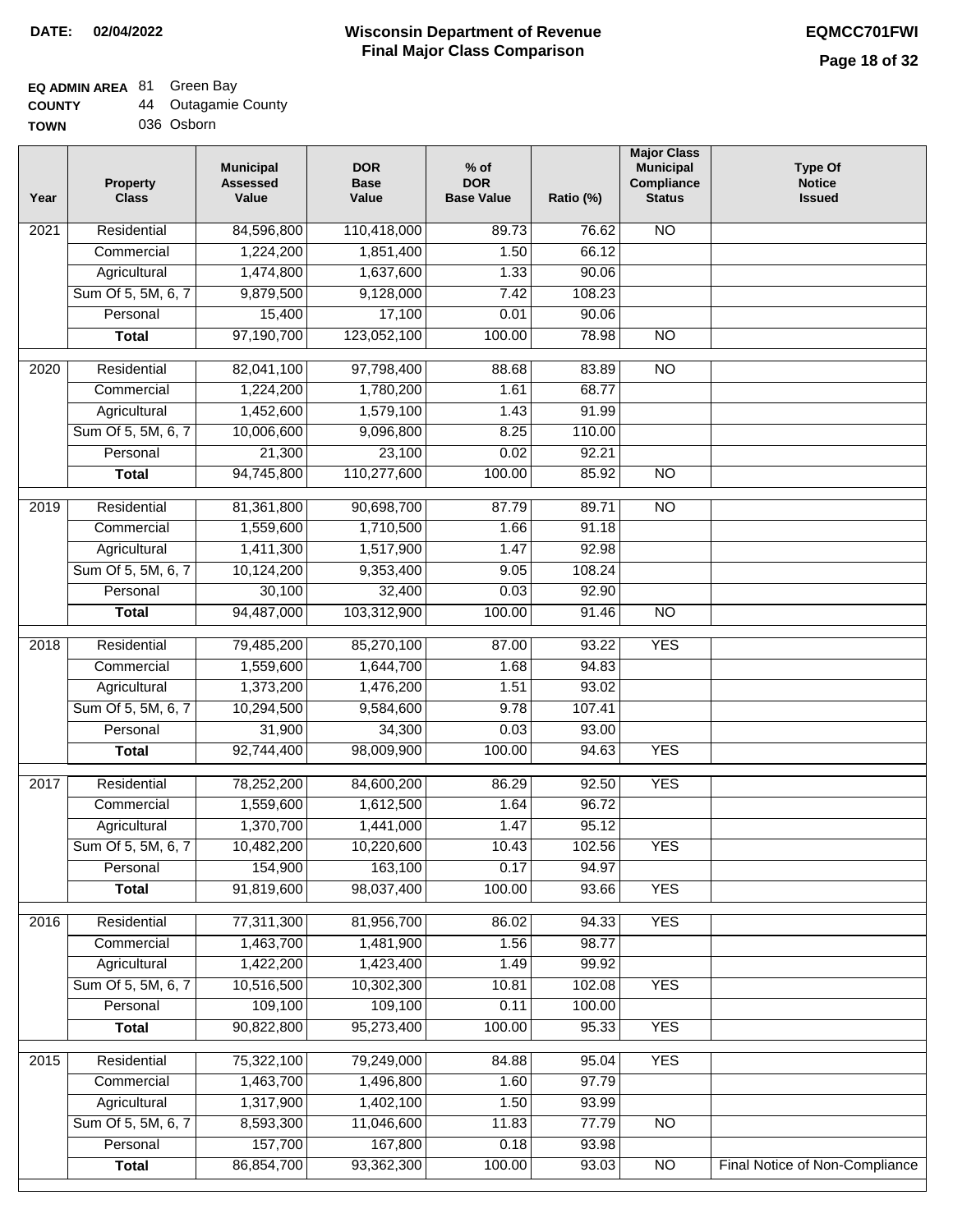# **EQ ADMIN AREA** 81 Green Bay

| <b>COUNTY</b> | 44 | <b>Outagamie County</b> |
|---------------|----|-------------------------|
| <b>TOWN</b>   |    | 038 Seymour             |

038 Seymour

| Year              | <b>Property</b><br><b>Class</b> | <b>Municipal</b><br><b>Assessed</b><br>Value | <b>DOR</b><br><b>Base</b><br>Value | $%$ of<br><b>DOR</b><br><b>Base Value</b> | Ratio (%) | <b>Major Class</b><br><b>Municipal</b><br>Compliance<br><b>Status</b> | <b>Type Of</b><br><b>Notice</b><br><b>Issued</b> |
|-------------------|---------------------------------|----------------------------------------------|------------------------------------|-------------------------------------------|-----------|-----------------------------------------------------------------------|--------------------------------------------------|
| 2021              | Residential                     | 72,270,500                                   | 82,855,000                         | 76.53                                     | 87.23     | $\overline{NO}$                                                       |                                                  |
|                   | Commercial                      | 5,399,100                                    | 6,330,600                          | 5.85                                      | 85.29     |                                                                       |                                                  |
|                   | Agricultural                    | 3,059,000                                    | 3,152,900                          | 2.91                                      | 97.02     |                                                                       |                                                  |
|                   | Sum Of 5, 5M, 6, 7              | 17,008,600                                   | 15,793,300                         | 14.59                                     | 107.70    | <b>YES</b>                                                            |                                                  |
|                   | Personal                        | 131,500                                      | 135,600                            | 0.13                                      | 96.98     |                                                                       |                                                  |
|                   | <b>Total</b>                    | 97,868,700                                   | 108,267,400                        | 100.00                                    | 90.40     | $\overline{NO}$                                                       |                                                  |
| $\overline{2020}$ | Residential                     | 71,904,500                                   | 74,979,700                         | 75.11                                     | 95.90     | <b>YES</b>                                                            |                                                  |
|                   | Commercial                      | 5,399,100                                    | 6,087,100                          | 6.10                                      | 88.70     |                                                                       |                                                  |
|                   | Agricultural                    | 2,970,800                                    | 3,030,600                          | 3.04                                      | 98.03     |                                                                       |                                                  |
|                   | Sum Of 5, 5M, 6, 7              | 17,001,300                                   | 15,606,900                         | 15.64                                     | 108.93    | <b>YES</b>                                                            |                                                  |
|                   | Personal                        | 113,400                                      | 115,800                            | 0.12                                      | 97.93     |                                                                       |                                                  |
|                   | <b>Total</b>                    | 97,389,100                                   | 99,820,100                         | 100.00                                    | 97.56     | <b>YES</b>                                                            |                                                  |
| $\frac{1}{2019}$  | Residential                     | 71,081,100                                   | 76,430,200                         | 75.39                                     | 93.00     | <b>YES</b>                                                            |                                                  |
|                   | Commercial                      | 5,399,100                                    | 5,967,800                          | 5.89                                      | 90.47     |                                                                       |                                                  |
|                   | Agricultural                    | 2,860,100                                    | 2,915,900                          | 2.88                                      | 98.09     |                                                                       |                                                  |
|                   | Sum Of 5, 5M, 6, 7              | 17,001,600                                   | 15,913,800                         | 15.70                                     | 106.84    | <b>YES</b>                                                            |                                                  |
|                   | Personal                        | 150,000                                      | 153,100                            | 0.15                                      | 97.98     |                                                                       |                                                  |
|                   | <b>Total</b>                    | 96,491,900                                   | 101,380,800                        | 100.00                                    | 95.18     | <b>YES</b>                                                            |                                                  |
|                   |                                 |                                              |                                    |                                           |           |                                                                       |                                                  |
| 2018              | Residential                     | 69,909,200                                   | 76,713,700                         | 75.42                                     | 91.13     | <b>YES</b>                                                            |                                                  |
|                   | Commercial                      | 5,399,100                                    | 5,967,800                          | 5.87                                      | 90.47     |                                                                       |                                                  |
|                   | Agricultural                    | 2,836,200                                    | 2,833,100                          | 2.79                                      | 100.11    |                                                                       |                                                  |
|                   | Sum Of 5, 5M, 6, 7              | 16,987,300                                   | 16,061,100                         | 15.79                                     | 105.77    | <b>YES</b>                                                            |                                                  |
|                   | Personal                        | 134,100                                      | 134,100                            | 0.13                                      | 100.00    |                                                                       |                                                  |
|                   | <b>Total</b>                    | 95,265,900                                   | 101,709,800                        | 100.00                                    | 93.66     | <b>YES</b>                                                            |                                                  |
| 2017              | Residential                     | 69,371,000                                   | 70,680,800                         | 72.41                                     | 98.15     | <b>YES</b>                                                            |                                                  |
|                   | Commercial                      | 5,399,100                                    | 5,454,300                          | 5.59                                      | 98.99     |                                                                       |                                                  |
|                   | Agricultural                    | 2,736,200                                    | 2,762,700                          | 2.83                                      | 99.04     |                                                                       |                                                  |
|                   | Sum Of 5, 5M, 6, 7              | 16,902,200                                   | 16,444,700                         | 16.85                                     | 102.78    | YES                                                                   |                                                  |
|                   | Personal                        | 2,242,500                                    | 2,265,100                          | 2.32                                      | 99.00     |                                                                       |                                                  |
|                   | <b>Total</b>                    | 96,651,000                                   | 97,607,600                         | 100.00                                    | 99.02     | <b>YES</b>                                                            |                                                  |
| 2016              | Residential                     | 68,900,900                                   | 67,502,800                         | 71.52                                     | 102.07    | <b>YES</b>                                                            |                                                  |
|                   | Commercial                      | 5,399,100                                    | 5,347,400                          | 5.67                                      | 100.97    |                                                                       |                                                  |
|                   | Agricultural                    | 2,726,400                                    | 2,723,800                          | 2.89                                      | 100.10    |                                                                       |                                                  |
|                   | Sum Of 5, 5M, 6, 7              | 16,982,600                                   | 16,712,800                         | 17.71                                     | 101.61    | <b>YES</b>                                                            |                                                  |
|                   | Personal                        | 2,096,400                                    | 2,096,400                          | 2.22                                      | 100.00    |                                                                       |                                                  |
|                   | <b>Total</b>                    | 96,105,400                                   | 94,383,200                         | 100.00                                    | 101.82    | <b>YES</b>                                                            |                                                  |
| 2015              | Residential                     | 68,304,700                                   | 65,563,900                         | 71.22                                     | 104.18    | <b>YES</b>                                                            |                                                  |
|                   |                                 | 4,951,900                                    | 4,949,600                          | 5.38                                      | 100.05    | <b>YES</b>                                                            |                                                  |
|                   | Commercial<br>Agricultural      | 2,688,200                                    | 2,685,400                          | 2.92                                      | 100.10    |                                                                       |                                                  |
|                   | Sum Of 5, 5M, 6, 7              | 16,937,600                                   | 16,808,300                         | 18.26                                     | 100.77    | <b>YES</b>                                                            |                                                  |
|                   | Personal                        | 2,047,500                                    | 2,047,500                          | 2.22                                      | 100.00    |                                                                       |                                                  |
|                   | <b>Total</b>                    | 94,929,900                                   | 92,054,700                         | 100.00                                    | 103.12    | <b>YES</b>                                                            |                                                  |
|                   |                                 |                                              |                                    |                                           |           |                                                                       |                                                  |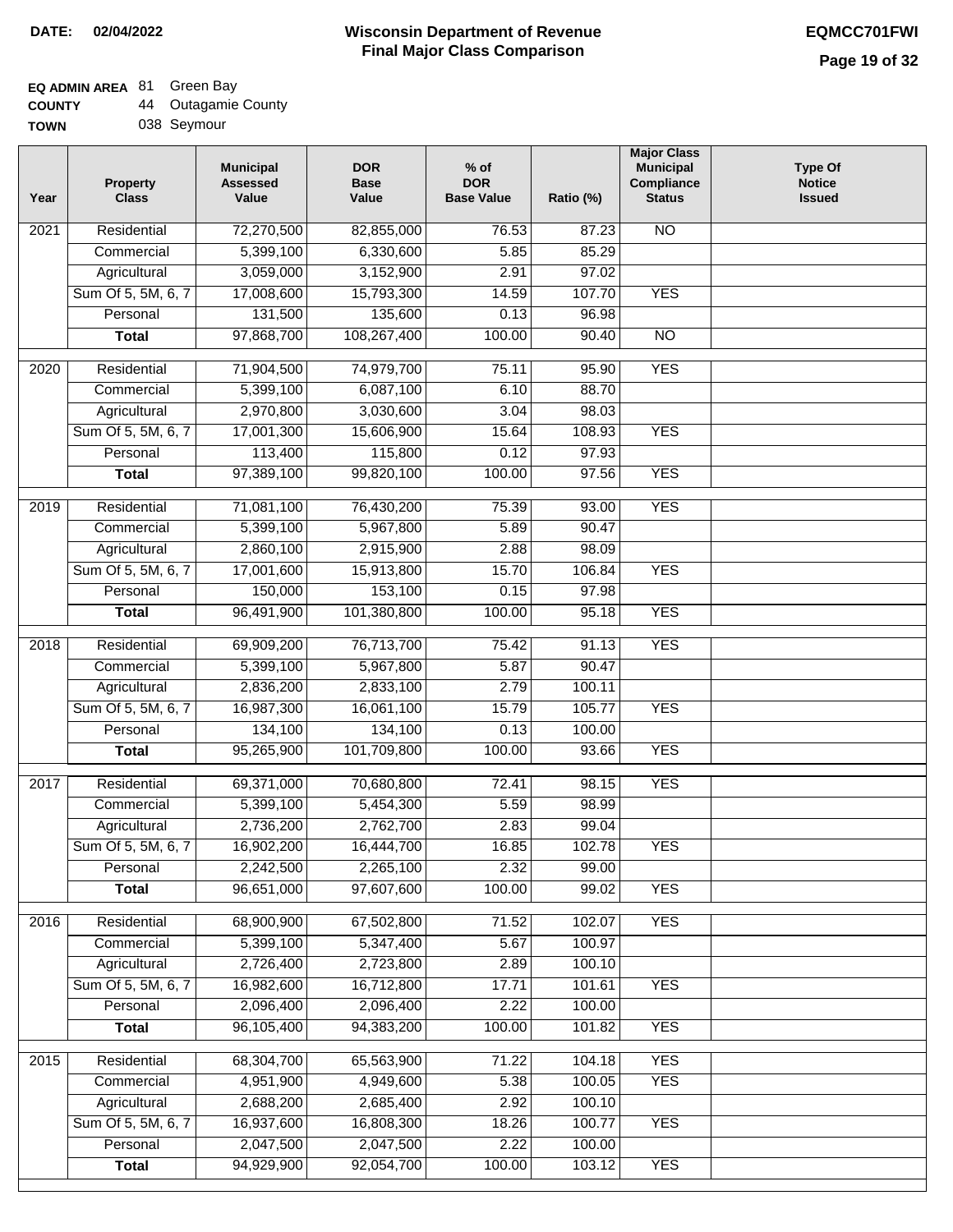٦

### **EQ ADMIN AREA** 81 Green Bay

**COUNTY** 44 Outagamie County

| <b>TOWN</b> | 040 Vandenbroek |
|-------------|-----------------|

| Year             | <b>Property</b><br><b>Class</b> | <b>Municipal</b><br><b>Assessed</b><br>Value | <b>DOR</b><br><b>Base</b><br>Value | $%$ of<br><b>DOR</b><br><b>Base Value</b> | Ratio (%)      | <b>Major Class</b><br><b>Municipal</b><br>Compliance<br><b>Status</b> | <b>Type Of</b><br><b>Notice</b><br><b>Issued</b> |
|------------------|---------------------------------|----------------------------------------------|------------------------------------|-------------------------------------------|----------------|-----------------------------------------------------------------------|--------------------------------------------------|
| 2021             | Residential                     | 192,333,300                                  | 197,381,200                        | $\frac{1}{91.45}$                         | 97.44          | <b>YES</b>                                                            |                                                  |
|                  | Commercial                      | 14,226,900                                   | 13,796,100                         | 6.39                                      | 103.12         |                                                                       |                                                  |
|                  | Agricultural                    | 640,200                                      | 640,000                            | 0.30                                      | 100.03         |                                                                       |                                                  |
|                  | Sum Of 5, 5M, 6, 7              | 4,377,300                                    | 3,519,100                          | 1.63                                      | 124.39         |                                                                       |                                                  |
|                  | Personal                        | 498,700                                      | 498,700                            | 0.23                                      | 100.00         |                                                                       |                                                  |
|                  | <b>Total</b>                    | 212,076,400                                  | 215,835,100                        | 100.00                                    | 98.26          | <b>YES</b>                                                            |                                                  |
| 2020             | Residential                     | 138,675,500                                  | 176,449,200                        | 90.59                                     | 78.59          | $\overline{10}$                                                       |                                                  |
|                  | Commercial                      | 11,184,500                                   | 13,542,900                         | 6.95                                      | 82.59          |                                                                       |                                                  |
|                  | Agricultural                    | 494,200                                      | 625,200                            | 0.32                                      | 79.05          |                                                                       |                                                  |
|                  | Sum Of 5, 5M, 6, 7              | 3,359,400                                    | 3,612,300                          | 1.85                                      | 93.00          |                                                                       |                                                  |
|                  | Personal                        | 424,800                                      | 537,700                            | 0.28                                      | 79.00          |                                                                       |                                                  |
|                  | <b>Total</b>                    | 154,138,400                                  | 194,767,300                        | 100.00                                    | 79.14          | <b>NO</b>                                                             |                                                  |
| $\frac{1}{2019}$ | Residential                     | 137,062,100                                  | 164,612,300                        | 90.23                                     | 83.26          | $\overline{NO}$                                                       |                                                  |
|                  | Commercial                      | 11,168,700                                   | 13,002,700                         | 7.13                                      | 85.90          |                                                                       |                                                  |
|                  | Agricultural                    | 480,900                                      | 599,900                            | 0.33                                      | 80.16          |                                                                       |                                                  |
|                  | Sum Of 5, 5M, 6, 7              | 3,367,500                                    | 3,664,300                          | 2.01                                      | 91.90          |                                                                       |                                                  |
|                  | Personal                        | 449,400                                      | 561,800                            | 0.31                                      | 79.99          |                                                                       |                                                  |
|                  | <b>Total</b>                    | 152,528,600                                  | 182,441,000                        | 100.00                                    | 83.60          | $\overline{NO}$                                                       |                                                  |
|                  |                                 |                                              |                                    |                                           |                |                                                                       |                                                  |
| 2018             | Residential<br>Commercial       | 135,056,800<br>11,079,300                    | 154,297,600<br>12,395,100          | 89.91<br>7.22                             | 87.53<br>89.38 | $\overline{10}$                                                       |                                                  |
|                  | Agricultural                    | 581,400                                      | 631,400                            | 0.37                                      | 92.08          |                                                                       |                                                  |
|                  | Sum Of 5, 5M, 6, 7              | 3,378,100                                    | 3,620,700                          | 2.11                                      | 93.30          |                                                                       |                                                  |
|                  | Personal                        | 606,700                                      | 659,500                            | 0.38                                      | 91.99          |                                                                       |                                                  |
|                  | <b>Total</b>                    | 150,702,300                                  | 171,604,300                        | 100.00                                    | 87.82          | $\overline{10}$                                                       |                                                  |
|                  |                                 |                                              |                                    |                                           |                |                                                                       |                                                  |
| 2017             | Residential                     | 133,206,800                                  | 139,731,800                        | 89.31                                     | 95.33          | <b>YES</b>                                                            |                                                  |
|                  | Commercial                      | 10,654,200                                   | 11,384,900                         | 7.28                                      | 93.58          |                                                                       |                                                  |
|                  | Agricultural                    | 587,500                                      | 618,100                            | 0.40                                      | 95.05          |                                                                       |                                                  |
|                  | Sum Of 5, 5M, 6, 7              | 3,322,100                                    | 3,453,000                          | 2.21                                      | 96.21          |                                                                       |                                                  |
|                  | Personal                        | 1,199,800                                    | 1,262,900                          | 0.81                                      | 95.00          |                                                                       |                                                  |
|                  | <b>Total</b>                    | 148,970,400                                  | 156,450,700                        | 100.00                                    | 95.22          | <b>YES</b>                                                            |                                                  |
| 2016             | Residential                     | 127,553,400                                  | 131,747,500                        | 88.94                                     | 96.82          | <b>YES</b>                                                            |                                                  |
|                  | Commercial                      | 10,480,500                                   | 10,983,900                         | 7.42                                      | 95.42          |                                                                       |                                                  |
|                  | Agricultural                    | 610,500                                      | 635,800                            | 0.43                                      | 96.02          |                                                                       |                                                  |
|                  | Sum Of 5, 5M, 6, 7              | 3,326,300                                    | 3,486,100                          | 2.35                                      | 95.42          |                                                                       |                                                  |
|                  | Personal                        | 1,225,000                                    | 1,276,100                          | 0.86                                      | 96.00          |                                                                       |                                                  |
|                  | <b>Total</b>                    | 143,195,700                                  | 148,129,400                        | 100.00                                    | 96.67          | <b>YES</b>                                                            |                                                  |
| 2015             | Residential                     | 125,334,400                                  | 128,190,700                        | 88.29                                     | 97.77          | <b>YES</b>                                                            |                                                  |
|                  | Commercial                      | 10,879,400                                   | 11,518,900                         | 7.93                                      | 94.45          | <b>YES</b>                                                            |                                                  |
|                  | Agricultural                    | 631,800                                      | 631,200                            | 0.43                                      | 100.10         |                                                                       |                                                  |
|                  | Sum Of 5, 5M, 6, 7              | 3,360,500                                    | 3,494,700                          | 2.41                                      | 96.16          |                                                                       |                                                  |
|                  | Personal                        | 1,358,300                                    | 1,358,300                          | 0.94                                      | 100.00         |                                                                       |                                                  |
|                  | <b>Total</b>                    | 141,564,400                                  | 145,193,800                        | 100.00                                    | 97.50          | <b>YES</b>                                                            |                                                  |
|                  |                                 |                                              |                                    |                                           |                |                                                                       |                                                  |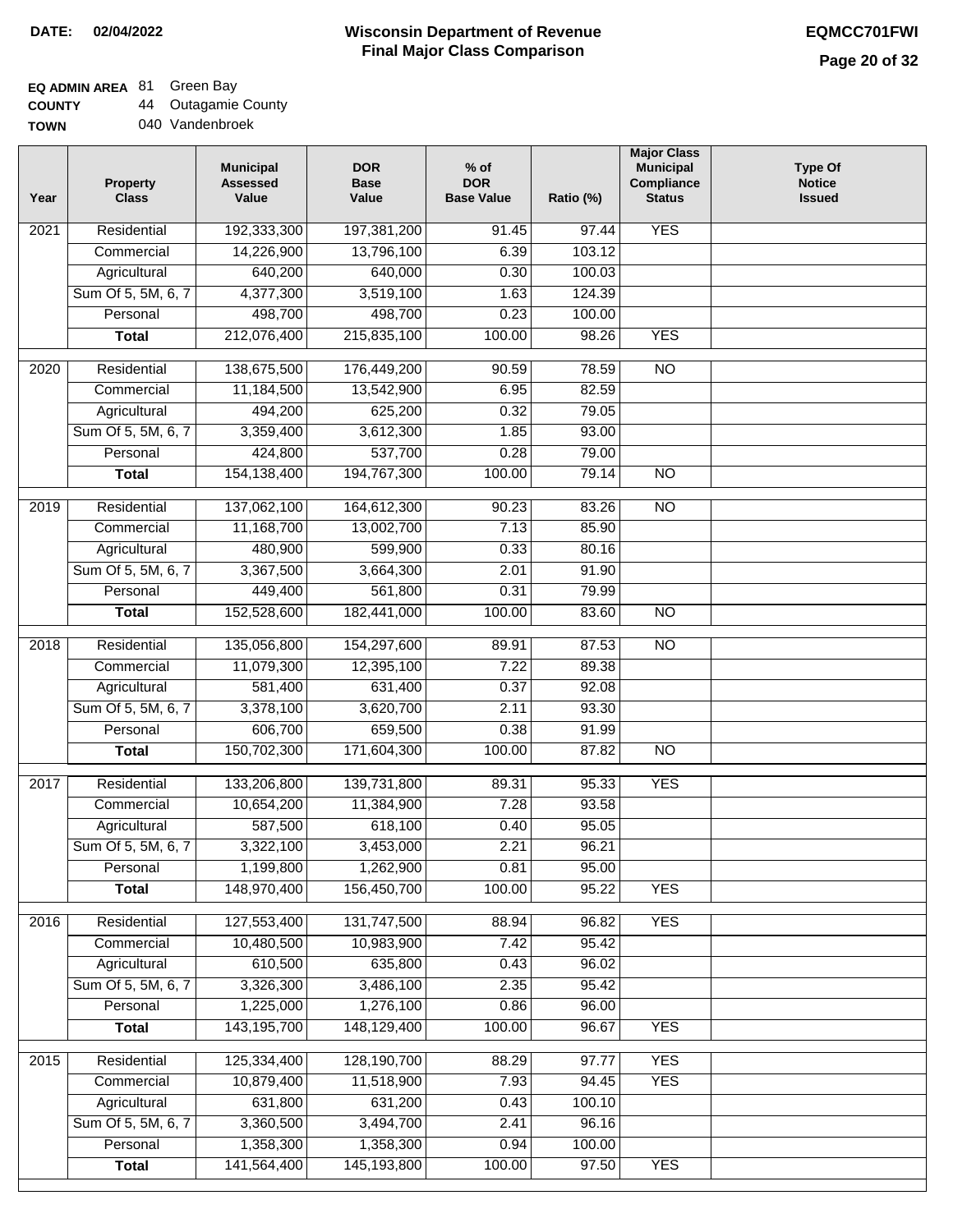## **EQ ADMIN AREA** 81 Green Bay

| <b>COUNTY</b> |  | 44 Outagamie County |
|---------------|--|---------------------|
|---------------|--|---------------------|

**VILLAGE** 106 Bear Creek

| Year              | <b>Property</b><br><b>Class</b> | <b>Municipal</b><br><b>Assessed</b><br>Value | <b>DOR</b><br><b>Base</b><br>Value | $%$ of<br><b>DOR</b><br><b>Base Value</b> | Ratio (%) | <b>Major Class</b><br><b>Municipal</b><br>Compliance<br><b>Status</b> | <b>Type Of</b><br><b>Notice</b><br><b>Issued</b> |
|-------------------|---------------------------------|----------------------------------------------|------------------------------------|-------------------------------------------|-----------|-----------------------------------------------------------------------|--------------------------------------------------|
| $\overline{202}1$ | Residential                     | 9,165,000                                    | 10,743,900                         | 84.18                                     | 85.30     | $\overline{NO}$                                                       |                                                  |
|                   | Commercial                      | 1,577,600                                    | 1,708,500                          | 13.39                                     | 92.34     | <b>YES</b>                                                            |                                                  |
|                   | Agricultural                    | 75,700                                       | 86,000                             | 0.67                                      | 88.02     |                                                                       |                                                  |
|                   | Sum Of 5, 5M, 6, 7              | 164,200                                      | 194,900                            | 1.53                                      | 84.25     |                                                                       |                                                  |
|                   | Personal                        | 25,800                                       | 29,300                             | 0.23                                      | 88.05     |                                                                       |                                                  |
|                   | <b>Total</b>                    | 11,008,300                                   | 12,762,600                         | 100.00                                    | 86.25     | $\overline{NO}$                                                       |                                                  |
| 2020              | Residential                     | 9,149,000                                    | 10,027,500                         | 83.75                                     | 91.24     | <b>YES</b>                                                            |                                                  |
|                   | Commercial                      | 1,542,700                                    | 1,642,800                          | 13.72                                     | 93.91     | <b>YES</b>                                                            |                                                  |
|                   | Agricultural                    | 77,700                                       | 82,800                             | 0.69                                      | 93.84     |                                                                       |                                                  |
|                   | Sum Of 5, 5M, 6, 7              | 164,200                                      | 192,100                            | 1.60                                      | 85.48     |                                                                       |                                                  |
|                   | Personal                        | 26,900                                       | 28,600                             | 0.24                                      | 94.06     |                                                                       |                                                  |
|                   | <b>Total</b>                    | 10,960,500                                   | 11,973,800                         | 100.00                                    | 91.54     | <b>YES</b>                                                            |                                                  |
| 2019              | Residential                     | 9,114,600                                    | 9,516,000                          | 82.71                                     | 95.78     | <b>YES</b>                                                            |                                                  |
|                   | Commercial                      | 1,537,000                                    | 1,687,300                          | 14.67                                     | 91.09     | <b>YES</b>                                                            |                                                  |
|                   | Agricultural                    | 75,600                                       | 80,600                             | 0.70                                      | 93.80     |                                                                       |                                                  |
|                   | Sum Of 5, 5M, 6, 7              | 164,200                                      | 194,600                            | 1.69                                      | 84.38     |                                                                       |                                                  |
|                   | Personal                        | 25,100                                       | 26,700                             | 0.23                                      | 94.01     |                                                                       |                                                  |
|                   | <b>Total</b>                    | 10,916,500                                   | 11,505,200                         | 100.00                                    | 94.88     | <b>YES</b>                                                            |                                                  |
|                   |                                 |                                              |                                    |                                           |           |                                                                       |                                                  |
| 2018              | Residential                     | 9,154,400                                    | 9,284,400                          | 82.40                                     | 98.60     | <b>YES</b>                                                            |                                                  |
|                   | Commercial                      | 1,530,100                                    | 1,682,000                          | 14.93                                     | 90.97     | <b>YES</b>                                                            |                                                  |
|                   | Agricultural                    | 73,100                                       | 78,600                             | 0.70                                      | 93.00     |                                                                       |                                                  |
|                   | Sum Of 5, 5M, 6, 7              | 164,200                                      | 190,700                            | 1.69                                      | 86.10     |                                                                       |                                                  |
|                   | Personal                        | 29,300                                       | 31,500                             | 0.28                                      | 93.02     |                                                                       |                                                  |
|                   | <b>Total</b>                    | 10,951,100                                   | 11,267,200                         | 100.00                                    | 97.19     | <b>YES</b>                                                            |                                                  |
| 2017              | Residential                     | 9,103,500                                    | 9,525,400                          | 83.80                                     | 95.57     | <b>YES</b>                                                            |                                                  |
|                   | Commercial                      | 1,562,800                                    | 1,507,900                          | 13.27                                     | 103.64    | <b>YES</b>                                                            |                                                  |
|                   | Agricultural                    | 72,900                                       | 76,500                             | 0.67                                      | 95.29     |                                                                       |                                                  |
|                   | Sum Of 5, 5M, 6, 7              | 164,200                                      | 192,900                            | 1.70                                      | 85.12     |                                                                       |                                                  |
|                   | Personal                        | 61,300                                       | 64,500                             | 0.57                                      | 95.04     |                                                                       |                                                  |
|                   | <b>Total</b>                    | 10,964,700                                   | 11,367,200                         | 100.00                                    | 96.46     | <b>YES</b>                                                            |                                                  |
| 2016              | Residential                     | 9,008,100                                    | 9,520,000                          | 83.99                                     | 94.62     | <b>YES</b>                                                            |                                                  |
|                   | Commercial                      | 1,562,800                                    | 1,478,300                          | 13.04                                     | 105.72    | <b>YES</b>                                                            |                                                  |
|                   | Agricultural                    | 75,200                                       | 75,300                             | 0.66                                      | 99.87     |                                                                       |                                                  |
|                   | Sum Of 5, 5M, 6, 7              | 164,200                                      | 193,500                            | 1.71                                      | 84.86     |                                                                       |                                                  |
|                   | Personal                        | 67,300                                       | 67,300                             | 0.59                                      | 100.00    |                                                                       |                                                  |
|                   | <b>Total</b>                    | 10,877,600                                   | 11,334,400                         | 100.00                                    | 95.97     | <b>YES</b>                                                            |                                                  |
| 2015              | Residential                     | 8,943,800                                    | 9,499,100                          | 84.00                                     | 94.15     | <b>YES</b>                                                            |                                                  |
|                   | Commercial                      | 1,489,900                                    | 1,463,700                          | 12.94                                     | 101.79    | <b>YES</b>                                                            |                                                  |
|                   | Agricultural                    | 74,600                                       | 74,500                             | 0.66                                      | 100.13    |                                                                       |                                                  |
|                   | Sum Of 5, 5M, 6, 7              | 164,200                                      | 199,100                            | 1.76                                      | 82.47     |                                                                       |                                                  |
|                   | Personal                        | 72,600                                       | 72,600                             | 0.64                                      | 100.00    |                                                                       |                                                  |
|                   | <b>Total</b>                    | 10,745,100                                   | 11,309,000                         | 100.00                                    | 95.01     | <b>YES</b>                                                            |                                                  |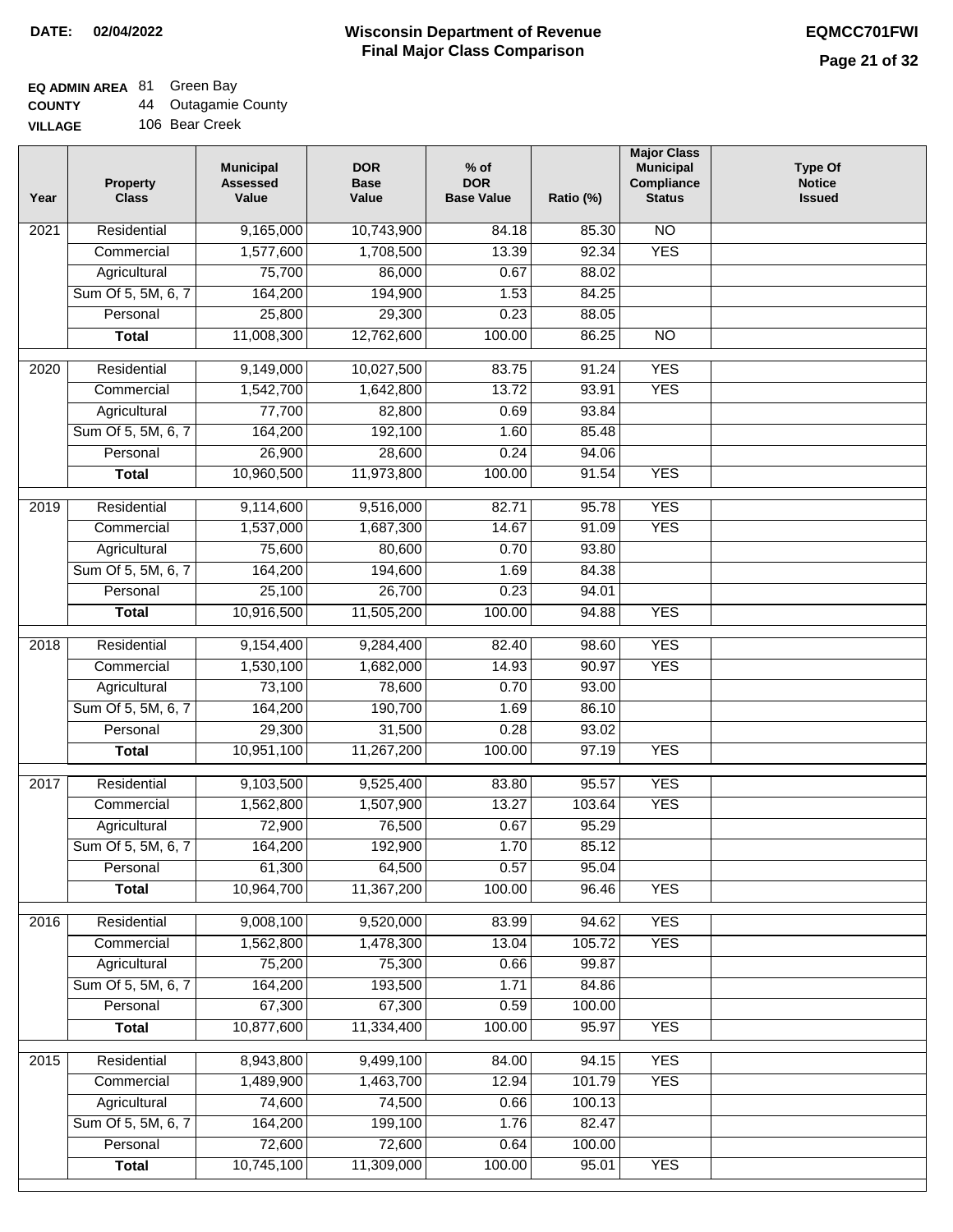### **EQ ADMIN AREA** 81 Green Bay

| <b>COUNTY</b> |  | <b>Outagamie County</b> |  |
|---------------|--|-------------------------|--|
|---------------|--|-------------------------|--|

| - - - - - - -  |                 |
|----------------|-----------------|
| <b>VILLAGE</b> | 107 Black Creek |

| Year              | <b>Property</b><br><b>Class</b> | <b>Municipal</b><br><b>Assessed</b><br>Value | <b>DOR</b><br><b>Base</b><br>Value | $%$ of<br><b>DOR</b><br><b>Base Value</b> | Ratio (%)         | <b>Major Class</b><br><b>Municipal</b><br>Compliance<br><b>Status</b> | <b>Type Of</b><br><b>Notice</b><br><b>Issued</b> |
|-------------------|---------------------------------|----------------------------------------------|------------------------------------|-------------------------------------------|-------------------|-----------------------------------------------------------------------|--------------------------------------------------|
| 2021              | Residential                     | 63,129,500                                   | 64,273,500                         | 84.22                                     | $\frac{1}{98.22}$ | <b>YES</b>                                                            |                                                  |
|                   | Commercial                      | 12,309,900                                   | 11,455,800                         | 15.01                                     | 107.46            | <b>YES</b>                                                            |                                                  |
|                   | Agricultural                    | 41,600                                       | 41,500                             | 0.05                                      | 100.24            |                                                                       |                                                  |
|                   | Sum Of 5, 5M, 6, 7              | 183,700                                      | 160,100                            | 0.21                                      | 114.74            |                                                                       |                                                  |
|                   | Personal                        | 376,000                                      | 383,600                            | 0.50                                      | 98.02             |                                                                       |                                                  |
|                   | <b>Total</b>                    | 76,040,700                                   | 76,314,500                         | 100.00                                    | 99.64             | <b>YES</b>                                                            |                                                  |
| $\overline{2020}$ | Residential                     | 49,848,700                                   | 61,016,600                         | 83.82                                     | 81.70             | $\overline{10}$                                                       |                                                  |
|                   | Commercial                      | 10,656,100                                   | 11,210,700                         | 15.40                                     | 95.05             | <b>YES</b>                                                            |                                                  |
|                   | Agricultural                    | 34,800                                       | 38,300                             | 0.05                                      | 90.86             |                                                                       |                                                  |
|                   | Sum Of 5, 5M, 6, 7              | 149,700                                      | 156,400                            | 0.21                                      | 95.72             |                                                                       |                                                  |
|                   | Personal                        | 338,600                                      | 372,000                            | 0.51                                      | 91.02             |                                                                       |                                                  |
|                   | <b>Total</b>                    | 61,027,900                                   | 72,794,000                         | 100.00                                    | 83.84             | $\overline{NO}$                                                       |                                                  |
|                   |                                 |                                              |                                    |                                           |                   |                                                                       |                                                  |
| $\frac{2019}{ }$  | Residential                     | 49,254,900                                   | 56,465,900                         | 82.97                                     | 87.23             | $\overline{NO}$                                                       |                                                  |
|                   | Commercial                      | 10,023,000                                   | 11,099,100                         | 16.31                                     | 90.30             | <b>YES</b>                                                            |                                                  |
|                   | Agricultural                    | 36,800                                       | 36,800                             | 0.05                                      | 100.00            |                                                                       |                                                  |
|                   | Sum Of 5, 5M, 6, 7              | 149,700                                      | 159,300                            | 0.23                                      | 93.97             |                                                                       |                                                  |
|                   | Personal                        | 267,000                                      | 293,300                            | 0.43                                      | 91.03             |                                                                       |                                                  |
|                   | <b>Total</b>                    | 59,731,400                                   | 68,054,400                         | 100.00                                    | 87.77             | $\overline{NO}$                                                       |                                                  |
| 2018              | Residential                     | 49,147,300                                   | 54,177,900                         | 82.56                                     | 90.71             | <b>YES</b>                                                            |                                                  |
|                   | Commercial                      | 10,013,500                                   | 10,867,700                         | 16.56                                     | 92.14             | <b>YES</b>                                                            |                                                  |
|                   | Agricultural                    | 36,000                                       | 35,900                             | 0.05                                      | 100.28            |                                                                       |                                                  |
|                   | Sum Of 5, 5M, 6, 7              | 149,700                                      | 154,300                            | 0.24                                      | 97.02             |                                                                       |                                                  |
|                   | Personal                        | 381,100                                      | 388,100                            | 0.59                                      | 98.20             |                                                                       |                                                  |
|                   | <b>Total</b>                    | 59,727,600                                   | 65,623,900                         | 100.00                                    | 91.02             | <b>YES</b>                                                            |                                                  |
| 2017              | Residential                     | 48,995,200                                   | 49,591,300                         | 80.78                                     | 98.80             | <b>YES</b>                                                            |                                                  |
|                   | Commercial                      | 10,012,200                                   | 10,622,800                         | 17.30                                     | 94.25             | <b>YES</b>                                                            |                                                  |
|                   | Agricultural                    | 35,000                                       | 35,200                             | 0.06                                      | 99.43             |                                                                       |                                                  |
|                   | Sum Of 5, 5M, 6, 7              | 152,000                                      | 154,300                            | 0.25                                      | 98.51             |                                                                       |                                                  |
|                   | Personal                        | 979,300                                      | 985,300                            | 1.61                                      | 99.39             |                                                                       |                                                  |
|                   | <b>Total</b>                    | 60,173,700                                   | 61,388,900                         | 100.00                                    | 98.02             | <b>YES</b>                                                            |                                                  |
|                   |                                 |                                              |                                    |                                           |                   |                                                                       |                                                  |
| 2016              | Residential                     | 48,930,500                                   | 48,947,200                         | 80.86                                     | 99.97             | <b>YES</b>                                                            |                                                  |
|                   | Commercial                      | 10,004,100                                   | 10,387,300                         | 17.16                                     | 96.31             | <b>YES</b>                                                            |                                                  |
|                   | Agricultural                    | 34,600                                       | 34,600                             | 0.06                                      | 100.00            |                                                                       |                                                  |
|                   | Sum Of 5, 5M, 6, 7              | 152,000                                      | 154,300                            | 0.25                                      | 98.51             |                                                                       |                                                  |
|                   | Personal                        | 1,051,100                                    | 1,010,800                          | 1.67                                      | 103.99            |                                                                       |                                                  |
|                   | <b>Total</b>                    | 60,172,300                                   | 60,534,200                         | 100.00                                    | 99.40             | <b>YES</b>                                                            |                                                  |
| 2015              | Residential                     | 48,924,600                                   | 47,955,100                         | 80.17                                     | 102.02            | <b>YES</b>                                                            |                                                  |
|                   | Commercial                      | 10,284,000                                   | 10,657,700                         | 17.82                                     | 96.49             | <b>YES</b>                                                            |                                                  |
|                   | Agricultural                    | 34,100                                       | 34,200                             | 0.06                                      | 99.71             |                                                                       |                                                  |
|                   | Sum Of 5, 5M, 6, 7              | 152,000                                      | 146,100                            | 0.24                                      | 104.04            |                                                                       |                                                  |
|                   | Personal                        | 1,063,300                                    | 1,022,500                          | 1.71                                      | 103.99            |                                                                       |                                                  |
|                   | <b>Total</b>                    | 60,458,000                                   | 59,815,600                         | 100.00                                    | 101.07            | <b>YES</b>                                                            |                                                  |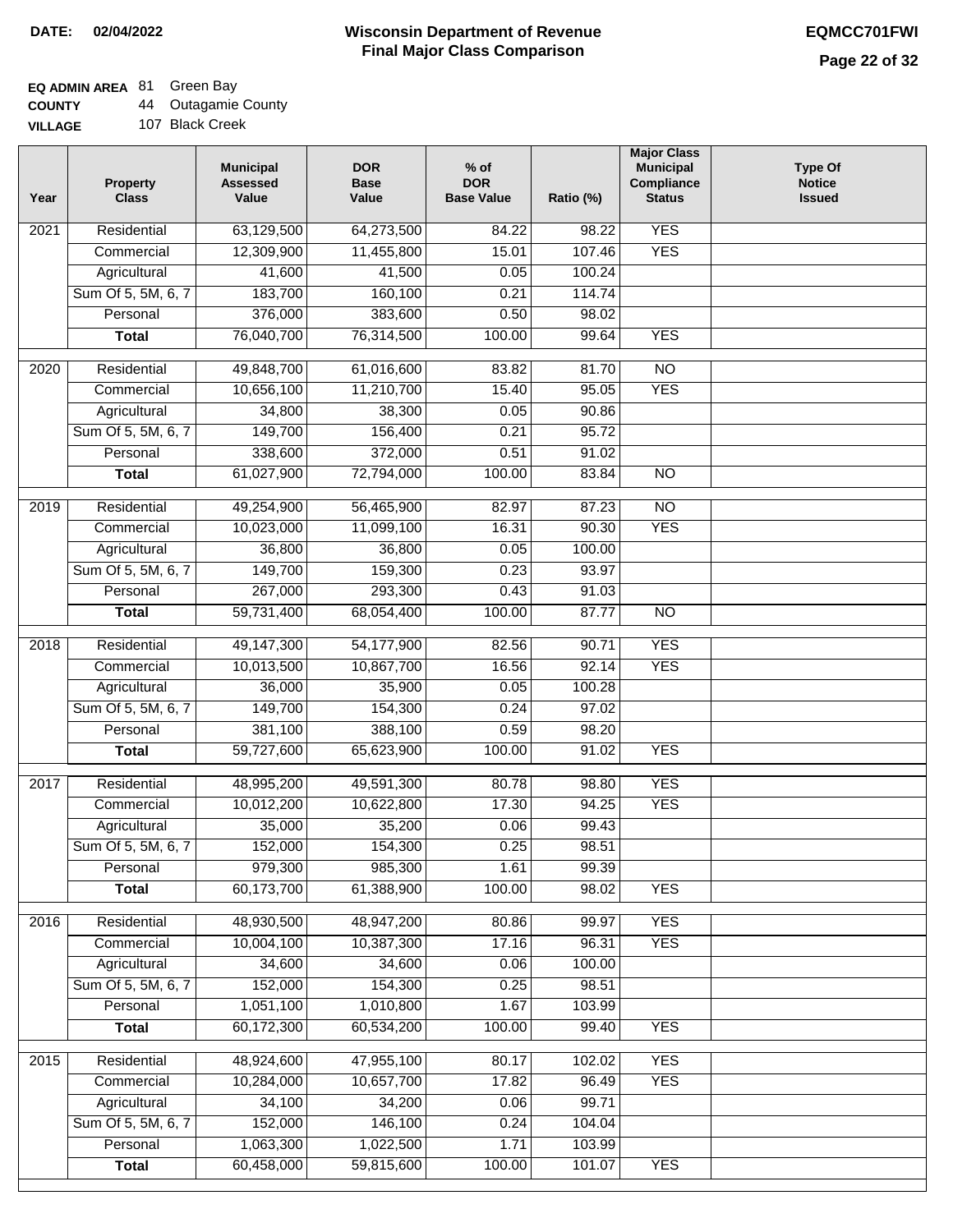## **EQ ADMIN AREA** 81 Green Bay

**COUNTY VILLAGE** 44 Outagamie County 111 Combined Locks

| Year              | <b>Property</b><br><b>Class</b> | <b>Municipal</b><br><b>Assessed</b><br>Value | <b>DOR</b><br><b>Base</b><br>Value | $%$ of<br><b>DOR</b><br><b>Base Value</b> | Ratio (%)      | <b>Major Class</b><br><b>Municipal</b><br>Compliance<br><b>Status</b> | Type Of<br><b>Notice</b><br><b>Issued</b> |
|-------------------|---------------------------------|----------------------------------------------|------------------------------------|-------------------------------------------|----------------|-----------------------------------------------------------------------|-------------------------------------------|
| $\overline{202}1$ | Residential                     | 337,661,671                                  | 341,149,600                        | 97.16                                     | 98.98          | <b>YES</b>                                                            |                                           |
|                   | Commercial                      | 9,656,200                                    | 9,513,100                          | 2.71                                      | 101.50         |                                                                       |                                           |
|                   | Agricultural                    | 0                                            | 0                                  | 0.00                                      | 0.00           |                                                                       |                                           |
|                   | Sum Of 5, 5M, 6, 7              | $\Omega$                                     | $\Omega$                           | 0.00                                      | 0.00           |                                                                       |                                           |
|                   | Personal                        | 476,700                                      | 476,700                            | 0.14                                      | 100.00         |                                                                       |                                           |
|                   | <b>Total</b>                    | 347,794,571                                  | 351,139,400                        | 100.00                                    | 99.05          | <b>YES</b>                                                            |                                           |
|                   |                                 |                                              |                                    |                                           |                |                                                                       |                                           |
| $\overline{2020}$ | Residential                     | 277,868,200<br>5,176,400                     | 314,834,700<br>5,619,700           | 98.19<br>1.75                             | 88.26<br>92.11 | $\overline{NO}$                                                       |                                           |
|                   | Commercial<br>Agricultural      | 3,300                                        | 4,000                              | 0.00                                      | 82.50          |                                                                       |                                           |
|                   | Sum Of 5, 5M, 6, 7              | 0                                            | $\Omega$                           | 0.00                                      | 0.00           |                                                                       |                                           |
|                   | Personal                        | 156,500                                      | 177,900                            | 0.06                                      | 87.97          |                                                                       |                                           |
|                   | <b>Total</b>                    | 283,204,400                                  | 320,636,300                        | 100.00                                    | 88.33          | $\overline{NO}$                                                       |                                           |
|                   |                                 |                                              |                                    |                                           |                |                                                                       |                                           |
| 2019              | Residential                     | 274,774,500                                  | 302,809,100                        | 98.23                                     | 90.74          | <b>YES</b>                                                            |                                           |
|                   | Commercial                      | 4,431,500                                    | 5,234,500                          | 1.70                                      | 84.66          |                                                                       |                                           |
|                   | Agricultural                    | 3,300                                        | 3,900                              | 0.00                                      | 84.62          |                                                                       |                                           |
|                   | Sum Of 5, 5M, 6, 7              | 11,600                                       | 29,200                             | 0.01                                      | 39.73          |                                                                       |                                           |
|                   | Personal                        | 180,200                                      | 195,900                            | 0.06                                      | 91.99          |                                                                       |                                           |
|                   | <b>Total</b>                    | 279,401,100                                  | 308,272,600                        | 100.00                                    | 90.63          | <b>YES</b>                                                            |                                           |
| 2018              | Residential                     | 271,147,500                                  | 275,149,900                        | 98.10                                     | 98.55          | <b>YES</b>                                                            |                                           |
|                   | Commercial                      | 4,431,500                                    | 5,033,200                          | 1.79                                      | 88.05          |                                                                       |                                           |
|                   | Agricultural                    | 5,000                                        | 4,700                              | 0.00                                      | 106.38         |                                                                       |                                           |
|                   | Sum Of 5, 5M, 6, 7              | 5,700                                        | 6,600                              | 0.00                                      | 86.36          |                                                                       |                                           |
|                   | Personal                        | 289,000                                      | 291,900                            | 0.10                                      | 99.01          |                                                                       |                                           |
|                   | <b>Total</b>                    | 275,878,700                                  | 280,486,300                        | 100.00                                    | 98.36          | <b>YES</b>                                                            |                                           |
|                   |                                 |                                              |                                    |                                           |                |                                                                       |                                           |
| 2017              | Residential                     | 268,917,000                                  | 268,711,600                        | 98.15                                     | 100.08         | <b>YES</b>                                                            |                                           |
|                   | Commercial                      | 4,404,300                                    | 4,548,700                          | 1.66                                      | 96.83          |                                                                       |                                           |
|                   | Agricultural                    | 4,800                                        | 4,600                              | 0.00                                      | 104.35         |                                                                       |                                           |
|                   | Sum Of 5, 5M, 6, 7              | 5,700                                        | 55,000                             | 0.02                                      | 10.36          |                                                                       |                                           |
|                   | Personal                        | 467,900                                      | 467,900                            | 0.17                                      | 100.00         |                                                                       |                                           |
|                   | <b>Total</b>                    | 273,799,700                                  | 273,787,800                        | 100.00                                    | 100.00         | <b>YES</b>                                                            |                                           |
| 2016              | Residential                     | 240,796,800                                  | 250,892,500                        | 98.02                                     | 95.98          | <b>YES</b>                                                            |                                           |
|                   | Commercial                      | 4,300,100                                    | 4,551,300                          | 1.78                                      | 94.48          |                                                                       |                                           |
|                   | Agricultural                    | 4,500                                        | 4,500                              | 0.00                                      | 100.00         |                                                                       |                                           |
|                   | Sum Of 5, 5M, 6, 7              | 5,700                                        | 49,500                             | 0.02                                      | 11.52          |                                                                       |                                           |
|                   | Personal                        | 449,900                                      | 473,500                            | 0.18                                      | 95.02          |                                                                       |                                           |
|                   | <b>Total</b>                    | 245,557,000                                  | 255,971,300                        | 100.00                                    | 95.93          | <b>YES</b>                                                            |                                           |
| 2015              | Residential                     | 235,658,300                                  | 243,115,300                        | 97.99                                     | 96.93          | <b>YES</b>                                                            |                                           |
|                   | Commercial                      | 4,300,100                                    | 4,692,000                          | 1.89                                      | 91.65          |                                                                       |                                           |
|                   | Agricultural                    | 6,000                                        | 6,400                              | 0.00                                      | 93.75          |                                                                       |                                           |
|                   | Sum Of 5, 5M, 6, 7              | 0                                            | $\Omega$                           | 0.00                                      | 0.00           |                                                                       |                                           |
|                   | Personal                        | 281,700                                      | 285,400                            | 0.12                                      | 98.70          |                                                                       |                                           |
|                   | <b>Total</b>                    | 240,246,100                                  | 248,099,100                        | 100.00                                    | 96.83          | <b>YES</b>                                                            |                                           |
|                   |                                 |                                              |                                    |                                           |                |                                                                       |                                           |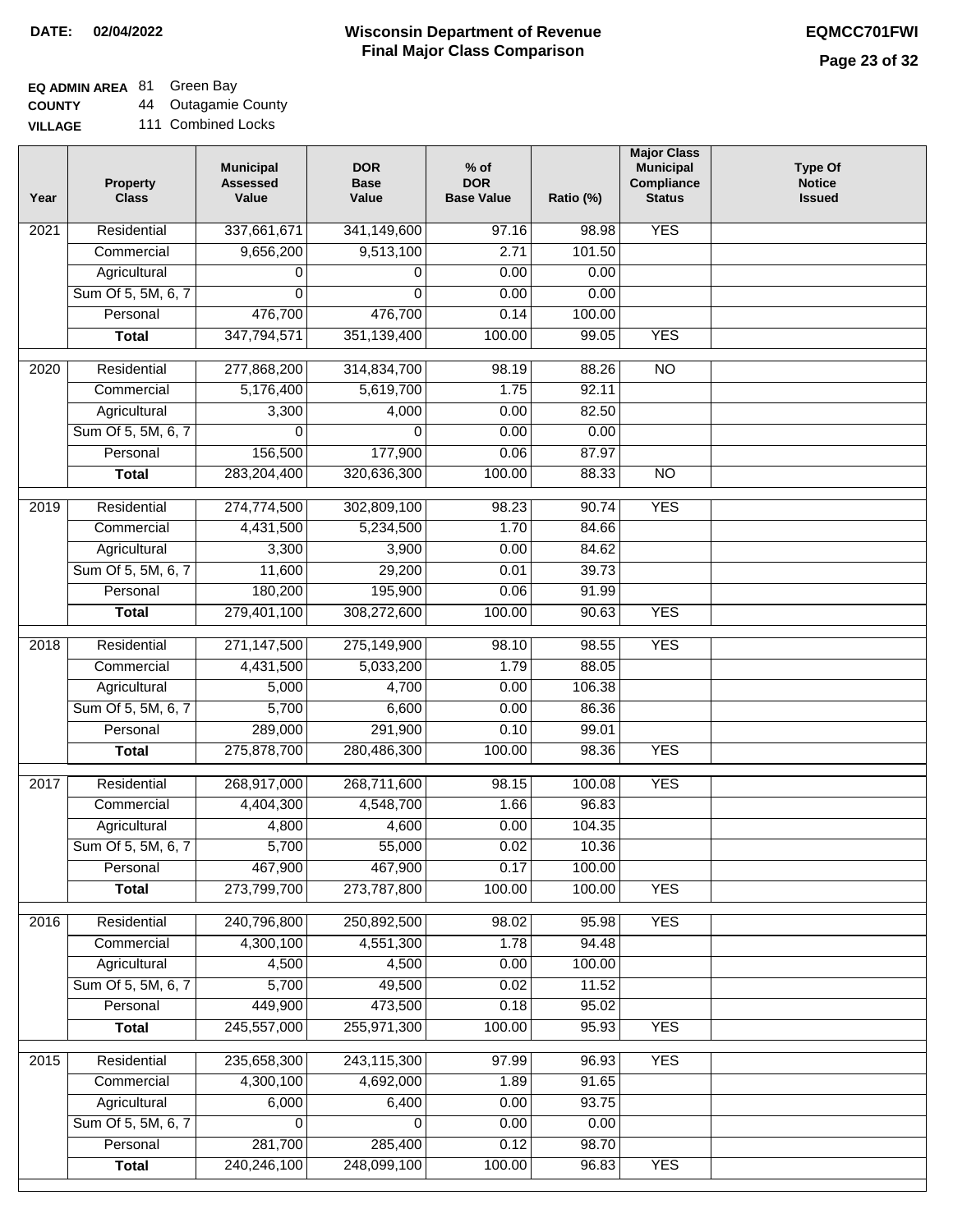**EQ ADMIN AREA** 81 Green Bay **COUNTY**

**VILLAGE** 44 Outagamie County 122 Greenville

| Year | <b>Property</b><br><b>Class</b> | <b>Municipal</b><br>Assessed<br>Value | <b>DOR</b><br><b>Base</b><br>Value | $%$ of<br><b>DOR</b><br><b>Base Value</b> | Ratio (%) | <b>Major Class</b><br><b>Municipal</b><br><b>Compliance</b><br><b>Status</b> | Type Of<br><b>Notice</b><br><b>Issued</b> |
|------|---------------------------------|---------------------------------------|------------------------------------|-------------------------------------------|-----------|------------------------------------------------------------------------------|-------------------------------------------|
| 2021 | Residential                     | 973,708,900                           | 981,391,700                        | 82.53                                     | 99.22     | <b>YES</b>                                                                   |                                           |
|      | Commercial                      | 201,524,400                           | 183,613,300                        | 15.44                                     | 109.75    | <b>YES</b>                                                                   |                                           |
|      | Agricultural                    | 574,600                               | 574,700                            | 0.05                                      | 99.98     |                                                                              |                                           |
|      | Sum Of 5, 5M, 6, 7              | 5,104,600                             | 5,174,200                          | 0.44                                      | 98.65     |                                                                              |                                           |
|      | Personal                        | 18,405,300                            | 18,405,300                         | 1.55                                      | 100.00    |                                                                              |                                           |
|      | Total                           | 1,199,317,800                         | 1,189,159,200                      | 100.00                                    | 100.85    | <b>YES</b>                                                                   |                                           |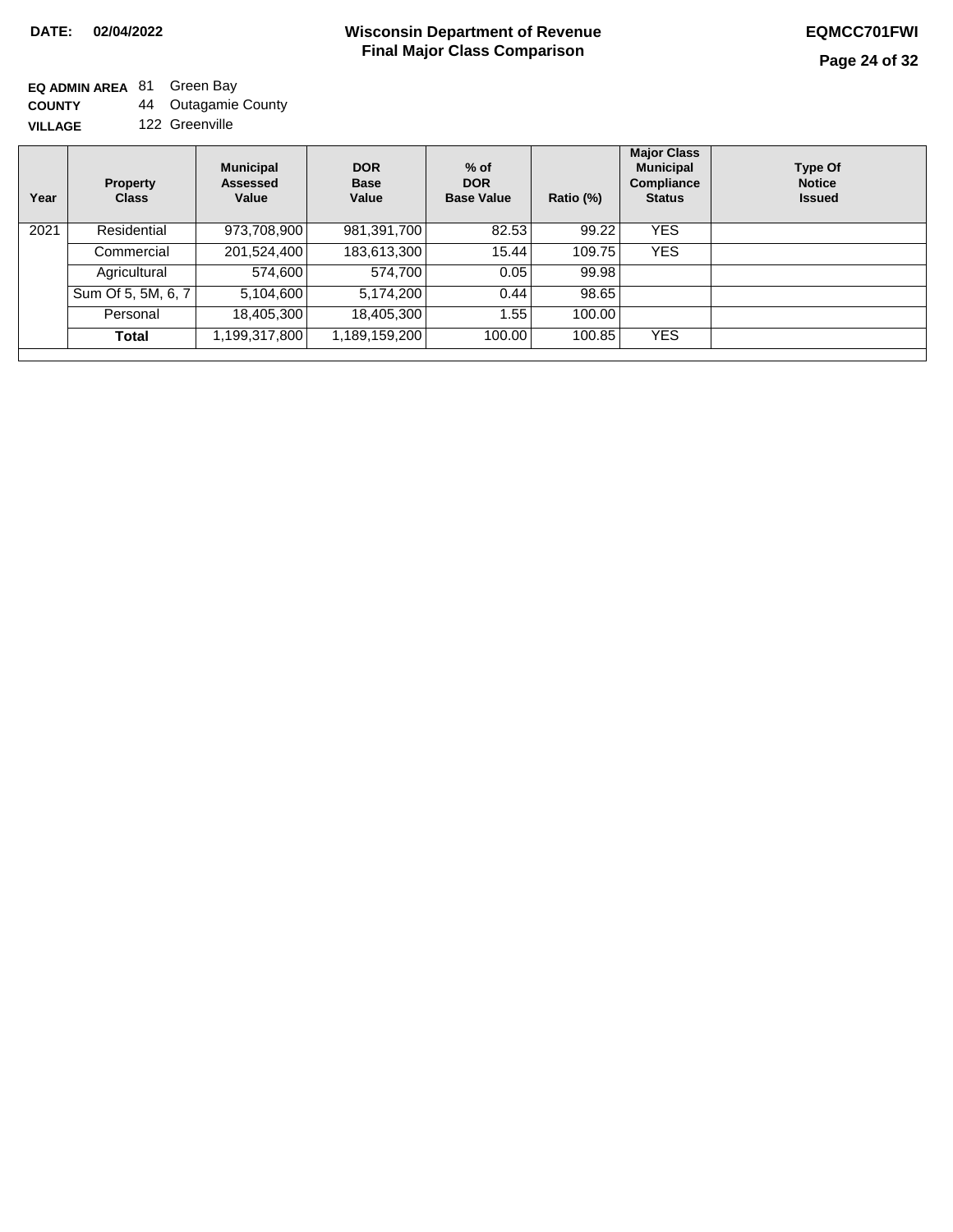## **EQ ADMIN AREA** 81 Green Bay

| <b>COUNTY</b> | 44 Outagamie County |  |
|---------------|---------------------|--|
|---------------|---------------------|--|

| Year | <b>Property</b><br><b>Class</b> | <b>Municipal</b><br><b>Assessed</b><br>Value | <b>DOR</b><br><b>Base</b><br>Value | $%$ of<br><b>DOR</b><br><b>Base Value</b> | Ratio (%) | <b>Major Class</b><br><b>Municipal</b><br>Compliance<br><b>Status</b> | <b>Type Of</b><br><b>Notice</b><br><b>Issued</b> |
|------|---------------------------------|----------------------------------------------|------------------------------------|-------------------------------------------|-----------|-----------------------------------------------------------------------|--------------------------------------------------|
| 2021 | Residential                     | 197,663,200                                  | 194,541,900                        | 84.23                                     | 101.60    | <b>YES</b>                                                            |                                                  |
|      | Commercial                      | 34,326,100                                   | 34,691,900                         | 15.02                                     | 98.95     | <b>YES</b>                                                            |                                                  |
|      | Agricultural                    | 70,800                                       | 69,900                             | 0.03                                      | 101.29    |                                                                       |                                                  |
|      | Sum Of 5, 5M, 6, 7              | 699,800                                      | 616,700                            | 0.27                                      | 113.47    |                                                                       |                                                  |
|      | Personal                        | 1,058,198                                    | 1,058,200                          | 0.46                                      | 100.00    |                                                                       |                                                  |
|      | <b>Total</b>                    | 233,818,098                                  | 230,978,600                        | 100.00                                    | 101.23    | <b>YES</b>                                                            |                                                  |
| 2020 | Residential                     | 155,304,400                                  | 180,043,700                        | 83.33                                     | 86.26     | $\overline{NO}$                                                       |                                                  |
|      | Commercial                      | 30,874,500                                   | 34, 164, 000                       | 15.81                                     | 90.37     | <b>YES</b>                                                            |                                                  |
|      | Agricultural                    | 60,700                                       | 70,100                             | 0.03                                      | 86.59     |                                                                       |                                                  |
|      | Sum Of 5, 5M, 6, 7              | 645,800                                      | 776,200                            | 0.36                                      | 83.20     |                                                                       |                                                  |
|      | Personal                        | 855,355                                      | 1,006,300                          | 0.47                                      | 85.00     |                                                                       |                                                  |
|      | <b>Total</b>                    | 187,740,755                                  | 216,060,300                        | 100.00                                    | 86.89     | $\overline{NO}$                                                       |                                                  |
|      |                                 |                                              |                                    |                                           |           |                                                                       |                                                  |
| 2019 | Residential                     | 149,972,100                                  | 170,859,600                        | 83.57                                     | 87.78     | $\overline{NO}$                                                       |                                                  |
|      | Commercial                      | 27,909,800                                   | 31,627,900                         | 15.47                                     | 88.24     | $\overline{NO}$                                                       |                                                  |
|      | Agricultural                    | 65,000                                       | 68,700                             | 0.03                                      | 94.61     |                                                                       |                                                  |
|      | Sum Of 5, 5M, 6, 7              | 673,000                                      | 788,000                            | 0.39                                      | 85.41     |                                                                       |                                                  |
|      | Personal                        | 1,022,700                                    | 1,095,700                          | 0.54                                      | 93.34     |                                                                       |                                                  |
|      | <b>Total</b>                    | 179,642,600                                  | 204,439,900                        | 100.00                                    | 87.87     | $\overline{NO}$                                                       |                                                  |
| 2018 | Residential                     | 145,025,800                                  | 156, 194, 700                      | 83.51                                     | 92.85     | <b>YES</b>                                                            |                                                  |
|      | Commercial                      | 27,638,300                                   | 28,749,500                         | 15.37                                     | 96.13     | <b>YES</b>                                                            |                                                  |
|      | Agricultural                    | 66,500                                       | 68,000                             | 0.04                                      | 97.79     |                                                                       |                                                  |
|      | Sum Of 5, 5M, 6, 7              | 677,000                                      | 784,100                            | 0.42                                      | 86.34     |                                                                       |                                                  |
|      | Personal                        | 1,171,400                                    | 1,233,100                          | 0.66                                      | 95.00     |                                                                       |                                                  |
|      | <b>Total</b>                    | 174,579,000                                  | 187,029,400                        | 100.00                                    | 93.34     | <b>YES</b>                                                            |                                                  |
| 2017 | Residential                     | 143,535,600                                  | 150,730,800                        | 85.19                                     | 95.23     | <b>YES</b>                                                            |                                                  |
|      | Commercial                      | 22,382,400                                   | 22,342,300                         | 12.63                                     | 100.18    | <b>YES</b>                                                            |                                                  |
|      | Agricultural                    | 71,300                                       | 72,300                             | 0.04                                      | 98.62     |                                                                       |                                                  |
|      | Sum Of 5, 5M, 6, 7              | 686,600                                      | 776,700                            | 0.44                                      | 88.40     |                                                                       |                                                  |
|      | Personal                        | 2,807,800                                    | 3,019,100                          | 1.71                                      | 93.00     |                                                                       |                                                  |
|      | <b>Total</b>                    | 169,483,700                                  | 176,941,200                        | 100.00                                    | 95.79     | <b>YES</b>                                                            |                                                  |
|      |                                 |                                              |                                    |                                           |           |                                                                       |                                                  |
| 2016 | Residential                     | 141,280,400                                  | 141,442,800                        | 84.54                                     | 99.89     | <b>YES</b>                                                            |                                                  |
|      | Commercial                      | 22,339,500                                   | 21,644,900                         | 12.94                                     | 103.21    | <b>YES</b>                                                            |                                                  |
|      | Agricultural                    | 72,900                                       | 72,900                             | 0.04                                      | 100.00    |                                                                       |                                                  |
|      | Sum Of 5, 5M, 6, 7              | 689,500                                      | 741,200                            | 0.44                                      | 93.02     |                                                                       |                                                  |
|      | Personal                        | 3,404,500                                    | 3,404,500                          | 2.03                                      | 100.00    |                                                                       |                                                  |
|      | <b>Total</b>                    | 167,786,800                                  | 167,306,300                        | 100.00                                    | 100.29    | <b>YES</b>                                                            |                                                  |
| 2015 | Residential                     | 139,202,100                                  | 137,984,000                        | 83.90                                     | 100.88    | <b>YES</b>                                                            |                                                  |
|      | Commercial                      | 22,911,300                                   | 22,082,800                         | 13.43                                     | 103.75    | <b>YES</b>                                                            |                                                  |
|      | Agricultural                    | 72,200                                       | 71,200                             | 0.04                                      | 101.40    |                                                                       |                                                  |
|      | Sum Of 5, 5M, 6, 7              | 691,000                                      | 781,100                            | 0.47                                      | 88.46     |                                                                       |                                                  |
|      | Personal                        | 3,546,700                                    | 3,546,700                          | 2.16                                      | 100.00    |                                                                       |                                                  |
|      | <b>Total</b>                    | 166,423,300                                  | 164,465,800                        | 100.00                                    | 101.19    | <b>YES</b>                                                            |                                                  |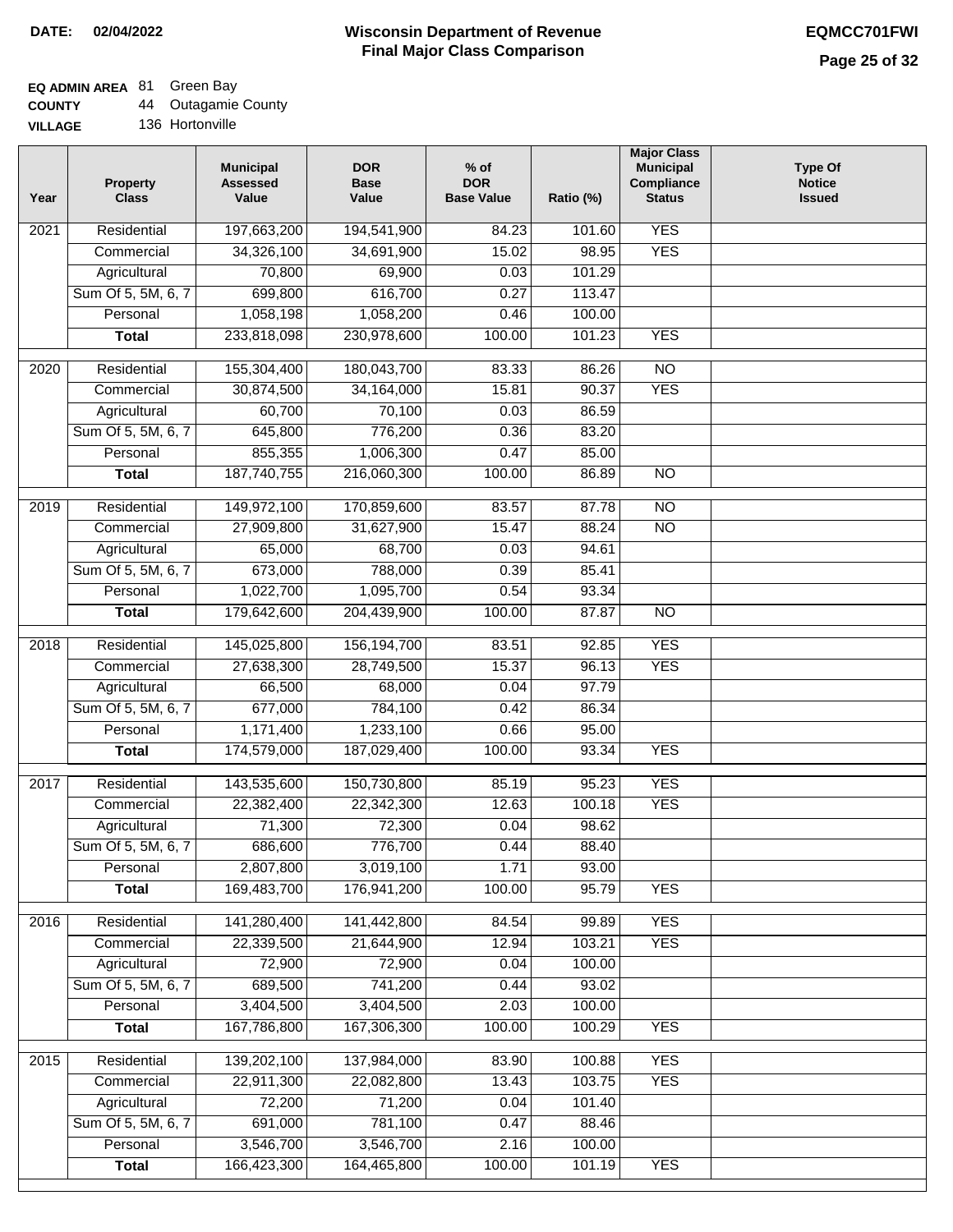## **EQ ADMIN AREA** 81 Green Bay

| <b>COUNTY</b> | Outagamie County |
|---------------|------------------|
|---------------|------------------|

**VILLAGE** 141 Kimberly

| Year             | <b>Property</b><br><b>Class</b> | <b>Municipal</b><br><b>Assessed</b><br>Value | <b>DOR</b><br><b>Base</b><br>Value | $%$ of<br><b>DOR</b><br><b>Base Value</b> | Ratio (%) | <b>Major Class</b><br><b>Municipal</b><br>Compliance<br><b>Status</b> | <b>Type Of</b><br><b>Notice</b><br><b>Issued</b> |
|------------------|---------------------------------|----------------------------------------------|------------------------------------|-------------------------------------------|-----------|-----------------------------------------------------------------------|--------------------------------------------------|
| 2021             | Residential                     | 473,705,900                                  | 471,530,800                        | 70.65                                     | 100.46    | <b>YES</b>                                                            |                                                  |
|                  | Commercial                      | 191,007,430                                  | 191,284,700                        | 28.66                                     | 99.86     | <b>YES</b>                                                            |                                                  |
|                  | Agricultural                    | 0                                            | 0                                  | 0.00                                      | 0.00      |                                                                       |                                                  |
|                  | Sum Of 5, 5M, 6, 7              | 0                                            | 0                                  | 0.00                                      | 0.00      |                                                                       |                                                  |
|                  | Personal                        | 4,632,400                                    | 4,632,400                          | 0.69                                      | 100.00    |                                                                       |                                                  |
|                  | <b>Total</b>                    | 669, 345, 730                                | 667,447,900                        | 100.00                                    | 100.28    | <b>YES</b>                                                            |                                                  |
| 2020             | Residential                     | 361,622,000                                  | 430,612,800                        | 73.36                                     | 83.98     | $\overline{NO}$                                                       |                                                  |
|                  | Commercial                      | 146,716,200                                  | 151,380,500                        | 25.79                                     | 96.92     | <b>YES</b>                                                            |                                                  |
|                  | Agricultural                    | 0                                            | 0                                  | 0.00                                      | 0.00      |                                                                       |                                                  |
|                  | Sum Of 5, 5M, 6, 7              | $\Omega$                                     | $\Omega$                           | 0.00                                      | 0.00      |                                                                       |                                                  |
|                  | Personal                        | 4,364,800                                    | 4,960,000                          | 0.85                                      | 88.00     |                                                                       |                                                  |
|                  | <b>Total</b>                    | 512,703,000                                  | 586,953,300                        | 100.00                                    | 87.35     | $\overline{NO}$                                                       |                                                  |
|                  |                                 |                                              |                                    |                                           |           |                                                                       |                                                  |
| $\frac{1}{2019}$ | Residential                     | 355, 164, 400                                | 408,283,000                        | 73.80                                     | 86.99     | $\overline{NO}$                                                       |                                                  |
|                  | Commercial                      | 132,725,400                                  | 139,631,400                        | 25.24                                     | 95.05     | <b>YES</b>                                                            |                                                  |
|                  | Agricultural                    | 0                                            | 0                                  | 0.00                                      | 0.00      |                                                                       |                                                  |
|                  | Sum Of 5, 5M, 6, 7              | $\Omega$                                     | $\Omega$                           | 0.00                                      | 0.00      |                                                                       |                                                  |
|                  | Personal                        | 4,676,400                                    | 5,314,100                          | 0.96                                      | 88.00     |                                                                       |                                                  |
|                  | <b>Total</b>                    | 492,566,200                                  | 553,228,500                        | 100.00                                    | 89.03     | $\overline{N}$                                                        |                                                  |
| 2018             | Residential                     | 351,022,400                                  | 377,716,400                        | 73.51                                     | 92.93     | <b>YES</b>                                                            |                                                  |
|                  | Commercial                      | 128,515,900                                  | 130,773,300                        | 25.45                                     | 98.27     | <b>YES</b>                                                            |                                                  |
|                  | Agricultural                    | 0                                            | 0                                  | 0.00                                      | 0.00      |                                                                       |                                                  |
|                  | Sum Of 5, 5M, 6, 7              | $\Omega$                                     | $\Omega$                           | 0.00                                      | 0.00      |                                                                       |                                                  |
|                  | Personal                        | 4,994,900                                    | 5,370,800                          | 1.05                                      | 93.00     |                                                                       |                                                  |
|                  | <b>Total</b>                    | 484,533,200                                  | 513,860,500                        | 100.00                                    | 94.29     | <b>YES</b>                                                            |                                                  |
| 2017             | Residential                     | 346, 173, 800                                | 360,570,900                        | 74.34                                     | 96.01     | <b>YES</b>                                                            |                                                  |
|                  | Commercial                      | 123, 184, 200                                | 118,389,100                        | 24.41                                     | 104.05    | <b>YES</b>                                                            |                                                  |
|                  | Agricultural                    | 0                                            | 0                                  | 0.00                                      | 0.00      |                                                                       |                                                  |
|                  | Sum Of 5, 5M, 6, 7              | 0                                            | 0                                  | 0.00                                      | 0.00      |                                                                       |                                                  |
|                  | Personal                        | 5,976,600                                    | 6,037,000                          | 1.24                                      | 99.00     |                                                                       |                                                  |
|                  | <b>Total</b>                    | 475,334,600                                  | 484,997,000                        | 100.00                                    | 98.01     | <b>YES</b>                                                            |                                                  |
|                  |                                 |                                              |                                    |                                           |           |                                                                       |                                                  |
| 2016             | Residential                     | 342,593,300                                  | 339,009,500                        | 73.86                                     | 101.06    | <b>YES</b>                                                            |                                                  |
|                  | Commercial                      | 119,712,200                                  | 113,168,400                        | 24.66                                     | 105.78    | <b>YES</b>                                                            |                                                  |
|                  | Agricultural                    |                                              | 0                                  | 0.00                                      | 0.00      |                                                                       |                                                  |
|                  | Sum Of 5, 5M, 6, 7              | 0                                            | 0                                  | 0.00                                      | 0.00      |                                                                       |                                                  |
|                  | Personal                        | 6,995,200                                    | 6,791,400                          | 1.48                                      | 103.00    |                                                                       |                                                  |
|                  | <b>Total</b>                    | 469,300,700                                  | 458,969,300                        | 100.00                                    | 102.25    | <b>YES</b>                                                            |                                                  |
| 2015             | Residential                     | 340,196,700                                  | 329,922,100                        | 72.79                                     | 103.11    | <b>YES</b>                                                            |                                                  |
|                  | Commercial                      | 118,819,400                                  | 115,201,000                        | 25.42                                     | 103.14    | <b>YES</b>                                                            |                                                  |
|                  | Agricultural                    | 0                                            | 0                                  | 0.00                                      | 0.00      |                                                                       |                                                  |
|                  | Sum Of 5, 5M, 6, 7              | 0                                            | 0                                  | 0.00                                      | 0.00      |                                                                       |                                                  |
|                  | Personal                        | 8,455,300                                    | 8,106,700                          | 1.79                                      | 104.30    |                                                                       |                                                  |
|                  | <b>Total</b>                    | 467,471,400                                  | 453,229,800                        | 100.00                                    | 103.14    | <b>YES</b>                                                            |                                                  |
|                  |                                 |                                              |                                    |                                           |           |                                                                       |                                                  |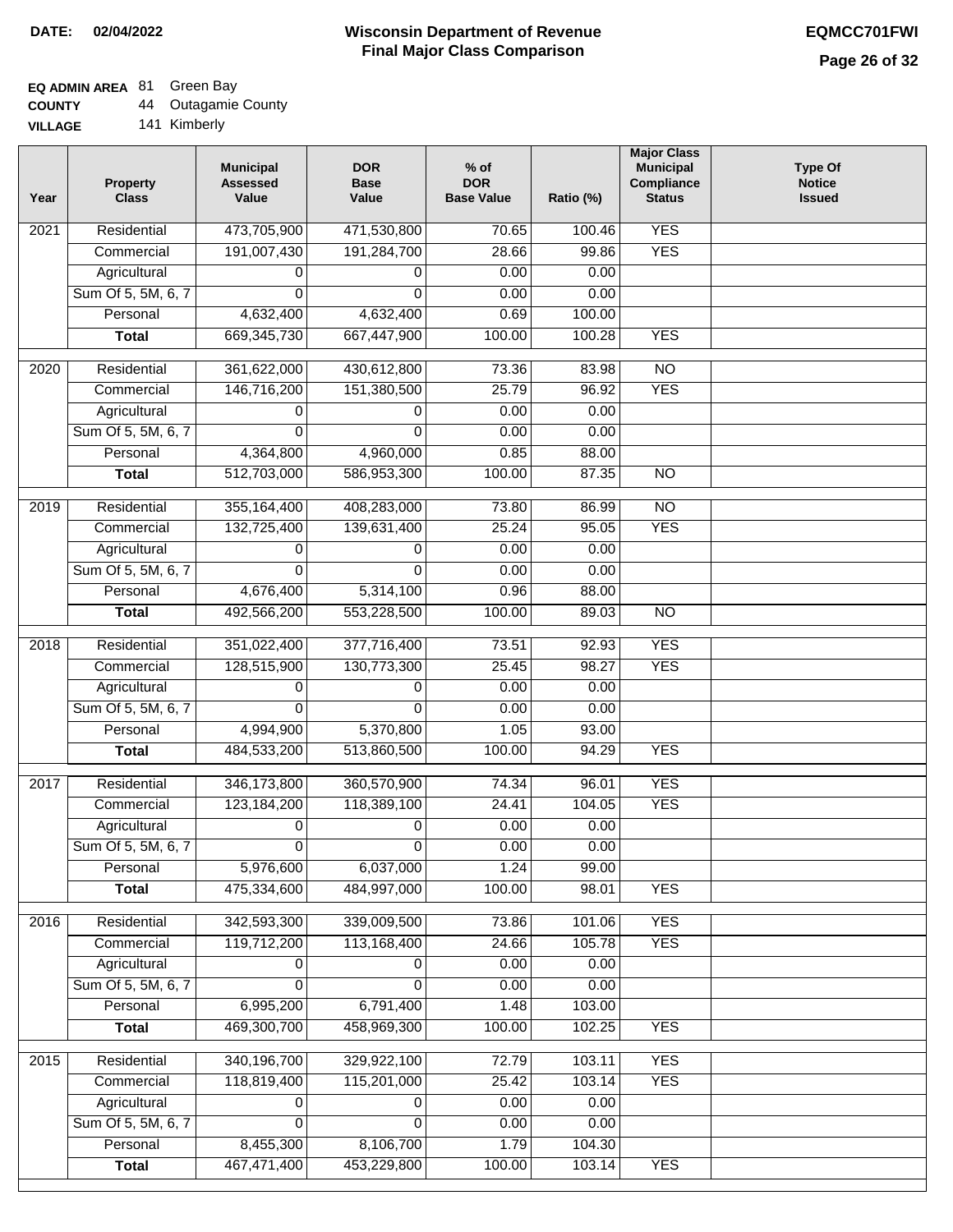## **EQ ADMIN AREA** 81 Green Bay

| <b>COUNTY</b>  | 44 | <b>Outagamie County</b> |
|----------------|----|-------------------------|
| <b>VILLAGE</b> |    | 146 Little Chute        |

| Year              | <b>Property</b><br><b>Class</b> | <b>Municipal</b><br><b>Assessed</b><br>Value | <b>DOR</b><br><b>Base</b><br>Value | % of<br><b>DOR</b><br><b>Base Value</b> | Ratio (%) | <b>Major Class</b><br><b>Municipal</b><br>Compliance<br><b>Status</b> | <b>Type Of</b><br><b>Notice</b><br><b>Issued</b> |
|-------------------|---------------------------------|----------------------------------------------|------------------------------------|-----------------------------------------|-----------|-----------------------------------------------------------------------|--------------------------------------------------|
| 2021              | Residential                     | 667,115,800                                  | 661,512,900                        | 68.00                                   | 100.85    | <b>YES</b>                                                            |                                                  |
|                   | Commercial                      | 295,379,800                                  | 301,830,000                        | 31.02                                   | 97.86     | <b>YES</b>                                                            |                                                  |
|                   | Agricultural                    | 129,400                                      | 129,500                            | 0.01                                    | 99.92     |                                                                       |                                                  |
|                   | Sum Of 5, 5M, 6, 7              | 393,000                                      | 652,400                            | 0.07                                    | 60.24     |                                                                       |                                                  |
|                   | Personal                        | 8,745,000                                    | 8,745,000                          | 0.90                                    | 100.00    |                                                                       |                                                  |
|                   | <b>Total</b>                    | 971,763,000                                  | 972,869,800                        | 100.00                                  | 99.89     | <b>YES</b>                                                            |                                                  |
| $\overline{2020}$ | Residential                     | 490,246,200                                  | 631,369,600                        | 69.25                                   | 77.65     | $\overline{NO}$                                                       |                                                  |
|                   | Commercial                      | 242,354,300                                  | 271,566,600                        | 29.78                                   | 89.24     | $\overline{NO}$                                                       |                                                  |
|                   | Agricultural                    | 105,100                                      | 130,500                            | 0.01                                    | 80.54     |                                                                       |                                                  |
|                   | Sum Of 5, 5M, 6, 7              | 386,500                                      | 644,800                            | 0.07                                    | 59.94     |                                                                       |                                                  |
|                   | Personal                        | 6,461,200                                    | 8,076,600                          | 0.89                                    | 80.00     |                                                                       |                                                  |
|                   | <b>Total</b>                    | 739,553,300                                  | 911,788,100                        | 100.00                                  | 81.11     | $\overline{NO}$                                                       |                                                  |
|                   |                                 |                                              |                                    |                                         |           |                                                                       |                                                  |
| 2019              | Residential                     | 481,099,000                                  | 590,307,600                        | 69.01                                   | 81.50     | $\overline{NO}$                                                       |                                                  |
|                   | Commercial                      | 222,011,800                                  | 255,566,000                        | 29.88                                   | 86.87     | $\overline{NO}$                                                       |                                                  |
|                   | Agricultural                    | 99,600                                       | 121,700                            | 0.01                                    | 81.84     |                                                                       |                                                  |
|                   | Sum Of 5, 5M, 6, 7              | 490,900                                      | 644,100                            | 0.08                                    | 76.21     |                                                                       |                                                  |
|                   | Personal                        | 7,131,300                                    | 8,696,800                          | 1.02                                    | 82.00     |                                                                       |                                                  |
|                   | <b>Total</b>                    | 710,832,600                                  | 855,336,200                        | 100.00                                  | 83.11     | $\overline{NO}$                                                       |                                                  |
| 2018              | Residential                     | 473,862,100                                  | 549,689,600                        | 70.14                                   | 86.21     | $\overline{NO}$                                                       |                                                  |
|                   | Commercial                      | 208,468,600                                  | 225,554,900                        | 28.78                                   | 92.42     | <b>YES</b>                                                            |                                                  |
|                   | Agricultural                    | 70,400                                       | 80,300                             | 0.01                                    | 87.67     |                                                                       |                                                  |
|                   | Sum Of 5, 5M, 6, 7              | 309,900                                      | 442,200                            | 0.06                                    | 70.08     |                                                                       |                                                  |
|                   | Personal                        | 6,927,900                                    | 7,963,100                          | 1.02                                    | 87.00     |                                                                       |                                                  |
|                   | <b>Total</b>                    | 689,638,900                                  | 783,730,100                        | 100.00                                  | 87.99     | $\overline{NO}$                                                       |                                                  |
| $\overline{20}17$ | Residential                     | 465,593,900                                  | 495,049,600                        | 72.81                                   | 94.05     | <b>YES</b>                                                            |                                                  |
|                   | Commercial                      | 170,590,300                                  | 171,834,400                        | 25.27                                   | 99.28     | <b>YES</b>                                                            |                                                  |
|                   | Agricultural                    | 80,700                                       | 84,500                             | 0.01                                    | 95.50     |                                                                       |                                                  |
|                   | Sum Of 5, 5M, 6, 7              | 309,900                                      | 464,800                            | 0.07                                    | 66.67     |                                                                       |                                                  |
|                   | Personal                        | 11,821,100                                   | 12,509,100                         | 1.84                                    | 94.50     |                                                                       |                                                  |
|                   | <b>Total</b>                    | 648,395,900                                  | 679,942,400                        | 100.00                                  | 95.36     | <b>YES</b>                                                            |                                                  |
| 2016              | Residential                     | 458,427,200                                  | 464,692,400                        | 72.54                                   | 98.65     | <b>YES</b>                                                            |                                                  |
|                   | Commercial                      | 166,467,800                                  | 163,439,400                        | 25.51                                   | 101.85    | <b>YES</b>                                                            |                                                  |
|                   | Agricultural                    | 76,500                                       | 76,200                             | 0.01                                    | 100.39    |                                                                       |                                                  |
|                   | Sum Of 5, 5M, 6, 7              | 309,900                                      | 433,400                            | 0.07                                    | 71.50     |                                                                       |                                                  |
|                   | Personal                        | 11,955,300                                   | 11,955,300                         | 1.87                                    | 100.00    |                                                                       |                                                  |
|                   | <b>Total</b>                    | 637,236,700                                  | 640,596,700                        | 100.00                                  | 99.48     | <b>YES</b>                                                            |                                                  |
|                   |                                 |                                              |                                    |                                         |           |                                                                       |                                                  |
| 2015              | Residential                     | 452,543,000                                  | 455,474,300                        | 72.99                                   | 99.36     | <b>YES</b>                                                            |                                                  |
|                   | Commercial                      | 156,507,100                                  | 156,332,700                        | 25.05                                   | 100.11    | <b>YES</b>                                                            |                                                  |
|                   | Agricultural                    | 78,300                                       | 78,100                             | 0.01                                    | 100.26    |                                                                       |                                                  |
|                   | Sum Of 5, 5M, 6, 7              | 309,900                                      | 402,500                            | 0.06                                    | 76.99     |                                                                       |                                                  |
|                   | Personal                        | 11,725,800                                   | 11,725,800                         | 1.88                                    | 100.00    |                                                                       |                                                  |
|                   | <b>Total</b>                    | 621, 164, 100                                | 624,013,400                        | 100.00                                  | 99.54     | <b>YES</b>                                                            |                                                  |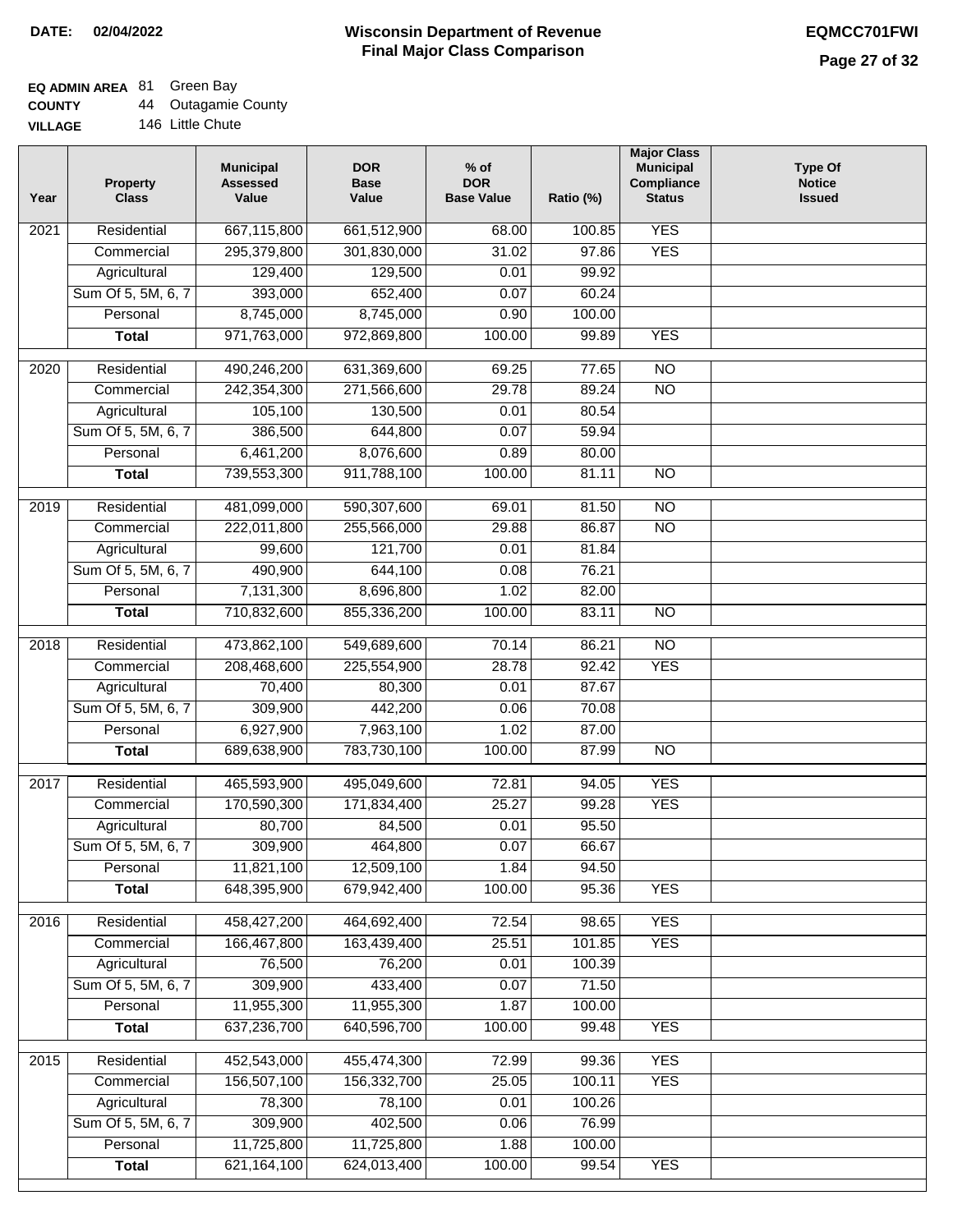### **EQ ADMIN AREA** 81 Green Bay

| <b>COUNTY</b> | Outagamie County |
|---------------|------------------|
|---------------|------------------|

**VILLAGE** 155 Nichols

| Year             | <b>Property</b><br><b>Class</b> | <b>Municipal</b><br><b>Assessed</b><br>Value | <b>DOR</b><br><b>Base</b><br>Value | $%$ of<br><b>DOR</b><br><b>Base Value</b> | Ratio (%) | <b>Major Class</b><br><b>Municipal</b><br>Compliance<br><b>Status</b> | <b>Type Of</b><br><b>Notice</b><br><b>Issued</b> |
|------------------|---------------------------------|----------------------------------------------|------------------------------------|-------------------------------------------|-----------|-----------------------------------------------------------------------|--------------------------------------------------|
| 2021             | Residential                     | 6,288,900                                    | 7,181,900                          | 81.80                                     | 87.57     | $\overline{NO}$                                                       |                                                  |
|                  | Commercial                      | 1,065,500                                    | 1,150,600                          | 13.11                                     | 92.60     | <b>YES</b>                                                            |                                                  |
|                  | Agricultural                    | 43,900                                       | 46,100                             | 0.53                                      | 95.23     |                                                                       |                                                  |
|                  | Sum Of 5, 5M, 6, 7              | 350,300                                      | 358,000                            | 4.08                                      | 97.85     |                                                                       |                                                  |
|                  | Personal                        | 40,200                                       | 42,800                             | 0.49                                      | 93.93     |                                                                       |                                                  |
|                  | <b>Total</b>                    | 7,788,800                                    | 8,779,400                          | 100.00                                    | 88.72     | <b>NO</b>                                                             |                                                  |
| 2020             | Residential                     | 6,281,000                                    | 6,704,200                          | 80.78                                     | 93.69     | <b>YES</b>                                                            |                                                  |
|                  | Commercial                      | 1,065,500                                    | 1,128,100                          | 13.59                                     | 94.45     | <b>YES</b>                                                            |                                                  |
|                  | Agricultural                    | 44,700                                       | 44,300                             | 0.53                                      | 100.90    |                                                                       |                                                  |
|                  | Sum Of 5, 5M, 6, 7              | 350,300                                      | 361,400                            | 4.35                                      | 96.93     |                                                                       |                                                  |
|                  | Personal                        | 60,300                                       | 61,600                             | 0.74                                      | 97.89     |                                                                       |                                                  |
|                  | <b>Total</b>                    | 7,801,800                                    | 8,299,600                          | 100.00                                    | 94.00     | <b>YES</b>                                                            |                                                  |
|                  |                                 |                                              |                                    |                                           |           |                                                                       |                                                  |
| $\frac{1}{2019}$ | Residential                     | 6,231,600                                    | 6,336,900                          | 79.63                                     | 98.34     | <b>YES</b>                                                            |                                                  |
|                  | Commercial                      | 1,065,500                                    | 1,163,000                          | 14.61                                     | 91.62     | <b>YES</b>                                                            |                                                  |
|                  | Agricultural                    | 43,000                                       | 42,500                             | 0.53                                      | 101.18    |                                                                       |                                                  |
|                  | Sum Of 5, 5M, 6, 7              | 350,300                                      | 368,400                            | 4.63                                      | 95.09     |                                                                       |                                                  |
|                  | Personal                        | 43,500                                       | 46,800                             | 0.59                                      | 92.95     |                                                                       |                                                  |
|                  | <b>Total</b>                    | 7,733,900                                    | 7,957,600                          | 100.00                                    | 97.19     | <b>YES</b>                                                            |                                                  |
| 2018             | Residential                     | 6,122,900                                    | 6,547,600                          | 80.21                                     | 93.51     | <b>YES</b>                                                            |                                                  |
|                  | Commercial                      | 1,059,600                                    | 1,156,700                          | 14.17                                     | 91.61     | <b>YES</b>                                                            |                                                  |
|                  | Agricultural                    | 41,700                                       | 41,100                             | 0.50                                      | 101.46    |                                                                       |                                                  |
|                  | Sum Of 5, 5M, 6, 7              | 350,300                                      | 362,000                            | 4.43                                      | 96.77     |                                                                       |                                                  |
|                  | Personal                        | 55,700                                       | 55,700                             | 0.68                                      | 100.00    |                                                                       |                                                  |
|                  | <b>Total</b>                    | 7,630,200                                    | 8,163,100                          | 100.00                                    | 93.47     | <b>YES</b>                                                            |                                                  |
| 2017             | Residential                     | 6,122,100                                    | 6,048,000                          | 79.62                                     | 101.23    | <b>YES</b>                                                            |                                                  |
|                  | Commercial                      | 1,059,600                                    | 1,093,600                          | 14.40                                     | 96.89     | <b>YES</b>                                                            |                                                  |
|                  | Agricultural                    | 40,800                                       | 40,300                             | 0.53                                      | 101.24    |                                                                       |                                                  |
|                  | Sum Of 5, 5M, 6, 7              | 350,100                                      | 365,400                            | 4.81                                      | 95.81     |                                                                       |                                                  |
|                  | Personal                        | 48,800                                       | 48,800                             | 0.64                                      | 100.00    |                                                                       |                                                  |
|                  | <b>Total</b>                    | 7,621,400                                    | 7,596,100                          | 100.00                                    | 100.33    | <b>YES</b>                                                            |                                                  |
| 2016             | Residential                     | 7,020,600                                    | 6,201,600                          | 80.50                                     | 113.21    | <b>NO</b>                                                             |                                                  |
|                  | Commercial                      | 1,141,400                                    | 1,089,100                          | 14.14                                     | 104.80    | <b>YES</b>                                                            |                                                  |
|                  | Agricultural                    | 41,100                                       | 41,100                             | 0.53                                      | 100.00    |                                                                       |                                                  |
|                  | Sum Of 5, 5M, 6, 7              | 261,000                                      | 318,300                            | 4.13                                      | 82.00     |                                                                       |                                                  |
|                  | Personal                        | 60,200                                       | 54,100                             | 0.70                                      | 111.28    |                                                                       |                                                  |
|                  | <b>Total</b>                    | 8,524,300                                    | 7,704,200                          | 100.00                                    | 110.64    | $\overline{NO}$                                                       | 1st Notice of Non-Compliance                     |
|                  |                                 |                                              |                                    |                                           |           |                                                                       |                                                  |
| 2015             | Residential                     | 7,011,200                                    | 6,140,200                          | 80.31                                     | 114.19    | <b>NO</b>                                                             |                                                  |
|                  | Commercial                      | 1,141,400                                    | 1,100,100                          | 14.39                                     | 103.75    | <b>YES</b>                                                            |                                                  |
|                  | Agricultural                    | 40,600                                       | 40,500                             | 0.53                                      | 100.25    |                                                                       |                                                  |
|                  | Sum Of 5, 5M, 6, 7              | 261,000                                      | 312,900                            | 4.09                                      | 83.41     |                                                                       |                                                  |
|                  | Personal                        | 57,700                                       | 51,600                             | 0.67                                      | 111.82    |                                                                       |                                                  |
|                  | <b>Total</b>                    | 8,511,900                                    | 7,645,300                          | 100.00                                    | 111.34    | NO                                                                    |                                                  |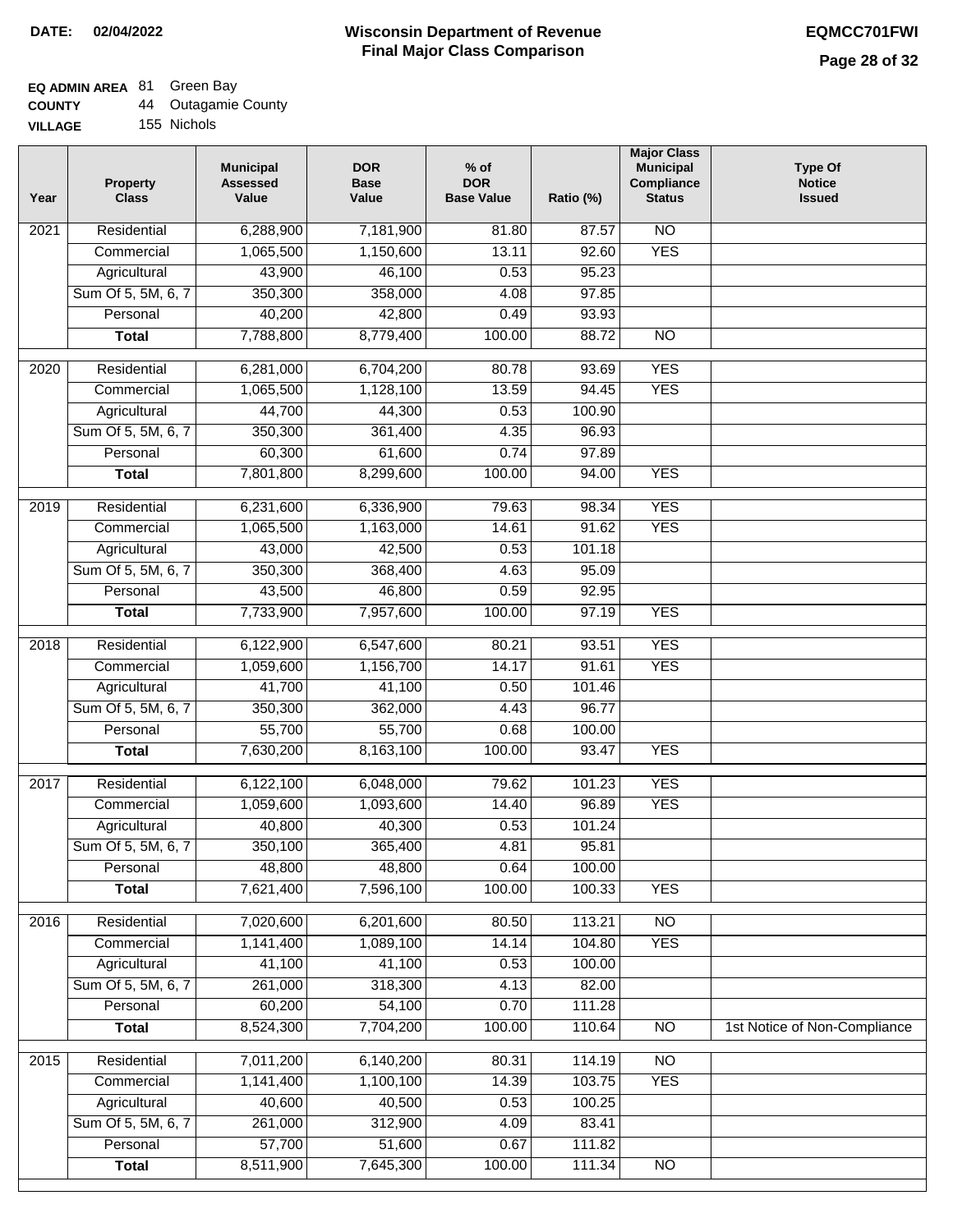## **EQ ADMIN AREA** 81 Green Bay

| <b>COUNTY</b> | <b>Outagamie County</b> |
|---------------|-------------------------|
|---------------|-------------------------|

**VILLAGE** 181 Shiocton

| Year              | <b>Property</b><br><b>Class</b> | <b>Municipal</b><br><b>Assessed</b><br>Value | <b>DOR</b><br><b>Base</b><br>Value | $%$ of<br><b>DOR</b><br><b>Base Value</b> | Ratio (%)      | <b>Major Class</b><br><b>Municipal</b><br>Compliance<br><b>Status</b> | Type Of<br><b>Notice</b><br><b>Issued</b> |
|-------------------|---------------------------------|----------------------------------------------|------------------------------------|-------------------------------------------|----------------|-----------------------------------------------------------------------|-------------------------------------------|
| $\overline{202}1$ | Residential                     | 38,585,400                                   | 35,844,000                         | 85.23                                     | 107.65         | <b>YES</b>                                                            |                                           |
|                   | Commercial                      | 5,821,900                                    | 5,486,900                          | 13.05                                     | 106.11         | <b>YES</b>                                                            |                                           |
|                   | Agricultural                    | 51,400                                       | 50,500                             | 0.12                                      | 101.78         |                                                                       |                                           |
|                   | Sum Of 5, 5M, 6, 7              | 498,600                                      | 431,700                            | 1.03                                      | 115.50         |                                                                       |                                           |
|                   | Personal                        | 241,600                                      | 241,600                            | 0.57                                      | 100.00         |                                                                       |                                           |
|                   | <b>Total</b>                    | 45,198,900                                   | 42,054,700                         | 100.00                                    | 107.48         | <b>YES</b>                                                            |                                           |
| $\overline{2020}$ | Residential                     | 30,984,800                                   | 37,882,100                         | 86.97                                     | 81.79          | $\overline{NO}$                                                       |                                           |
|                   | Commercial                      | 4,380,600                                    | 4,772,600                          | 10.96                                     | 91.79          | <b>YES</b>                                                            |                                           |
|                   | Agricultural                    | 43,500                                       | 48,700                             | 0.11                                      | 89.32          |                                                                       |                                           |
|                   | Sum Of 5, 5M, 6, 7              | 635,400                                      | 583,700                            | 1.34                                      | 108.86         |                                                                       |                                           |
|                   | Personal                        | 233,900                                      | 268,900                            | 0.62                                      | 86.98          |                                                                       |                                           |
|                   | <b>Total</b>                    | 36,278,200                                   | 43,556,000                         | 100.00                                    | 83.29          | $\overline{NO}$                                                       | 1st Notice of Non-Compliance              |
| 2019              | Residential                     | 30,943,500                                   | 36,036,000                         | 86.52                                     | 85.87          | $\overline{NO}$                                                       |                                           |
|                   | Commercial                      | 4,228,900                                    | 4,740,400                          | 11.38                                     | 89.21          | $\overline{NO}$                                                       |                                           |
|                   | Agricultural                    | 41,900                                       | 46,900                             | 0.11                                      | 89.34          |                                                                       |                                           |
|                   | Sum Of 5, 5M, 6, 7              | 635,400                                      | 592,500                            | 1.42                                      | 107.24         |                                                                       |                                           |
|                   | Personal                        | 202,900                                      | 233,200                            | 0.56                                      | 87.01          |                                                                       |                                           |
|                   | <b>Total</b>                    | 36,052,600                                   | 41,649,000                         | 100.00                                    | 86.56          | $\overline{NO}$                                                       |                                           |
| 2018              | Residential                     | 30,457,900                                   | 35,018,000                         | 85.25                                     | 86.98          | $\overline{NO}$                                                       |                                           |
|                   | Commercial                      | 4,293,500                                    | 4,937,900                          | 12.02                                     | 86.95          | $\overline{NO}$                                                       |                                           |
|                   | Agricultural                    | 43,800                                       | 45,700                             | 0.11                                      | 95.84          |                                                                       |                                           |
|                   | Sum Of 5, 5M, 6, 7              | 940,000                                      | 860,400                            | 2.09                                      | 109.25         |                                                                       |                                           |
|                   | Personal                        | 202,500                                      | 215,400                            | 0.52                                      | 94.01          |                                                                       |                                           |
|                   | <b>Total</b>                    | 35,937,700                                   | 41,077,400                         | 100.00                                    | 87.49          | $\overline{NO}$                                                       |                                           |
| 2017              | Residential                     | 30,181,600                                   | 31,866,600                         | 83.36                                     | 94.71          | <b>YES</b>                                                            |                                           |
|                   | Commercial                      | 4,481,700                                    | 4,990,100                          | 13.05                                     | 89.81          | <b>NO</b>                                                             |                                           |
|                   | Agricultural                    | 44,700                                       | 45,200                             | 0.12                                      | 98.89          |                                                                       |                                           |
|                   | Sum Of 5, 5M, 6, 7              | 948,800                                      | 872,500                            | 2.28                                      | 108.74         |                                                                       |                                           |
|                   | Personal                        | 421,400                                      | 453,100                            | 1.19                                      | 93.00          |                                                                       |                                           |
|                   | <b>Total</b>                    | 36,078,200                                   | 38,227,500                         | 100.00                                    | 94.38          | <b>NO</b>                                                             |                                           |
|                   | Residential                     |                                              |                                    |                                           |                |                                                                       |                                           |
| 2016              | Commercial                      | 29,788,400<br>4,529,200                      | 32,397,100<br>4,784,800            | 84.30<br>12.45                            | 91.95<br>94.66 | <b>YES</b><br><b>YES</b>                                              |                                           |
|                   | Agricultural                    | 44,900                                       | 44,700                             | 0.12                                      | 100.45         |                                                                       |                                           |
|                   | Sum Of 5, 5M, 6, 7              | 948,500                                      | 885,700                            | 2.30                                      | 107.09         |                                                                       |                                           |
|                   | Personal                        | 307,300                                      | 316,800                            | 0.82                                      | 97.00          |                                                                       |                                           |
|                   | <b>Total</b>                    | 35,618,300                                   | 38,429,100                         | 100.00                                    | 92.69          | <b>YES</b>                                                            |                                           |
|                   |                                 |                                              |                                    |                                           |                |                                                                       |                                           |
| 2015              | Residential                     | 29,445,000                                   | 30,486,000                         | 83.76                                     | 96.59          | <b>YES</b>                                                            |                                           |
|                   | Commercial                      | 4,468,700                                    | 4,540,800                          | 12.48                                     | 98.41          | <b>YES</b>                                                            |                                           |
|                   | Agricultural                    | 45,600                                       | 45,000                             | 0.12                                      | 101.33         |                                                                       |                                           |
|                   | Sum Of 5, 5M, 6, 7              | 948,600                                      | 889,800                            | 2.44                                      | 106.61         |                                                                       |                                           |
|                   | Personal<br><b>Total</b>        | 427,300<br>35,335,200                        | 436,000<br>36,397,600              | 1.20<br>100.00                            | 98.00<br>97.08 | <b>YES</b>                                                            |                                           |
|                   |                                 |                                              |                                    |                                           |                |                                                                       |                                           |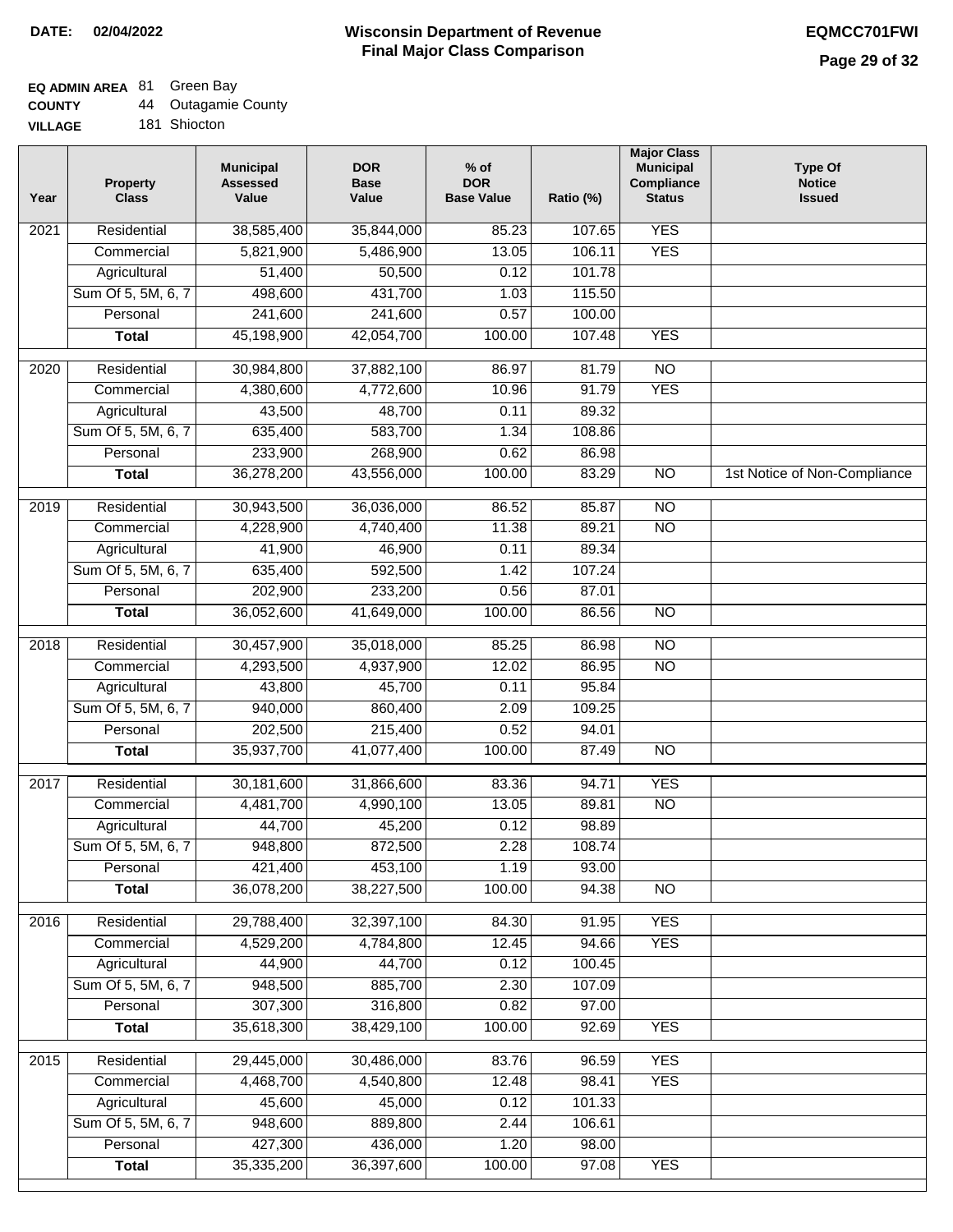**Page 30 of 32**

| <b>EQ ADMIN AREA 81 Green Bay</b> |                     | 81 Green Bay                          | 81 Green Bay |
|-----------------------------------|---------------------|---------------------------------------|--------------|
| <b>COUNTY</b>                     | 44 Outagamie County | 70 Winnebago County 08 Calumet County |              |
| CITY                              | 201 Appleton        | 201 Appleton                          | 201 Appleton |

| 4,189,585,800<br>$\overline{NO}$<br>2021<br>Residential<br>4,795,474,200<br>73.97<br>87.37<br>$\overline{NO}$<br>1,435,313,700<br>1,598,185,600<br>24.65<br>89.81<br>Commercial<br>202,000<br>216,100<br>Agricultural<br>0.00<br>93.48<br>Sum Of 5, 5M, 6, 7<br>1,407,900<br>1,402,000<br>0.02<br>100.42<br>78,195,300<br>87,860,000<br>1.36<br>89.00<br>Personal<br>5,704,704,700<br>6,483,137,900<br>100.00<br>87.99<br>$\overline{NO}$<br><b>Total</b><br><b>YES</b><br>Residential<br>4, 147, 501, 800<br>4,350,702,900<br>72.45<br>95.33<br>2020<br>1,413,640,200<br>1,563,942,900<br>26.04<br>90.39<br><b>YES</b><br>Commercial<br>Agricultural<br>200,100<br>208,200<br>0.00<br>96.11<br>Sum Of 5, 5M, 6, 7<br>1,757,500<br>1,654,000<br>0.03<br>106.26<br>84,102,400<br>88,528,900<br>1.47<br>Personal<br>95.00<br>5,647,202,000<br>6,005,036,900<br>100.00<br><b>YES</b><br><b>Total</b><br>94.04<br><b>YES</b><br>2019<br>Residential<br>4,120,205,000<br>4,159,912,100<br>73.48<br>99.05<br><b>YES</b><br>1,378,721,300<br>1,421,247,600<br>25.10<br>97.01<br>Commercial<br>210,400<br>Agricultural<br>206,200<br>0.00<br>102.04<br>Sum Of 5, 5M, 6, 7<br>1,798,700<br>1,704,000<br>0.03<br>105.56<br>78,492,400<br>78,492,400<br>Personal<br>1.39<br>100.00<br>100.00<br><b>YES</b><br><b>Total</b><br>5,579,427,800<br>5,661,562,300<br>98.55<br>2018<br>Residential<br>3,444,164,600<br>3,835,016,400<br>72.96<br>89.81<br>$\overline{NO}$<br><b>YES</b><br>1,350,465,600<br>1,337,332,300<br>25.44<br>100.98<br>Commercial<br>191,400<br>203,800<br>Agricultural<br>0.00<br>93.92<br>1,391,100<br>Sum Of 5, 5M, 6, 7<br>1,758,400<br>0.03<br>126.40<br>77,349,900<br>82,287,100<br>1.57<br>Personal<br>94.00<br>5,256,230,700<br>100.00<br><b>NO</b><br>4,873,929,900<br>92.73<br><b>Total</b><br><b>YES</b><br>Residential<br>3,415,037,700<br>72.02<br>93.93<br>2017<br>3,635,747,900<br><b>YES</b><br>25.72<br>1,243,345,400<br>1,298,418,000<br>95.76<br>Commercial<br>192,400<br>200,400<br>96.01<br>0.00<br>Agricultural<br>Sum Of 5, 5M, 6, 7<br>1,758,400<br>1,354,600<br>0.03<br>129.81<br>2.23<br>Personal<br>111,354,400<br>112,479,300<br>99.00<br>4,771,688,300<br>5,048,200,200<br>100.00<br>94.52<br><b>YES</b><br><b>Total</b><br><b>YES</b><br>2016<br>Residential<br>3,392,464,300<br>3,448,688,000<br>72.36<br>98.37<br>Commercial<br>25.52<br><b>YES</b><br>1,226,865,500<br>1,216,350,400<br>100.86<br>196,100<br>201,100<br>0.00<br>97.51<br>Agricultural<br>Sum Of 5, 5M, 6, 7<br>1,897,500<br>1,539,200<br>0.03<br>123.28<br>99,338,000<br>99,338,000<br>Personal<br>2.08<br>100.00<br>4,720,761,400<br>4,766,116,700<br>100.00<br><b>YES</b><br><b>Total</b><br>99.05<br><b>YES</b><br>Residential<br>3,359,819,300<br>3,373,529,700<br>2015<br>72.63<br>99.59<br>1,167,546,000<br>1,174,219,600<br>25.28<br>99.43<br><b>YES</b><br>Commercial<br>197,500<br>199,800<br>Agricultural<br>0.00<br>98.85<br>Sum Of 5, 5M, 6, 7<br>1,903,300<br>1,434,400<br>0.03<br>132.69<br>95,688,900<br>95,688,900<br>Personal<br>2.06<br>100.00<br>4,625,155,000<br>4,645,072,400<br>100.00<br><b>Total</b><br>99.57<br><b>YES</b> | Year | <b>Property</b><br><b>Class</b> | <b>Municipal</b><br><b>Assessed</b><br>Value | <b>DOR</b><br><b>Base</b><br>Value | $%$ of<br><b>DOR</b><br><b>Base Value</b> | Ratio (%) | <b>Major Class</b><br><b>Municipal</b><br>Compliance<br><b>Status</b> | <b>Type Of</b><br><b>Notice</b><br><b>Issued</b> |
|--------------------------------------------------------------------------------------------------------------------------------------------------------------------------------------------------------------------------------------------------------------------------------------------------------------------------------------------------------------------------------------------------------------------------------------------------------------------------------------------------------------------------------------------------------------------------------------------------------------------------------------------------------------------------------------------------------------------------------------------------------------------------------------------------------------------------------------------------------------------------------------------------------------------------------------------------------------------------------------------------------------------------------------------------------------------------------------------------------------------------------------------------------------------------------------------------------------------------------------------------------------------------------------------------------------------------------------------------------------------------------------------------------------------------------------------------------------------------------------------------------------------------------------------------------------------------------------------------------------------------------------------------------------------------------------------------------------------------------------------------------------------------------------------------------------------------------------------------------------------------------------------------------------------------------------------------------------------------------------------------------------------------------------------------------------------------------------------------------------------------------------------------------------------------------------------------------------------------------------------------------------------------------------------------------------------------------------------------------------------------------------------------------------------------------------------------------------------------------------------------------------------------------------------------------------------------------------------------------------------------------------------------------------------------------------------------------------------------------------------------------------------------------------------------------------------------------------------------------------------------------------------------------------------------------------------------------------------------------------------------------------------------------------------------------------------------------------------------------------------------------------------------------------|------|---------------------------------|----------------------------------------------|------------------------------------|-------------------------------------------|-----------|-----------------------------------------------------------------------|--------------------------------------------------|
|                                                                                                                                                                                                                                                                                                                                                                                                                                                                                                                                                                                                                                                                                                                                                                                                                                                                                                                                                                                                                                                                                                                                                                                                                                                                                                                                                                                                                                                                                                                                                                                                                                                                                                                                                                                                                                                                                                                                                                                                                                                                                                                                                                                                                                                                                                                                                                                                                                                                                                                                                                                                                                                                                                                                                                                                                                                                                                                                                                                                                                                                                                                                                              |      |                                 |                                              |                                    |                                           |           |                                                                       |                                                  |
|                                                                                                                                                                                                                                                                                                                                                                                                                                                                                                                                                                                                                                                                                                                                                                                                                                                                                                                                                                                                                                                                                                                                                                                                                                                                                                                                                                                                                                                                                                                                                                                                                                                                                                                                                                                                                                                                                                                                                                                                                                                                                                                                                                                                                                                                                                                                                                                                                                                                                                                                                                                                                                                                                                                                                                                                                                                                                                                                                                                                                                                                                                                                                              |      |                                 |                                              |                                    |                                           |           |                                                                       |                                                  |
|                                                                                                                                                                                                                                                                                                                                                                                                                                                                                                                                                                                                                                                                                                                                                                                                                                                                                                                                                                                                                                                                                                                                                                                                                                                                                                                                                                                                                                                                                                                                                                                                                                                                                                                                                                                                                                                                                                                                                                                                                                                                                                                                                                                                                                                                                                                                                                                                                                                                                                                                                                                                                                                                                                                                                                                                                                                                                                                                                                                                                                                                                                                                                              |      |                                 |                                              |                                    |                                           |           |                                                                       |                                                  |
|                                                                                                                                                                                                                                                                                                                                                                                                                                                                                                                                                                                                                                                                                                                                                                                                                                                                                                                                                                                                                                                                                                                                                                                                                                                                                                                                                                                                                                                                                                                                                                                                                                                                                                                                                                                                                                                                                                                                                                                                                                                                                                                                                                                                                                                                                                                                                                                                                                                                                                                                                                                                                                                                                                                                                                                                                                                                                                                                                                                                                                                                                                                                                              |      |                                 |                                              |                                    |                                           |           |                                                                       |                                                  |
|                                                                                                                                                                                                                                                                                                                                                                                                                                                                                                                                                                                                                                                                                                                                                                                                                                                                                                                                                                                                                                                                                                                                                                                                                                                                                                                                                                                                                                                                                                                                                                                                                                                                                                                                                                                                                                                                                                                                                                                                                                                                                                                                                                                                                                                                                                                                                                                                                                                                                                                                                                                                                                                                                                                                                                                                                                                                                                                                                                                                                                                                                                                                                              |      |                                 |                                              |                                    |                                           |           |                                                                       |                                                  |
|                                                                                                                                                                                                                                                                                                                                                                                                                                                                                                                                                                                                                                                                                                                                                                                                                                                                                                                                                                                                                                                                                                                                                                                                                                                                                                                                                                                                                                                                                                                                                                                                                                                                                                                                                                                                                                                                                                                                                                                                                                                                                                                                                                                                                                                                                                                                                                                                                                                                                                                                                                                                                                                                                                                                                                                                                                                                                                                                                                                                                                                                                                                                                              |      |                                 |                                              |                                    |                                           |           |                                                                       |                                                  |
|                                                                                                                                                                                                                                                                                                                                                                                                                                                                                                                                                                                                                                                                                                                                                                                                                                                                                                                                                                                                                                                                                                                                                                                                                                                                                                                                                                                                                                                                                                                                                                                                                                                                                                                                                                                                                                                                                                                                                                                                                                                                                                                                                                                                                                                                                                                                                                                                                                                                                                                                                                                                                                                                                                                                                                                                                                                                                                                                                                                                                                                                                                                                                              |      |                                 |                                              |                                    |                                           |           |                                                                       |                                                  |
|                                                                                                                                                                                                                                                                                                                                                                                                                                                                                                                                                                                                                                                                                                                                                                                                                                                                                                                                                                                                                                                                                                                                                                                                                                                                                                                                                                                                                                                                                                                                                                                                                                                                                                                                                                                                                                                                                                                                                                                                                                                                                                                                                                                                                                                                                                                                                                                                                                                                                                                                                                                                                                                                                                                                                                                                                                                                                                                                                                                                                                                                                                                                                              |      |                                 |                                              |                                    |                                           |           |                                                                       |                                                  |
|                                                                                                                                                                                                                                                                                                                                                                                                                                                                                                                                                                                                                                                                                                                                                                                                                                                                                                                                                                                                                                                                                                                                                                                                                                                                                                                                                                                                                                                                                                                                                                                                                                                                                                                                                                                                                                                                                                                                                                                                                                                                                                                                                                                                                                                                                                                                                                                                                                                                                                                                                                                                                                                                                                                                                                                                                                                                                                                                                                                                                                                                                                                                                              |      |                                 |                                              |                                    |                                           |           |                                                                       |                                                  |
|                                                                                                                                                                                                                                                                                                                                                                                                                                                                                                                                                                                                                                                                                                                                                                                                                                                                                                                                                                                                                                                                                                                                                                                                                                                                                                                                                                                                                                                                                                                                                                                                                                                                                                                                                                                                                                                                                                                                                                                                                                                                                                                                                                                                                                                                                                                                                                                                                                                                                                                                                                                                                                                                                                                                                                                                                                                                                                                                                                                                                                                                                                                                                              |      |                                 |                                              |                                    |                                           |           |                                                                       |                                                  |
|                                                                                                                                                                                                                                                                                                                                                                                                                                                                                                                                                                                                                                                                                                                                                                                                                                                                                                                                                                                                                                                                                                                                                                                                                                                                                                                                                                                                                                                                                                                                                                                                                                                                                                                                                                                                                                                                                                                                                                                                                                                                                                                                                                                                                                                                                                                                                                                                                                                                                                                                                                                                                                                                                                                                                                                                                                                                                                                                                                                                                                                                                                                                                              |      |                                 |                                              |                                    |                                           |           |                                                                       |                                                  |
|                                                                                                                                                                                                                                                                                                                                                                                                                                                                                                                                                                                                                                                                                                                                                                                                                                                                                                                                                                                                                                                                                                                                                                                                                                                                                                                                                                                                                                                                                                                                                                                                                                                                                                                                                                                                                                                                                                                                                                                                                                                                                                                                                                                                                                                                                                                                                                                                                                                                                                                                                                                                                                                                                                                                                                                                                                                                                                                                                                                                                                                                                                                                                              |      |                                 |                                              |                                    |                                           |           |                                                                       |                                                  |
|                                                                                                                                                                                                                                                                                                                                                                                                                                                                                                                                                                                                                                                                                                                                                                                                                                                                                                                                                                                                                                                                                                                                                                                                                                                                                                                                                                                                                                                                                                                                                                                                                                                                                                                                                                                                                                                                                                                                                                                                                                                                                                                                                                                                                                                                                                                                                                                                                                                                                                                                                                                                                                                                                                                                                                                                                                                                                                                                                                                                                                                                                                                                                              |      |                                 |                                              |                                    |                                           |           |                                                                       |                                                  |
|                                                                                                                                                                                                                                                                                                                                                                                                                                                                                                                                                                                                                                                                                                                                                                                                                                                                                                                                                                                                                                                                                                                                                                                                                                                                                                                                                                                                                                                                                                                                                                                                                                                                                                                                                                                                                                                                                                                                                                                                                                                                                                                                                                                                                                                                                                                                                                                                                                                                                                                                                                                                                                                                                                                                                                                                                                                                                                                                                                                                                                                                                                                                                              |      |                                 |                                              |                                    |                                           |           |                                                                       |                                                  |
|                                                                                                                                                                                                                                                                                                                                                                                                                                                                                                                                                                                                                                                                                                                                                                                                                                                                                                                                                                                                                                                                                                                                                                                                                                                                                                                                                                                                                                                                                                                                                                                                                                                                                                                                                                                                                                                                                                                                                                                                                                                                                                                                                                                                                                                                                                                                                                                                                                                                                                                                                                                                                                                                                                                                                                                                                                                                                                                                                                                                                                                                                                                                                              |      |                                 |                                              |                                    |                                           |           |                                                                       |                                                  |
|                                                                                                                                                                                                                                                                                                                                                                                                                                                                                                                                                                                                                                                                                                                                                                                                                                                                                                                                                                                                                                                                                                                                                                                                                                                                                                                                                                                                                                                                                                                                                                                                                                                                                                                                                                                                                                                                                                                                                                                                                                                                                                                                                                                                                                                                                                                                                                                                                                                                                                                                                                                                                                                                                                                                                                                                                                                                                                                                                                                                                                                                                                                                                              |      |                                 |                                              |                                    |                                           |           |                                                                       |                                                  |
|                                                                                                                                                                                                                                                                                                                                                                                                                                                                                                                                                                                                                                                                                                                                                                                                                                                                                                                                                                                                                                                                                                                                                                                                                                                                                                                                                                                                                                                                                                                                                                                                                                                                                                                                                                                                                                                                                                                                                                                                                                                                                                                                                                                                                                                                                                                                                                                                                                                                                                                                                                                                                                                                                                                                                                                                                                                                                                                                                                                                                                                                                                                                                              |      |                                 |                                              |                                    |                                           |           |                                                                       |                                                  |
|                                                                                                                                                                                                                                                                                                                                                                                                                                                                                                                                                                                                                                                                                                                                                                                                                                                                                                                                                                                                                                                                                                                                                                                                                                                                                                                                                                                                                                                                                                                                                                                                                                                                                                                                                                                                                                                                                                                                                                                                                                                                                                                                                                                                                                                                                                                                                                                                                                                                                                                                                                                                                                                                                                                                                                                                                                                                                                                                                                                                                                                                                                                                                              |      |                                 |                                              |                                    |                                           |           |                                                                       |                                                  |
|                                                                                                                                                                                                                                                                                                                                                                                                                                                                                                                                                                                                                                                                                                                                                                                                                                                                                                                                                                                                                                                                                                                                                                                                                                                                                                                                                                                                                                                                                                                                                                                                                                                                                                                                                                                                                                                                                                                                                                                                                                                                                                                                                                                                                                                                                                                                                                                                                                                                                                                                                                                                                                                                                                                                                                                                                                                                                                                                                                                                                                                                                                                                                              |      |                                 |                                              |                                    |                                           |           |                                                                       |                                                  |
|                                                                                                                                                                                                                                                                                                                                                                                                                                                                                                                                                                                                                                                                                                                                                                                                                                                                                                                                                                                                                                                                                                                                                                                                                                                                                                                                                                                                                                                                                                                                                                                                                                                                                                                                                                                                                                                                                                                                                                                                                                                                                                                                                                                                                                                                                                                                                                                                                                                                                                                                                                                                                                                                                                                                                                                                                                                                                                                                                                                                                                                                                                                                                              |      |                                 |                                              |                                    |                                           |           |                                                                       |                                                  |
|                                                                                                                                                                                                                                                                                                                                                                                                                                                                                                                                                                                                                                                                                                                                                                                                                                                                                                                                                                                                                                                                                                                                                                                                                                                                                                                                                                                                                                                                                                                                                                                                                                                                                                                                                                                                                                                                                                                                                                                                                                                                                                                                                                                                                                                                                                                                                                                                                                                                                                                                                                                                                                                                                                                                                                                                                                                                                                                                                                                                                                                                                                                                                              |      |                                 |                                              |                                    |                                           |           |                                                                       |                                                  |
|                                                                                                                                                                                                                                                                                                                                                                                                                                                                                                                                                                                                                                                                                                                                                                                                                                                                                                                                                                                                                                                                                                                                                                                                                                                                                                                                                                                                                                                                                                                                                                                                                                                                                                                                                                                                                                                                                                                                                                                                                                                                                                                                                                                                                                                                                                                                                                                                                                                                                                                                                                                                                                                                                                                                                                                                                                                                                                                                                                                                                                                                                                                                                              |      |                                 |                                              |                                    |                                           |           |                                                                       |                                                  |
|                                                                                                                                                                                                                                                                                                                                                                                                                                                                                                                                                                                                                                                                                                                                                                                                                                                                                                                                                                                                                                                                                                                                                                                                                                                                                                                                                                                                                                                                                                                                                                                                                                                                                                                                                                                                                                                                                                                                                                                                                                                                                                                                                                                                                                                                                                                                                                                                                                                                                                                                                                                                                                                                                                                                                                                                                                                                                                                                                                                                                                                                                                                                                              |      |                                 |                                              |                                    |                                           |           |                                                                       |                                                  |
|                                                                                                                                                                                                                                                                                                                                                                                                                                                                                                                                                                                                                                                                                                                                                                                                                                                                                                                                                                                                                                                                                                                                                                                                                                                                                                                                                                                                                                                                                                                                                                                                                                                                                                                                                                                                                                                                                                                                                                                                                                                                                                                                                                                                                                                                                                                                                                                                                                                                                                                                                                                                                                                                                                                                                                                                                                                                                                                                                                                                                                                                                                                                                              |      |                                 |                                              |                                    |                                           |           |                                                                       |                                                  |
|                                                                                                                                                                                                                                                                                                                                                                                                                                                                                                                                                                                                                                                                                                                                                                                                                                                                                                                                                                                                                                                                                                                                                                                                                                                                                                                                                                                                                                                                                                                                                                                                                                                                                                                                                                                                                                                                                                                                                                                                                                                                                                                                                                                                                                                                                                                                                                                                                                                                                                                                                                                                                                                                                                                                                                                                                                                                                                                                                                                                                                                                                                                                                              |      |                                 |                                              |                                    |                                           |           |                                                                       |                                                  |
|                                                                                                                                                                                                                                                                                                                                                                                                                                                                                                                                                                                                                                                                                                                                                                                                                                                                                                                                                                                                                                                                                                                                                                                                                                                                                                                                                                                                                                                                                                                                                                                                                                                                                                                                                                                                                                                                                                                                                                                                                                                                                                                                                                                                                                                                                                                                                                                                                                                                                                                                                                                                                                                                                                                                                                                                                                                                                                                                                                                                                                                                                                                                                              |      |                                 |                                              |                                    |                                           |           |                                                                       |                                                  |
|                                                                                                                                                                                                                                                                                                                                                                                                                                                                                                                                                                                                                                                                                                                                                                                                                                                                                                                                                                                                                                                                                                                                                                                                                                                                                                                                                                                                                                                                                                                                                                                                                                                                                                                                                                                                                                                                                                                                                                                                                                                                                                                                                                                                                                                                                                                                                                                                                                                                                                                                                                                                                                                                                                                                                                                                                                                                                                                                                                                                                                                                                                                                                              |      |                                 |                                              |                                    |                                           |           |                                                                       |                                                  |
|                                                                                                                                                                                                                                                                                                                                                                                                                                                                                                                                                                                                                                                                                                                                                                                                                                                                                                                                                                                                                                                                                                                                                                                                                                                                                                                                                                                                                                                                                                                                                                                                                                                                                                                                                                                                                                                                                                                                                                                                                                                                                                                                                                                                                                                                                                                                                                                                                                                                                                                                                                                                                                                                                                                                                                                                                                                                                                                                                                                                                                                                                                                                                              |      |                                 |                                              |                                    |                                           |           |                                                                       |                                                  |
|                                                                                                                                                                                                                                                                                                                                                                                                                                                                                                                                                                                                                                                                                                                                                                                                                                                                                                                                                                                                                                                                                                                                                                                                                                                                                                                                                                                                                                                                                                                                                                                                                                                                                                                                                                                                                                                                                                                                                                                                                                                                                                                                                                                                                                                                                                                                                                                                                                                                                                                                                                                                                                                                                                                                                                                                                                                                                                                                                                                                                                                                                                                                                              |      |                                 |                                              |                                    |                                           |           |                                                                       |                                                  |
|                                                                                                                                                                                                                                                                                                                                                                                                                                                                                                                                                                                                                                                                                                                                                                                                                                                                                                                                                                                                                                                                                                                                                                                                                                                                                                                                                                                                                                                                                                                                                                                                                                                                                                                                                                                                                                                                                                                                                                                                                                                                                                                                                                                                                                                                                                                                                                                                                                                                                                                                                                                                                                                                                                                                                                                                                                                                                                                                                                                                                                                                                                                                                              |      |                                 |                                              |                                    |                                           |           |                                                                       |                                                  |
|                                                                                                                                                                                                                                                                                                                                                                                                                                                                                                                                                                                                                                                                                                                                                                                                                                                                                                                                                                                                                                                                                                                                                                                                                                                                                                                                                                                                                                                                                                                                                                                                                                                                                                                                                                                                                                                                                                                                                                                                                                                                                                                                                                                                                                                                                                                                                                                                                                                                                                                                                                                                                                                                                                                                                                                                                                                                                                                                                                                                                                                                                                                                                              |      |                                 |                                              |                                    |                                           |           |                                                                       |                                                  |
|                                                                                                                                                                                                                                                                                                                                                                                                                                                                                                                                                                                                                                                                                                                                                                                                                                                                                                                                                                                                                                                                                                                                                                                                                                                                                                                                                                                                                                                                                                                                                                                                                                                                                                                                                                                                                                                                                                                                                                                                                                                                                                                                                                                                                                                                                                                                                                                                                                                                                                                                                                                                                                                                                                                                                                                                                                                                                                                                                                                                                                                                                                                                                              |      |                                 |                                              |                                    |                                           |           |                                                                       |                                                  |
|                                                                                                                                                                                                                                                                                                                                                                                                                                                                                                                                                                                                                                                                                                                                                                                                                                                                                                                                                                                                                                                                                                                                                                                                                                                                                                                                                                                                                                                                                                                                                                                                                                                                                                                                                                                                                                                                                                                                                                                                                                                                                                                                                                                                                                                                                                                                                                                                                                                                                                                                                                                                                                                                                                                                                                                                                                                                                                                                                                                                                                                                                                                                                              |      |                                 |                                              |                                    |                                           |           |                                                                       |                                                  |
|                                                                                                                                                                                                                                                                                                                                                                                                                                                                                                                                                                                                                                                                                                                                                                                                                                                                                                                                                                                                                                                                                                                                                                                                                                                                                                                                                                                                                                                                                                                                                                                                                                                                                                                                                                                                                                                                                                                                                                                                                                                                                                                                                                                                                                                                                                                                                                                                                                                                                                                                                                                                                                                                                                                                                                                                                                                                                                                                                                                                                                                                                                                                                              |      |                                 |                                              |                                    |                                           |           |                                                                       |                                                  |
|                                                                                                                                                                                                                                                                                                                                                                                                                                                                                                                                                                                                                                                                                                                                                                                                                                                                                                                                                                                                                                                                                                                                                                                                                                                                                                                                                                                                                                                                                                                                                                                                                                                                                                                                                                                                                                                                                                                                                                                                                                                                                                                                                                                                                                                                                                                                                                                                                                                                                                                                                                                                                                                                                                                                                                                                                                                                                                                                                                                                                                                                                                                                                              |      |                                 |                                              |                                    |                                           |           |                                                                       |                                                  |
|                                                                                                                                                                                                                                                                                                                                                                                                                                                                                                                                                                                                                                                                                                                                                                                                                                                                                                                                                                                                                                                                                                                                                                                                                                                                                                                                                                                                                                                                                                                                                                                                                                                                                                                                                                                                                                                                                                                                                                                                                                                                                                                                                                                                                                                                                                                                                                                                                                                                                                                                                                                                                                                                                                                                                                                                                                                                                                                                                                                                                                                                                                                                                              |      |                                 |                                              |                                    |                                           |           |                                                                       |                                                  |
|                                                                                                                                                                                                                                                                                                                                                                                                                                                                                                                                                                                                                                                                                                                                                                                                                                                                                                                                                                                                                                                                                                                                                                                                                                                                                                                                                                                                                                                                                                                                                                                                                                                                                                                                                                                                                                                                                                                                                                                                                                                                                                                                                                                                                                                                                                                                                                                                                                                                                                                                                                                                                                                                                                                                                                                                                                                                                                                                                                                                                                                                                                                                                              |      |                                 |                                              |                                    |                                           |           |                                                                       |                                                  |
|                                                                                                                                                                                                                                                                                                                                                                                                                                                                                                                                                                                                                                                                                                                                                                                                                                                                                                                                                                                                                                                                                                                                                                                                                                                                                                                                                                                                                                                                                                                                                                                                                                                                                                                                                                                                                                                                                                                                                                                                                                                                                                                                                                                                                                                                                                                                                                                                                                                                                                                                                                                                                                                                                                                                                                                                                                                                                                                                                                                                                                                                                                                                                              |      |                                 |                                              |                                    |                                           |           |                                                                       |                                                  |
|                                                                                                                                                                                                                                                                                                                                                                                                                                                                                                                                                                                                                                                                                                                                                                                                                                                                                                                                                                                                                                                                                                                                                                                                                                                                                                                                                                                                                                                                                                                                                                                                                                                                                                                                                                                                                                                                                                                                                                                                                                                                                                                                                                                                                                                                                                                                                                                                                                                                                                                                                                                                                                                                                                                                                                                                                                                                                                                                                                                                                                                                                                                                                              |      |                                 |                                              |                                    |                                           |           |                                                                       |                                                  |
|                                                                                                                                                                                                                                                                                                                                                                                                                                                                                                                                                                                                                                                                                                                                                                                                                                                                                                                                                                                                                                                                                                                                                                                                                                                                                                                                                                                                                                                                                                                                                                                                                                                                                                                                                                                                                                                                                                                                                                                                                                                                                                                                                                                                                                                                                                                                                                                                                                                                                                                                                                                                                                                                                                                                                                                                                                                                                                                                                                                                                                                                                                                                                              |      |                                 |                                              |                                    |                                           |           |                                                                       |                                                  |
|                                                                                                                                                                                                                                                                                                                                                                                                                                                                                                                                                                                                                                                                                                                                                                                                                                                                                                                                                                                                                                                                                                                                                                                                                                                                                                                                                                                                                                                                                                                                                                                                                                                                                                                                                                                                                                                                                                                                                                                                                                                                                                                                                                                                                                                                                                                                                                                                                                                                                                                                                                                                                                                                                                                                                                                                                                                                                                                                                                                                                                                                                                                                                              |      |                                 |                                              |                                    |                                           |           |                                                                       |                                                  |
|                                                                                                                                                                                                                                                                                                                                                                                                                                                                                                                                                                                                                                                                                                                                                                                                                                                                                                                                                                                                                                                                                                                                                                                                                                                                                                                                                                                                                                                                                                                                                                                                                                                                                                                                                                                                                                                                                                                                                                                                                                                                                                                                                                                                                                                                                                                                                                                                                                                                                                                                                                                                                                                                                                                                                                                                                                                                                                                                                                                                                                                                                                                                                              |      |                                 |                                              |                                    |                                           |           |                                                                       |                                                  |
|                                                                                                                                                                                                                                                                                                                                                                                                                                                                                                                                                                                                                                                                                                                                                                                                                                                                                                                                                                                                                                                                                                                                                                                                                                                                                                                                                                                                                                                                                                                                                                                                                                                                                                                                                                                                                                                                                                                                                                                                                                                                                                                                                                                                                                                                                                                                                                                                                                                                                                                                                                                                                                                                                                                                                                                                                                                                                                                                                                                                                                                                                                                                                              |      |                                 |                                              |                                    |                                           |           |                                                                       |                                                  |
|                                                                                                                                                                                                                                                                                                                                                                                                                                                                                                                                                                                                                                                                                                                                                                                                                                                                                                                                                                                                                                                                                                                                                                                                                                                                                                                                                                                                                                                                                                                                                                                                                                                                                                                                                                                                                                                                                                                                                                                                                                                                                                                                                                                                                                                                                                                                                                                                                                                                                                                                                                                                                                                                                                                                                                                                                                                                                                                                                                                                                                                                                                                                                              |      |                                 |                                              |                                    |                                           |           |                                                                       |                                                  |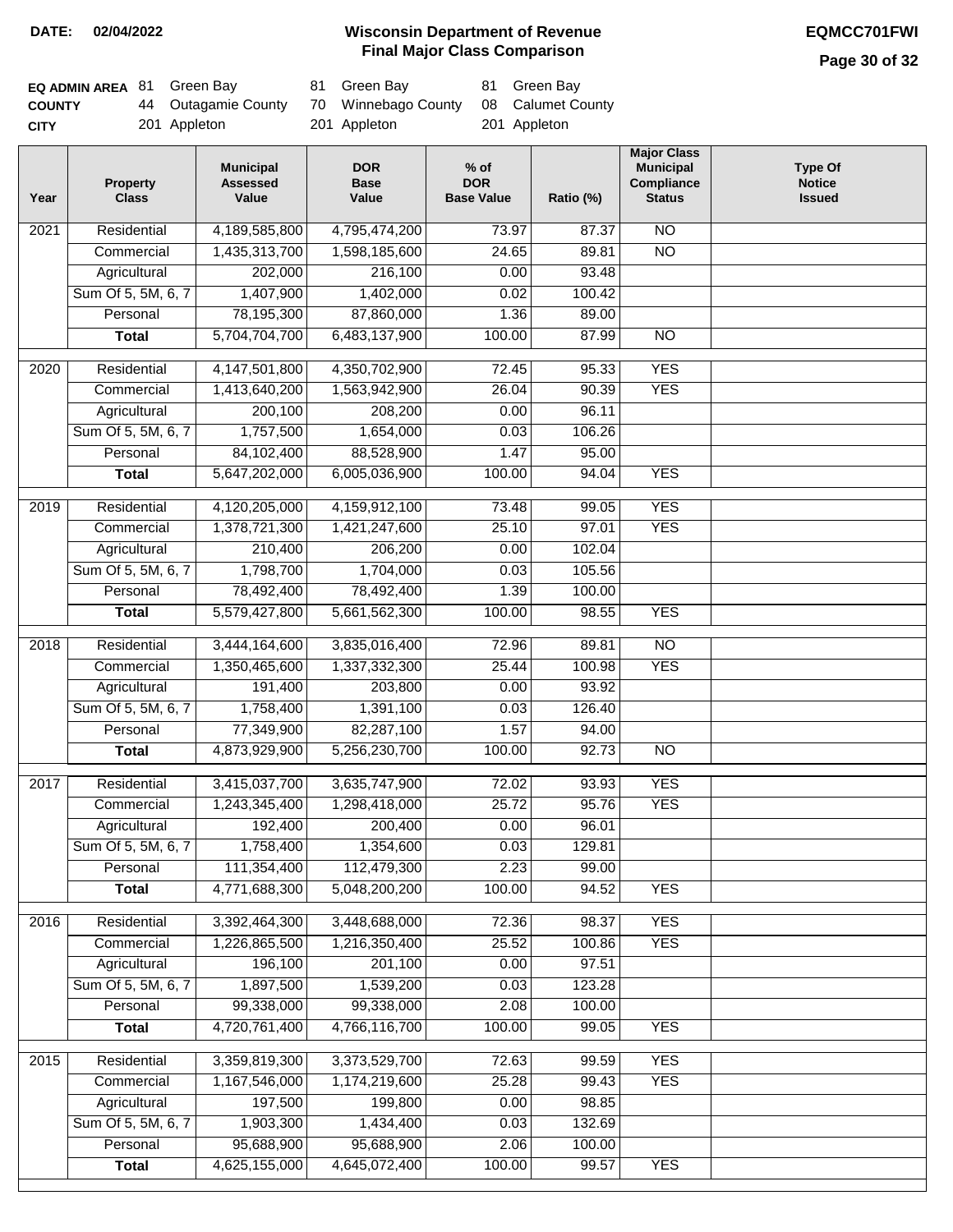| <b>EQ ADMIN AREA 81 Green Bay</b> |                     | 81 Green Bay      |
|-----------------------------------|---------------------|-------------------|
| <b>COUNTY</b>                     | 44 Outagamie County | 08 Calumet County |
| <b>CITY</b>                       | 241 Kaukauna        | 231 Kaukauna      |

| 1,019,243,300<br><b>YES</b><br>Residential<br>977,219,800<br>2021<br>81.93<br>104.30<br><b>YES</b><br>Commercial<br>206,434,100<br>206,053,200<br>17.28<br>100.18<br>105.70<br>Agricultural<br>40,800<br>38,600<br>0.00<br>Sum Of 5, 5M, 6, 7<br>55,100<br>67,000<br>121.60<br>0.00<br>9,352,100<br>9,352,100<br>Personal<br>0.78<br>100.00<br>1,235,137,300<br>1,192,718,800<br>100.00<br>103.56<br><b>YES</b><br><b>Total</b><br>747,796,800<br>$\overline{NO}$<br>$\frac{1}{2020}$<br>Residential<br>892,253,400<br>81.40<br>83.81<br>Commercial<br>190,331,000<br>195,322,100<br>17.82<br>97.44<br><b>YES</b><br>Agricultural<br>35,600<br>37,600<br>0.00<br>94.68<br>Sum Of 5, 5M, 6, 7<br>100.21<br>47,500<br>47,400<br>0.00<br>7,236,100<br>8,513,100<br>Personal<br>0.78<br>85.00<br>945,447,000<br>1,096,173,600<br>100.00<br>86.25<br>$\overline{NO}$<br><b>Total</b><br>Residential<br>866,077,500<br>$\overline{NO}$<br>2019<br>732,050,600<br>82.39<br>84.52<br><b>YES</b><br>176,693,100<br>175,185,200<br>100.86<br>Commercial<br>16.67<br>34,600<br>30,200<br>0.00<br>114.57<br>Agricultural<br>Sum Of 5, 5M, 6, 7<br>45,400<br>46,000<br>101.32<br>0.00<br>9,047,800<br>9,868,900<br>91.68<br>Personal<br>0.94<br>917,872,100<br>1,051,207,200<br>100.00<br>87.32<br>$\overline{NO}$<br><b>Total</b><br>719,361,400<br>2018<br>Residential<br>801,449,300<br>81.22<br>89.76<br>$\overline{NO}$<br><b>YES</b><br>174,747,600<br>174,380,500<br>17.67<br>100.21<br>Commercial<br>40,500<br>115.71<br>Agricultural<br>35,000<br>0.00<br>46,000<br>45,400<br>Sum Of 5, 5M, 6, 7<br>0.00<br>101.32<br>10,476,300<br>10,912,900<br>1.11<br>96.00<br>Personal<br>904,671,800<br>986,823,100<br>100.00<br>91.68<br>$\overline{NO}$<br><b>Total</b><br><b>YES</b><br>2017<br>Residential<br>705,743,500<br>744,763,000<br>79.94<br>94.76<br>167,310,700<br><b>YES</b><br>171,202,000<br>17.96<br>102.33<br>Commercial<br>118.54<br>Agricultural<br>42,200<br>35,600<br>0.00<br>Sum Of 5, 5M, 6, 7<br>46,000<br>45,400<br>101.32<br>0.00<br>2.10<br>Personal<br>18,561,300<br>19,538,300<br>95.00<br>895,595,000<br>931,693,000<br>100.00<br>96.13<br><b>YES</b><br><b>Total</b><br>Residential<br>695,564,900<br>706,814,200<br><b>YES</b><br>2016<br>79.04<br>98.41<br>170,892,700<br><b>YES</b><br>Commercial<br>160,077,100<br>17.90<br>106.76<br>Agricultural<br>38,000<br>31,300<br>0.00<br>121.41<br>Sum Of 5, 5M, 6, 7<br>46,000<br>45,400<br>101.32<br>0.01<br>27,326,400<br>Personal<br>27,326,400<br>3.06<br>100.00<br>893,868,000<br><b>Total</b><br>894,294,400<br>100.00<br>99.95<br><b>YES</b><br><b>YES</b><br>Residential<br>690,044,800<br>680,698,200<br>2015<br>79.24<br>101.37<br>166,785,100<br>159,041,500<br>18.51<br>104.87<br><b>YES</b><br>Commercial<br>38,200<br>31,100<br>122.83<br>Agricultural<br>0.00<br>Sum Of 5, 5M, 6, 7<br>46,000<br>45,400<br>0.01<br>101.32<br>19,762,600<br>19,187,000<br>Personal<br>2.23<br>103.00<br>876,676,700<br>859,003,200<br>100.00<br>102.06<br><b>YES</b><br><b>Total</b> | Year | <b>Property</b><br><b>Class</b> | <b>Municipal</b><br><b>Assessed</b><br>Value | <b>DOR</b><br><b>Base</b><br>Value | $%$ of<br><b>DOR</b><br><b>Base Value</b> | Ratio (%) | <b>Major Class</b><br><b>Municipal</b><br>Compliance<br><b>Status</b> | <b>Type Of</b><br><b>Notice</b><br><b>Issued</b> |
|-----------------------------------------------------------------------------------------------------------------------------------------------------------------------------------------------------------------------------------------------------------------------------------------------------------------------------------------------------------------------------------------------------------------------------------------------------------------------------------------------------------------------------------------------------------------------------------------------------------------------------------------------------------------------------------------------------------------------------------------------------------------------------------------------------------------------------------------------------------------------------------------------------------------------------------------------------------------------------------------------------------------------------------------------------------------------------------------------------------------------------------------------------------------------------------------------------------------------------------------------------------------------------------------------------------------------------------------------------------------------------------------------------------------------------------------------------------------------------------------------------------------------------------------------------------------------------------------------------------------------------------------------------------------------------------------------------------------------------------------------------------------------------------------------------------------------------------------------------------------------------------------------------------------------------------------------------------------------------------------------------------------------------------------------------------------------------------------------------------------------------------------------------------------------------------------------------------------------------------------------------------------------------------------------------------------------------------------------------------------------------------------------------------------------------------------------------------------------------------------------------------------------------------------------------------------------------------------------------------------------------------------------------------------------------------------------------------------------------------------------------------------------------------------------------------------------------------------------------------------------------------------------------------------------------------------------------------------------------------------------------------------------------------------------------|------|---------------------------------|----------------------------------------------|------------------------------------|-------------------------------------------|-----------|-----------------------------------------------------------------------|--------------------------------------------------|
|                                                                                                                                                                                                                                                                                                                                                                                                                                                                                                                                                                                                                                                                                                                                                                                                                                                                                                                                                                                                                                                                                                                                                                                                                                                                                                                                                                                                                                                                                                                                                                                                                                                                                                                                                                                                                                                                                                                                                                                                                                                                                                                                                                                                                                                                                                                                                                                                                                                                                                                                                                                                                                                                                                                                                                                                                                                                                                                                                                                                                                                     |      |                                 |                                              |                                    |                                           |           |                                                                       |                                                  |
|                                                                                                                                                                                                                                                                                                                                                                                                                                                                                                                                                                                                                                                                                                                                                                                                                                                                                                                                                                                                                                                                                                                                                                                                                                                                                                                                                                                                                                                                                                                                                                                                                                                                                                                                                                                                                                                                                                                                                                                                                                                                                                                                                                                                                                                                                                                                                                                                                                                                                                                                                                                                                                                                                                                                                                                                                                                                                                                                                                                                                                                     |      |                                 |                                              |                                    |                                           |           |                                                                       |                                                  |
|                                                                                                                                                                                                                                                                                                                                                                                                                                                                                                                                                                                                                                                                                                                                                                                                                                                                                                                                                                                                                                                                                                                                                                                                                                                                                                                                                                                                                                                                                                                                                                                                                                                                                                                                                                                                                                                                                                                                                                                                                                                                                                                                                                                                                                                                                                                                                                                                                                                                                                                                                                                                                                                                                                                                                                                                                                                                                                                                                                                                                                                     |      |                                 |                                              |                                    |                                           |           |                                                                       |                                                  |
|                                                                                                                                                                                                                                                                                                                                                                                                                                                                                                                                                                                                                                                                                                                                                                                                                                                                                                                                                                                                                                                                                                                                                                                                                                                                                                                                                                                                                                                                                                                                                                                                                                                                                                                                                                                                                                                                                                                                                                                                                                                                                                                                                                                                                                                                                                                                                                                                                                                                                                                                                                                                                                                                                                                                                                                                                                                                                                                                                                                                                                                     |      |                                 |                                              |                                    |                                           |           |                                                                       |                                                  |
|                                                                                                                                                                                                                                                                                                                                                                                                                                                                                                                                                                                                                                                                                                                                                                                                                                                                                                                                                                                                                                                                                                                                                                                                                                                                                                                                                                                                                                                                                                                                                                                                                                                                                                                                                                                                                                                                                                                                                                                                                                                                                                                                                                                                                                                                                                                                                                                                                                                                                                                                                                                                                                                                                                                                                                                                                                                                                                                                                                                                                                                     |      |                                 |                                              |                                    |                                           |           |                                                                       |                                                  |
|                                                                                                                                                                                                                                                                                                                                                                                                                                                                                                                                                                                                                                                                                                                                                                                                                                                                                                                                                                                                                                                                                                                                                                                                                                                                                                                                                                                                                                                                                                                                                                                                                                                                                                                                                                                                                                                                                                                                                                                                                                                                                                                                                                                                                                                                                                                                                                                                                                                                                                                                                                                                                                                                                                                                                                                                                                                                                                                                                                                                                                                     |      |                                 |                                              |                                    |                                           |           |                                                                       |                                                  |
|                                                                                                                                                                                                                                                                                                                                                                                                                                                                                                                                                                                                                                                                                                                                                                                                                                                                                                                                                                                                                                                                                                                                                                                                                                                                                                                                                                                                                                                                                                                                                                                                                                                                                                                                                                                                                                                                                                                                                                                                                                                                                                                                                                                                                                                                                                                                                                                                                                                                                                                                                                                                                                                                                                                                                                                                                                                                                                                                                                                                                                                     |      |                                 |                                              |                                    |                                           |           |                                                                       |                                                  |
|                                                                                                                                                                                                                                                                                                                                                                                                                                                                                                                                                                                                                                                                                                                                                                                                                                                                                                                                                                                                                                                                                                                                                                                                                                                                                                                                                                                                                                                                                                                                                                                                                                                                                                                                                                                                                                                                                                                                                                                                                                                                                                                                                                                                                                                                                                                                                                                                                                                                                                                                                                                                                                                                                                                                                                                                                                                                                                                                                                                                                                                     |      |                                 |                                              |                                    |                                           |           |                                                                       |                                                  |
|                                                                                                                                                                                                                                                                                                                                                                                                                                                                                                                                                                                                                                                                                                                                                                                                                                                                                                                                                                                                                                                                                                                                                                                                                                                                                                                                                                                                                                                                                                                                                                                                                                                                                                                                                                                                                                                                                                                                                                                                                                                                                                                                                                                                                                                                                                                                                                                                                                                                                                                                                                                                                                                                                                                                                                                                                                                                                                                                                                                                                                                     |      |                                 |                                              |                                    |                                           |           |                                                                       |                                                  |
|                                                                                                                                                                                                                                                                                                                                                                                                                                                                                                                                                                                                                                                                                                                                                                                                                                                                                                                                                                                                                                                                                                                                                                                                                                                                                                                                                                                                                                                                                                                                                                                                                                                                                                                                                                                                                                                                                                                                                                                                                                                                                                                                                                                                                                                                                                                                                                                                                                                                                                                                                                                                                                                                                                                                                                                                                                                                                                                                                                                                                                                     |      |                                 |                                              |                                    |                                           |           |                                                                       |                                                  |
|                                                                                                                                                                                                                                                                                                                                                                                                                                                                                                                                                                                                                                                                                                                                                                                                                                                                                                                                                                                                                                                                                                                                                                                                                                                                                                                                                                                                                                                                                                                                                                                                                                                                                                                                                                                                                                                                                                                                                                                                                                                                                                                                                                                                                                                                                                                                                                                                                                                                                                                                                                                                                                                                                                                                                                                                                                                                                                                                                                                                                                                     |      |                                 |                                              |                                    |                                           |           |                                                                       |                                                  |
|                                                                                                                                                                                                                                                                                                                                                                                                                                                                                                                                                                                                                                                                                                                                                                                                                                                                                                                                                                                                                                                                                                                                                                                                                                                                                                                                                                                                                                                                                                                                                                                                                                                                                                                                                                                                                                                                                                                                                                                                                                                                                                                                                                                                                                                                                                                                                                                                                                                                                                                                                                                                                                                                                                                                                                                                                                                                                                                                                                                                                                                     |      |                                 |                                              |                                    |                                           |           |                                                                       |                                                  |
|                                                                                                                                                                                                                                                                                                                                                                                                                                                                                                                                                                                                                                                                                                                                                                                                                                                                                                                                                                                                                                                                                                                                                                                                                                                                                                                                                                                                                                                                                                                                                                                                                                                                                                                                                                                                                                                                                                                                                                                                                                                                                                                                                                                                                                                                                                                                                                                                                                                                                                                                                                                                                                                                                                                                                                                                                                                                                                                                                                                                                                                     |      |                                 |                                              |                                    |                                           |           |                                                                       |                                                  |
|                                                                                                                                                                                                                                                                                                                                                                                                                                                                                                                                                                                                                                                                                                                                                                                                                                                                                                                                                                                                                                                                                                                                                                                                                                                                                                                                                                                                                                                                                                                                                                                                                                                                                                                                                                                                                                                                                                                                                                                                                                                                                                                                                                                                                                                                                                                                                                                                                                                                                                                                                                                                                                                                                                                                                                                                                                                                                                                                                                                                                                                     |      |                                 |                                              |                                    |                                           |           |                                                                       |                                                  |
|                                                                                                                                                                                                                                                                                                                                                                                                                                                                                                                                                                                                                                                                                                                                                                                                                                                                                                                                                                                                                                                                                                                                                                                                                                                                                                                                                                                                                                                                                                                                                                                                                                                                                                                                                                                                                                                                                                                                                                                                                                                                                                                                                                                                                                                                                                                                                                                                                                                                                                                                                                                                                                                                                                                                                                                                                                                                                                                                                                                                                                                     |      |                                 |                                              |                                    |                                           |           |                                                                       |                                                  |
|                                                                                                                                                                                                                                                                                                                                                                                                                                                                                                                                                                                                                                                                                                                                                                                                                                                                                                                                                                                                                                                                                                                                                                                                                                                                                                                                                                                                                                                                                                                                                                                                                                                                                                                                                                                                                                                                                                                                                                                                                                                                                                                                                                                                                                                                                                                                                                                                                                                                                                                                                                                                                                                                                                                                                                                                                                                                                                                                                                                                                                                     |      |                                 |                                              |                                    |                                           |           |                                                                       |                                                  |
|                                                                                                                                                                                                                                                                                                                                                                                                                                                                                                                                                                                                                                                                                                                                                                                                                                                                                                                                                                                                                                                                                                                                                                                                                                                                                                                                                                                                                                                                                                                                                                                                                                                                                                                                                                                                                                                                                                                                                                                                                                                                                                                                                                                                                                                                                                                                                                                                                                                                                                                                                                                                                                                                                                                                                                                                                                                                                                                                                                                                                                                     |      |                                 |                                              |                                    |                                           |           |                                                                       |                                                  |
|                                                                                                                                                                                                                                                                                                                                                                                                                                                                                                                                                                                                                                                                                                                                                                                                                                                                                                                                                                                                                                                                                                                                                                                                                                                                                                                                                                                                                                                                                                                                                                                                                                                                                                                                                                                                                                                                                                                                                                                                                                                                                                                                                                                                                                                                                                                                                                                                                                                                                                                                                                                                                                                                                                                                                                                                                                                                                                                                                                                                                                                     |      |                                 |                                              |                                    |                                           |           |                                                                       |                                                  |
|                                                                                                                                                                                                                                                                                                                                                                                                                                                                                                                                                                                                                                                                                                                                                                                                                                                                                                                                                                                                                                                                                                                                                                                                                                                                                                                                                                                                                                                                                                                                                                                                                                                                                                                                                                                                                                                                                                                                                                                                                                                                                                                                                                                                                                                                                                                                                                                                                                                                                                                                                                                                                                                                                                                                                                                                                                                                                                                                                                                                                                                     |      |                                 |                                              |                                    |                                           |           |                                                                       |                                                  |
|                                                                                                                                                                                                                                                                                                                                                                                                                                                                                                                                                                                                                                                                                                                                                                                                                                                                                                                                                                                                                                                                                                                                                                                                                                                                                                                                                                                                                                                                                                                                                                                                                                                                                                                                                                                                                                                                                                                                                                                                                                                                                                                                                                                                                                                                                                                                                                                                                                                                                                                                                                                                                                                                                                                                                                                                                                                                                                                                                                                                                                                     |      |                                 |                                              |                                    |                                           |           |                                                                       |                                                  |
|                                                                                                                                                                                                                                                                                                                                                                                                                                                                                                                                                                                                                                                                                                                                                                                                                                                                                                                                                                                                                                                                                                                                                                                                                                                                                                                                                                                                                                                                                                                                                                                                                                                                                                                                                                                                                                                                                                                                                                                                                                                                                                                                                                                                                                                                                                                                                                                                                                                                                                                                                                                                                                                                                                                                                                                                                                                                                                                                                                                                                                                     |      |                                 |                                              |                                    |                                           |           |                                                                       |                                                  |
|                                                                                                                                                                                                                                                                                                                                                                                                                                                                                                                                                                                                                                                                                                                                                                                                                                                                                                                                                                                                                                                                                                                                                                                                                                                                                                                                                                                                                                                                                                                                                                                                                                                                                                                                                                                                                                                                                                                                                                                                                                                                                                                                                                                                                                                                                                                                                                                                                                                                                                                                                                                                                                                                                                                                                                                                                                                                                                                                                                                                                                                     |      |                                 |                                              |                                    |                                           |           |                                                                       |                                                  |
|                                                                                                                                                                                                                                                                                                                                                                                                                                                                                                                                                                                                                                                                                                                                                                                                                                                                                                                                                                                                                                                                                                                                                                                                                                                                                                                                                                                                                                                                                                                                                                                                                                                                                                                                                                                                                                                                                                                                                                                                                                                                                                                                                                                                                                                                                                                                                                                                                                                                                                                                                                                                                                                                                                                                                                                                                                                                                                                                                                                                                                                     |      |                                 |                                              |                                    |                                           |           |                                                                       |                                                  |
|                                                                                                                                                                                                                                                                                                                                                                                                                                                                                                                                                                                                                                                                                                                                                                                                                                                                                                                                                                                                                                                                                                                                                                                                                                                                                                                                                                                                                                                                                                                                                                                                                                                                                                                                                                                                                                                                                                                                                                                                                                                                                                                                                                                                                                                                                                                                                                                                                                                                                                                                                                                                                                                                                                                                                                                                                                                                                                                                                                                                                                                     |      |                                 |                                              |                                    |                                           |           |                                                                       |                                                  |
|                                                                                                                                                                                                                                                                                                                                                                                                                                                                                                                                                                                                                                                                                                                                                                                                                                                                                                                                                                                                                                                                                                                                                                                                                                                                                                                                                                                                                                                                                                                                                                                                                                                                                                                                                                                                                                                                                                                                                                                                                                                                                                                                                                                                                                                                                                                                                                                                                                                                                                                                                                                                                                                                                                                                                                                                                                                                                                                                                                                                                                                     |      |                                 |                                              |                                    |                                           |           |                                                                       |                                                  |
|                                                                                                                                                                                                                                                                                                                                                                                                                                                                                                                                                                                                                                                                                                                                                                                                                                                                                                                                                                                                                                                                                                                                                                                                                                                                                                                                                                                                                                                                                                                                                                                                                                                                                                                                                                                                                                                                                                                                                                                                                                                                                                                                                                                                                                                                                                                                                                                                                                                                                                                                                                                                                                                                                                                                                                                                                                                                                                                                                                                                                                                     |      |                                 |                                              |                                    |                                           |           |                                                                       |                                                  |
|                                                                                                                                                                                                                                                                                                                                                                                                                                                                                                                                                                                                                                                                                                                                                                                                                                                                                                                                                                                                                                                                                                                                                                                                                                                                                                                                                                                                                                                                                                                                                                                                                                                                                                                                                                                                                                                                                                                                                                                                                                                                                                                                                                                                                                                                                                                                                                                                                                                                                                                                                                                                                                                                                                                                                                                                                                                                                                                                                                                                                                                     |      |                                 |                                              |                                    |                                           |           |                                                                       |                                                  |
|                                                                                                                                                                                                                                                                                                                                                                                                                                                                                                                                                                                                                                                                                                                                                                                                                                                                                                                                                                                                                                                                                                                                                                                                                                                                                                                                                                                                                                                                                                                                                                                                                                                                                                                                                                                                                                                                                                                                                                                                                                                                                                                                                                                                                                                                                                                                                                                                                                                                                                                                                                                                                                                                                                                                                                                                                                                                                                                                                                                                                                                     |      |                                 |                                              |                                    |                                           |           |                                                                       |                                                  |
|                                                                                                                                                                                                                                                                                                                                                                                                                                                                                                                                                                                                                                                                                                                                                                                                                                                                                                                                                                                                                                                                                                                                                                                                                                                                                                                                                                                                                                                                                                                                                                                                                                                                                                                                                                                                                                                                                                                                                                                                                                                                                                                                                                                                                                                                                                                                                                                                                                                                                                                                                                                                                                                                                                                                                                                                                                                                                                                                                                                                                                                     |      |                                 |                                              |                                    |                                           |           |                                                                       |                                                  |
|                                                                                                                                                                                                                                                                                                                                                                                                                                                                                                                                                                                                                                                                                                                                                                                                                                                                                                                                                                                                                                                                                                                                                                                                                                                                                                                                                                                                                                                                                                                                                                                                                                                                                                                                                                                                                                                                                                                                                                                                                                                                                                                                                                                                                                                                                                                                                                                                                                                                                                                                                                                                                                                                                                                                                                                                                                                                                                                                                                                                                                                     |      |                                 |                                              |                                    |                                           |           |                                                                       |                                                  |
|                                                                                                                                                                                                                                                                                                                                                                                                                                                                                                                                                                                                                                                                                                                                                                                                                                                                                                                                                                                                                                                                                                                                                                                                                                                                                                                                                                                                                                                                                                                                                                                                                                                                                                                                                                                                                                                                                                                                                                                                                                                                                                                                                                                                                                                                                                                                                                                                                                                                                                                                                                                                                                                                                                                                                                                                                                                                                                                                                                                                                                                     |      |                                 |                                              |                                    |                                           |           |                                                                       |                                                  |
|                                                                                                                                                                                                                                                                                                                                                                                                                                                                                                                                                                                                                                                                                                                                                                                                                                                                                                                                                                                                                                                                                                                                                                                                                                                                                                                                                                                                                                                                                                                                                                                                                                                                                                                                                                                                                                                                                                                                                                                                                                                                                                                                                                                                                                                                                                                                                                                                                                                                                                                                                                                                                                                                                                                                                                                                                                                                                                                                                                                                                                                     |      |                                 |                                              |                                    |                                           |           |                                                                       |                                                  |
|                                                                                                                                                                                                                                                                                                                                                                                                                                                                                                                                                                                                                                                                                                                                                                                                                                                                                                                                                                                                                                                                                                                                                                                                                                                                                                                                                                                                                                                                                                                                                                                                                                                                                                                                                                                                                                                                                                                                                                                                                                                                                                                                                                                                                                                                                                                                                                                                                                                                                                                                                                                                                                                                                                                                                                                                                                                                                                                                                                                                                                                     |      |                                 |                                              |                                    |                                           |           |                                                                       |                                                  |
|                                                                                                                                                                                                                                                                                                                                                                                                                                                                                                                                                                                                                                                                                                                                                                                                                                                                                                                                                                                                                                                                                                                                                                                                                                                                                                                                                                                                                                                                                                                                                                                                                                                                                                                                                                                                                                                                                                                                                                                                                                                                                                                                                                                                                                                                                                                                                                                                                                                                                                                                                                                                                                                                                                                                                                                                                                                                                                                                                                                                                                                     |      |                                 |                                              |                                    |                                           |           |                                                                       |                                                  |
|                                                                                                                                                                                                                                                                                                                                                                                                                                                                                                                                                                                                                                                                                                                                                                                                                                                                                                                                                                                                                                                                                                                                                                                                                                                                                                                                                                                                                                                                                                                                                                                                                                                                                                                                                                                                                                                                                                                                                                                                                                                                                                                                                                                                                                                                                                                                                                                                                                                                                                                                                                                                                                                                                                                                                                                                                                                                                                                                                                                                                                                     |      |                                 |                                              |                                    |                                           |           |                                                                       |                                                  |
|                                                                                                                                                                                                                                                                                                                                                                                                                                                                                                                                                                                                                                                                                                                                                                                                                                                                                                                                                                                                                                                                                                                                                                                                                                                                                                                                                                                                                                                                                                                                                                                                                                                                                                                                                                                                                                                                                                                                                                                                                                                                                                                                                                                                                                                                                                                                                                                                                                                                                                                                                                                                                                                                                                                                                                                                                                                                                                                                                                                                                                                     |      |                                 |                                              |                                    |                                           |           |                                                                       |                                                  |
|                                                                                                                                                                                                                                                                                                                                                                                                                                                                                                                                                                                                                                                                                                                                                                                                                                                                                                                                                                                                                                                                                                                                                                                                                                                                                                                                                                                                                                                                                                                                                                                                                                                                                                                                                                                                                                                                                                                                                                                                                                                                                                                                                                                                                                                                                                                                                                                                                                                                                                                                                                                                                                                                                                                                                                                                                                                                                                                                                                                                                                                     |      |                                 |                                              |                                    |                                           |           |                                                                       |                                                  |
|                                                                                                                                                                                                                                                                                                                                                                                                                                                                                                                                                                                                                                                                                                                                                                                                                                                                                                                                                                                                                                                                                                                                                                                                                                                                                                                                                                                                                                                                                                                                                                                                                                                                                                                                                                                                                                                                                                                                                                                                                                                                                                                                                                                                                                                                                                                                                                                                                                                                                                                                                                                                                                                                                                                                                                                                                                                                                                                                                                                                                                                     |      |                                 |                                              |                                    |                                           |           |                                                                       |                                                  |
|                                                                                                                                                                                                                                                                                                                                                                                                                                                                                                                                                                                                                                                                                                                                                                                                                                                                                                                                                                                                                                                                                                                                                                                                                                                                                                                                                                                                                                                                                                                                                                                                                                                                                                                                                                                                                                                                                                                                                                                                                                                                                                                                                                                                                                                                                                                                                                                                                                                                                                                                                                                                                                                                                                                                                                                                                                                                                                                                                                                                                                                     |      |                                 |                                              |                                    |                                           |           |                                                                       |                                                  |
|                                                                                                                                                                                                                                                                                                                                                                                                                                                                                                                                                                                                                                                                                                                                                                                                                                                                                                                                                                                                                                                                                                                                                                                                                                                                                                                                                                                                                                                                                                                                                                                                                                                                                                                                                                                                                                                                                                                                                                                                                                                                                                                                                                                                                                                                                                                                                                                                                                                                                                                                                                                                                                                                                                                                                                                                                                                                                                                                                                                                                                                     |      |                                 |                                              |                                    |                                           |           |                                                                       |                                                  |
|                                                                                                                                                                                                                                                                                                                                                                                                                                                                                                                                                                                                                                                                                                                                                                                                                                                                                                                                                                                                                                                                                                                                                                                                                                                                                                                                                                                                                                                                                                                                                                                                                                                                                                                                                                                                                                                                                                                                                                                                                                                                                                                                                                                                                                                                                                                                                                                                                                                                                                                                                                                                                                                                                                                                                                                                                                                                                                                                                                                                                                                     |      |                                 |                                              |                                    |                                           |           |                                                                       |                                                  |
|                                                                                                                                                                                                                                                                                                                                                                                                                                                                                                                                                                                                                                                                                                                                                                                                                                                                                                                                                                                                                                                                                                                                                                                                                                                                                                                                                                                                                                                                                                                                                                                                                                                                                                                                                                                                                                                                                                                                                                                                                                                                                                                                                                                                                                                                                                                                                                                                                                                                                                                                                                                                                                                                                                                                                                                                                                                                                                                                                                                                                                                     |      |                                 |                                              |                                    |                                           |           |                                                                       |                                                  |
|                                                                                                                                                                                                                                                                                                                                                                                                                                                                                                                                                                                                                                                                                                                                                                                                                                                                                                                                                                                                                                                                                                                                                                                                                                                                                                                                                                                                                                                                                                                                                                                                                                                                                                                                                                                                                                                                                                                                                                                                                                                                                                                                                                                                                                                                                                                                                                                                                                                                                                                                                                                                                                                                                                                                                                                                                                                                                                                                                                                                                                                     |      |                                 |                                              |                                    |                                           |           |                                                                       |                                                  |
|                                                                                                                                                                                                                                                                                                                                                                                                                                                                                                                                                                                                                                                                                                                                                                                                                                                                                                                                                                                                                                                                                                                                                                                                                                                                                                                                                                                                                                                                                                                                                                                                                                                                                                                                                                                                                                                                                                                                                                                                                                                                                                                                                                                                                                                                                                                                                                                                                                                                                                                                                                                                                                                                                                                                                                                                                                                                                                                                                                                                                                                     |      |                                 |                                              |                                    |                                           |           |                                                                       |                                                  |